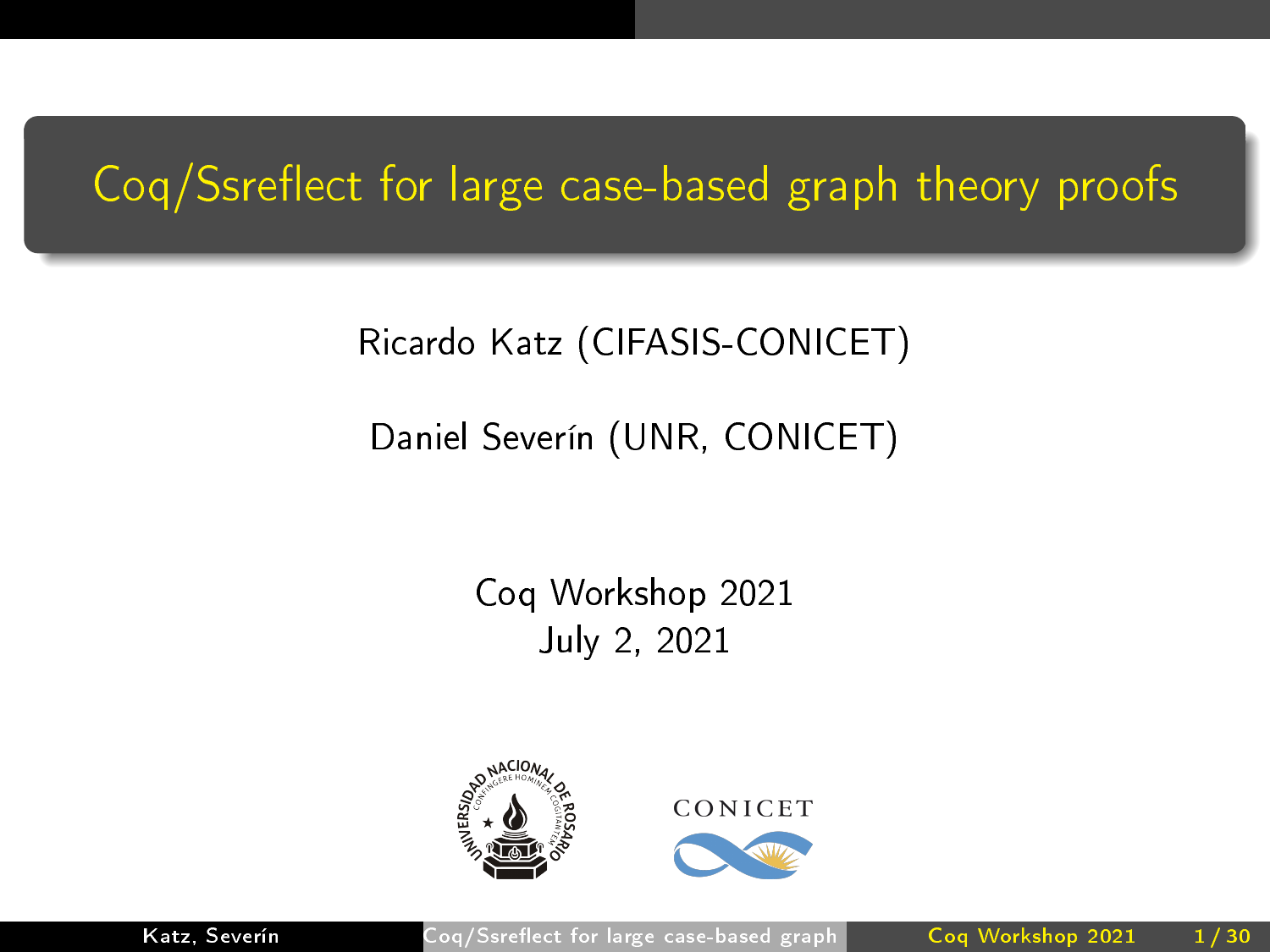• a work in progress about a graph parameter, which is the "weighted version" of a well-known parameter from graph theory,

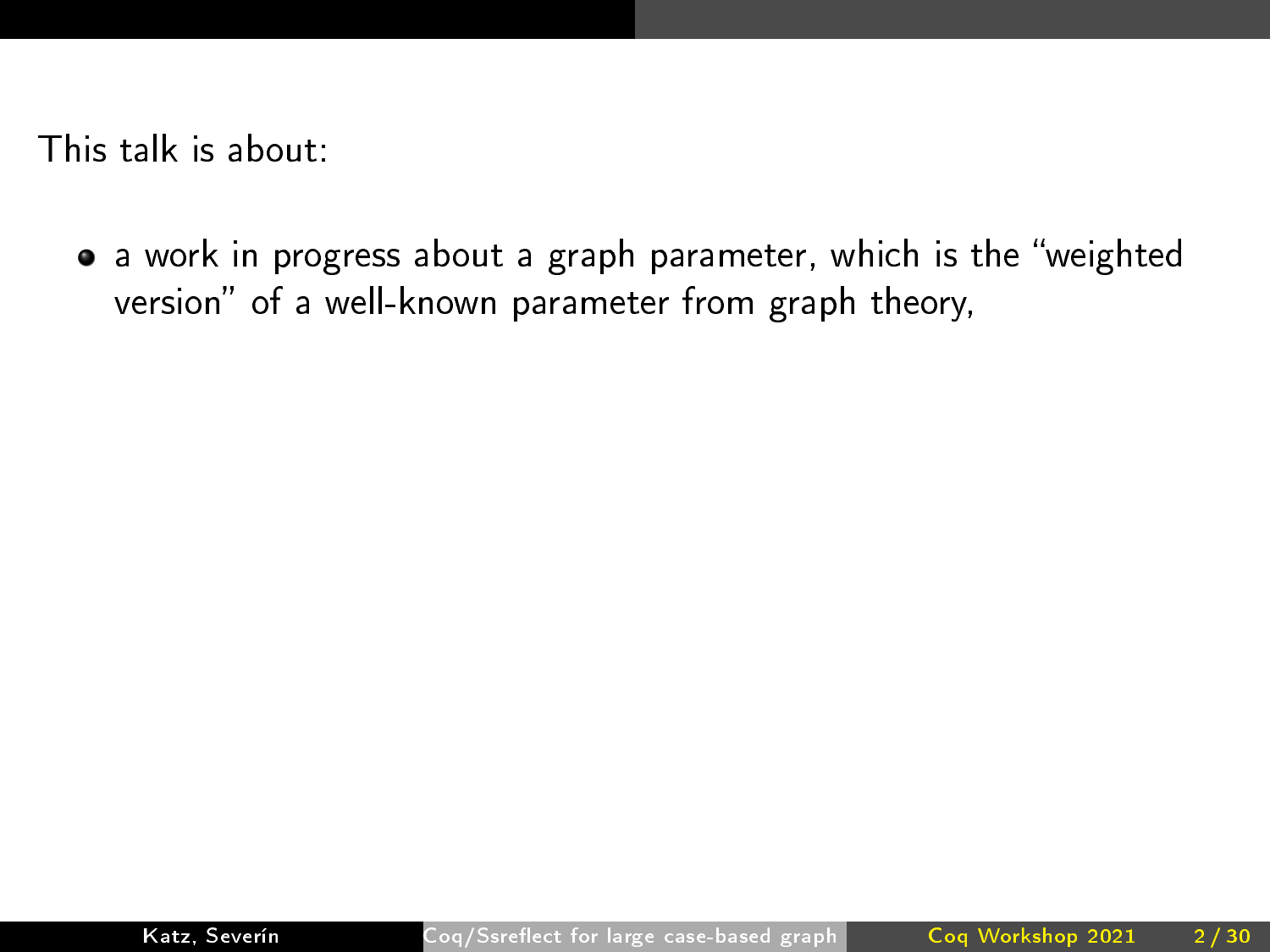- a work in progress about a graph parameter, which is the "weighted version" of a well-known parameter from graph theory,
- the formalization of some novel results, first as a personal challenge, but also as an experiment to see if it is feasible to use proof assistants to complement pen-and-paper proofs,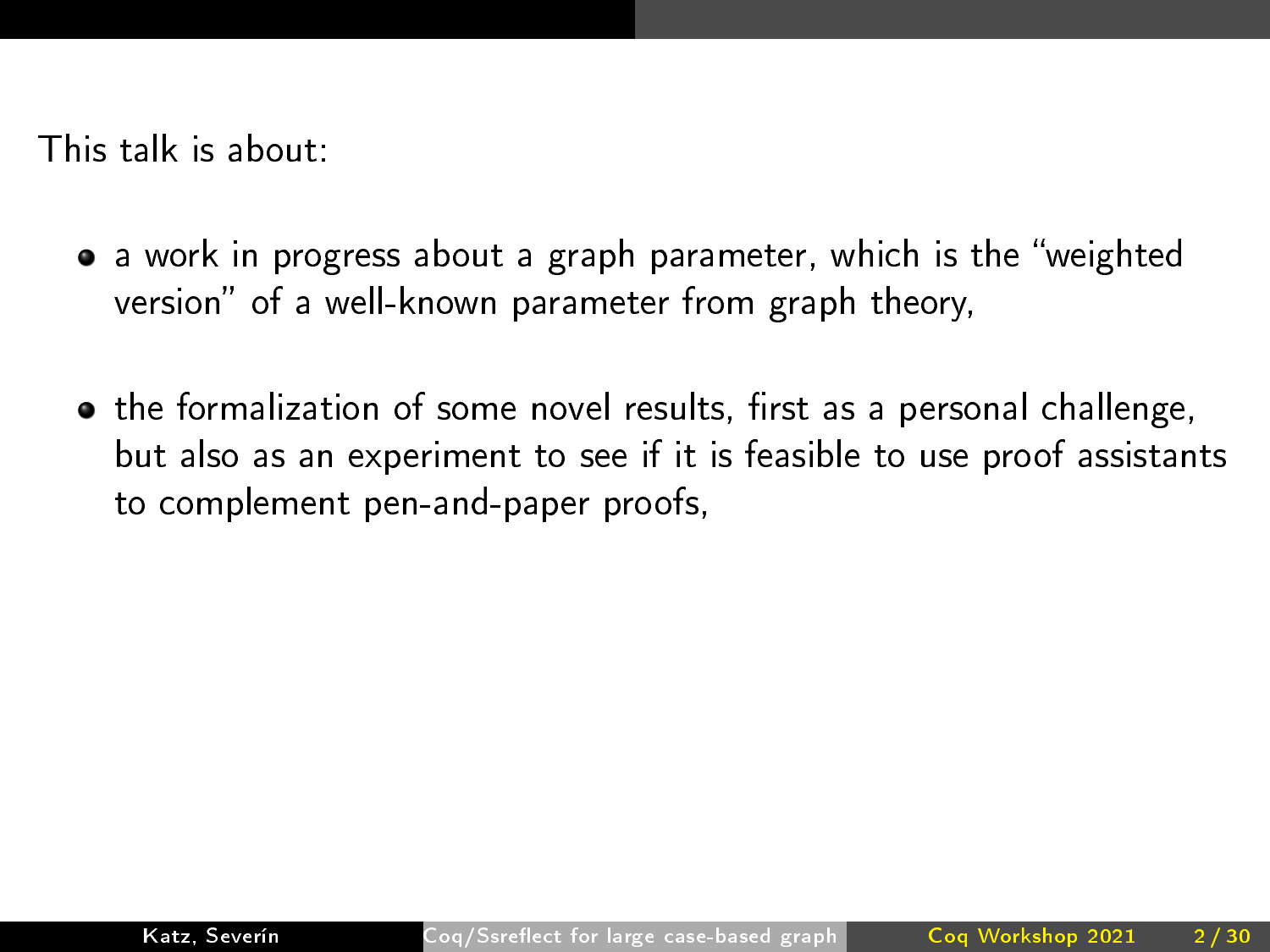- a work in progress about a graph parameter, which is the "weighted version" of a well-known parameter from graph theory,
- the formalization of some novel results, first as a personal challenge, but also as an experiment to see if it is feasible to use proof assistants to complement pen-and-paper proofs,
- exploring the possibility of generating certificates about the value of the parameter for a given instance.

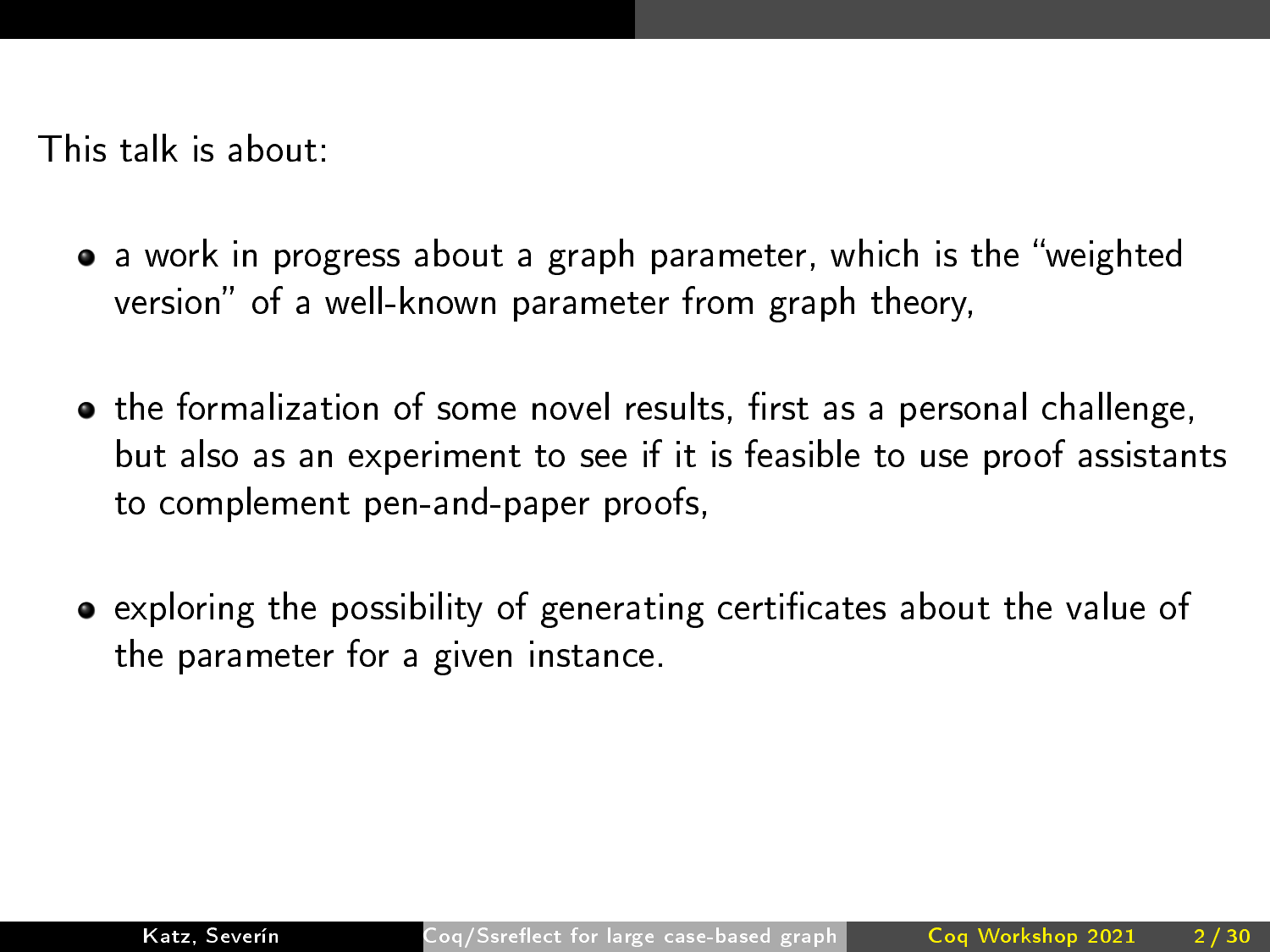- a work in progress about a graph parameter, which is the "weighted version" of a well-known parameter from graph theory,
- the formalization of some novel results, first as a personal challenge, but also as an experiment to see if it is feasible to use proof assistants to complement pen-and-paper proofs,
- exploring the possibility of generating certificates about the value of the parameter for a given instance.

Disclaimer: we are by no means experts in the field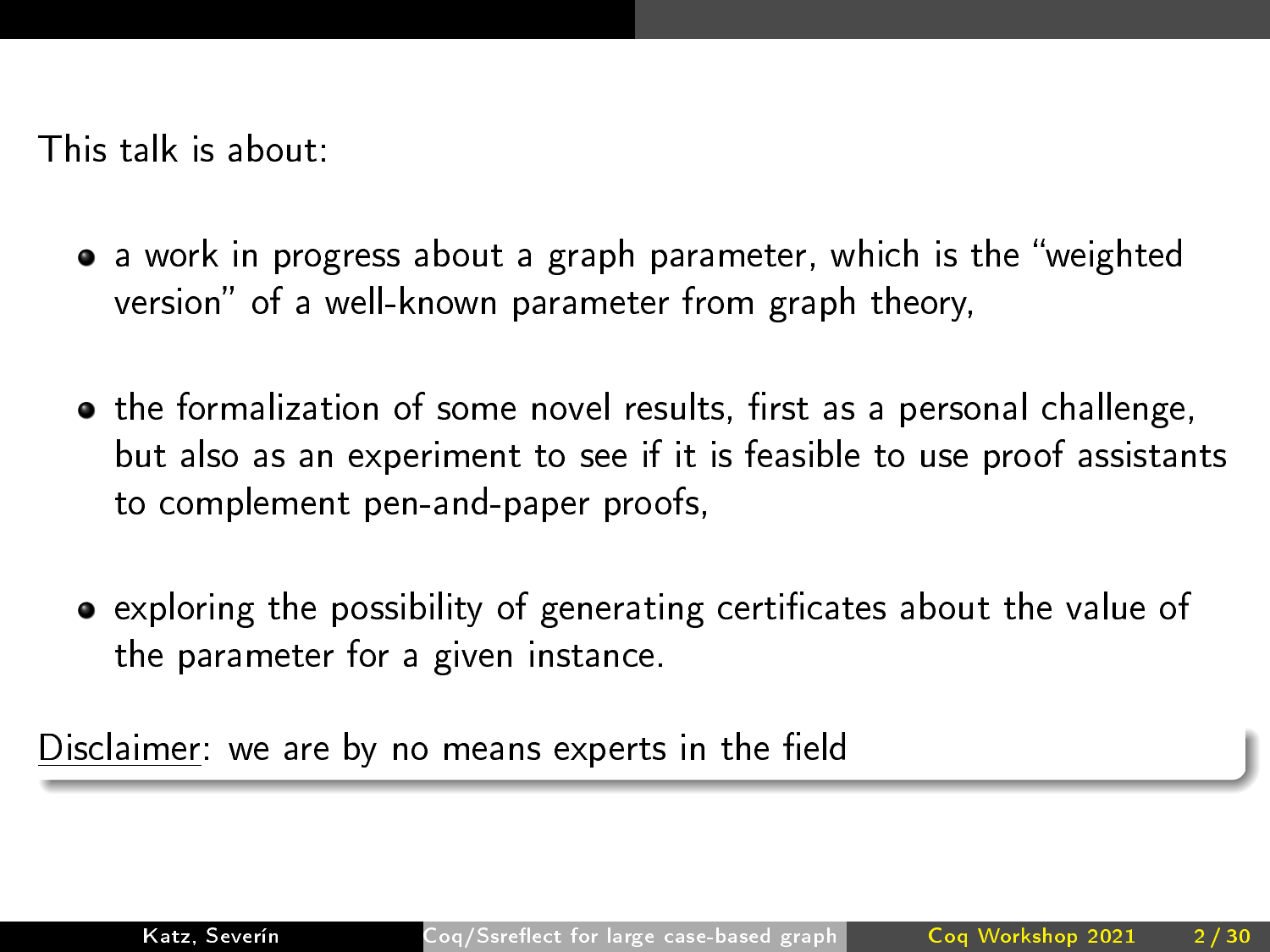

Consider a city divided into areas where a service wants to be provided (e.g., mobile phone connection).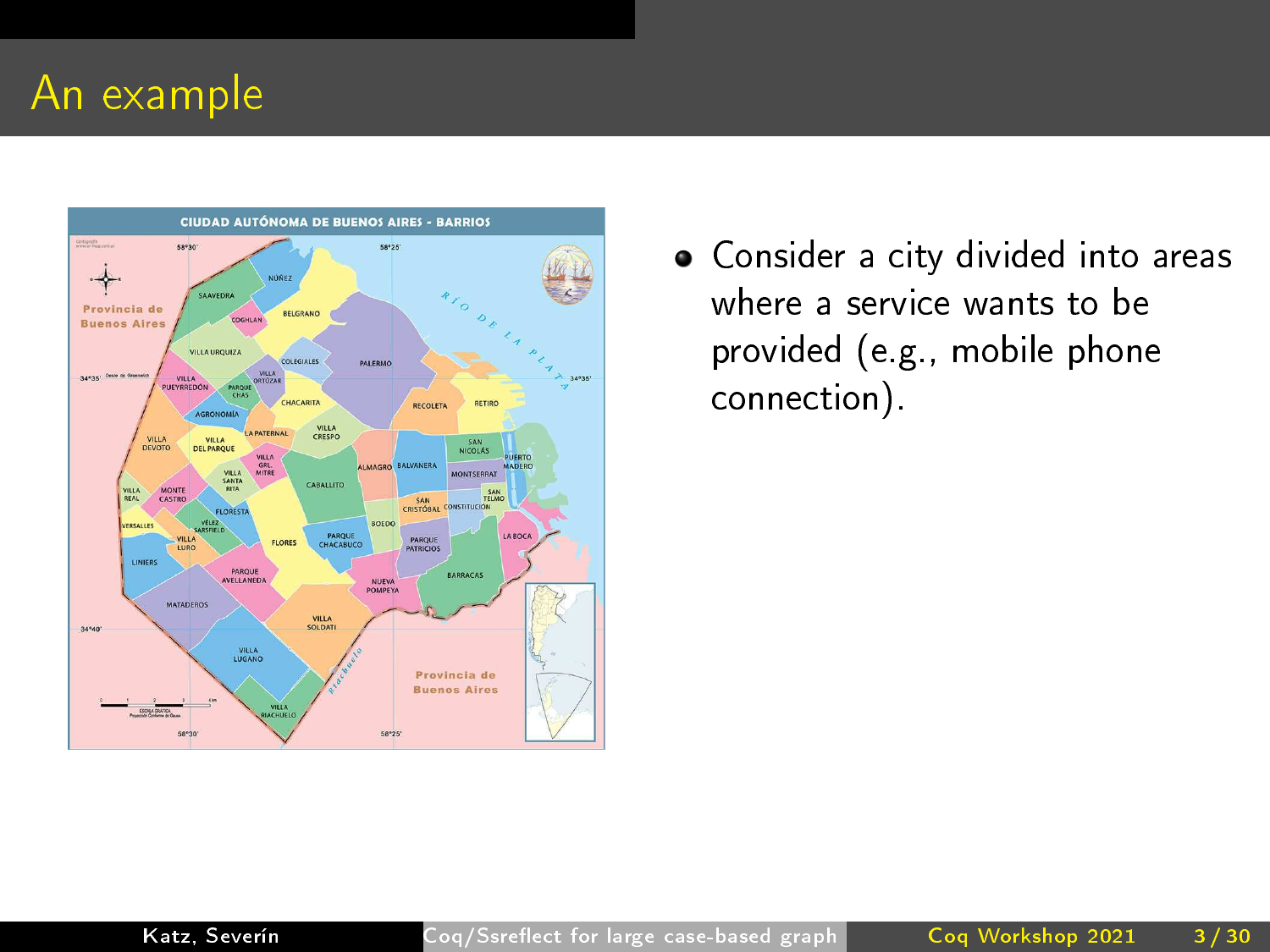

- Consider a city divided into areas where a service wants to be provided (e.g., mobile phone connection).
- Assume the service is properly provided to the area in which it is located and its neighbors.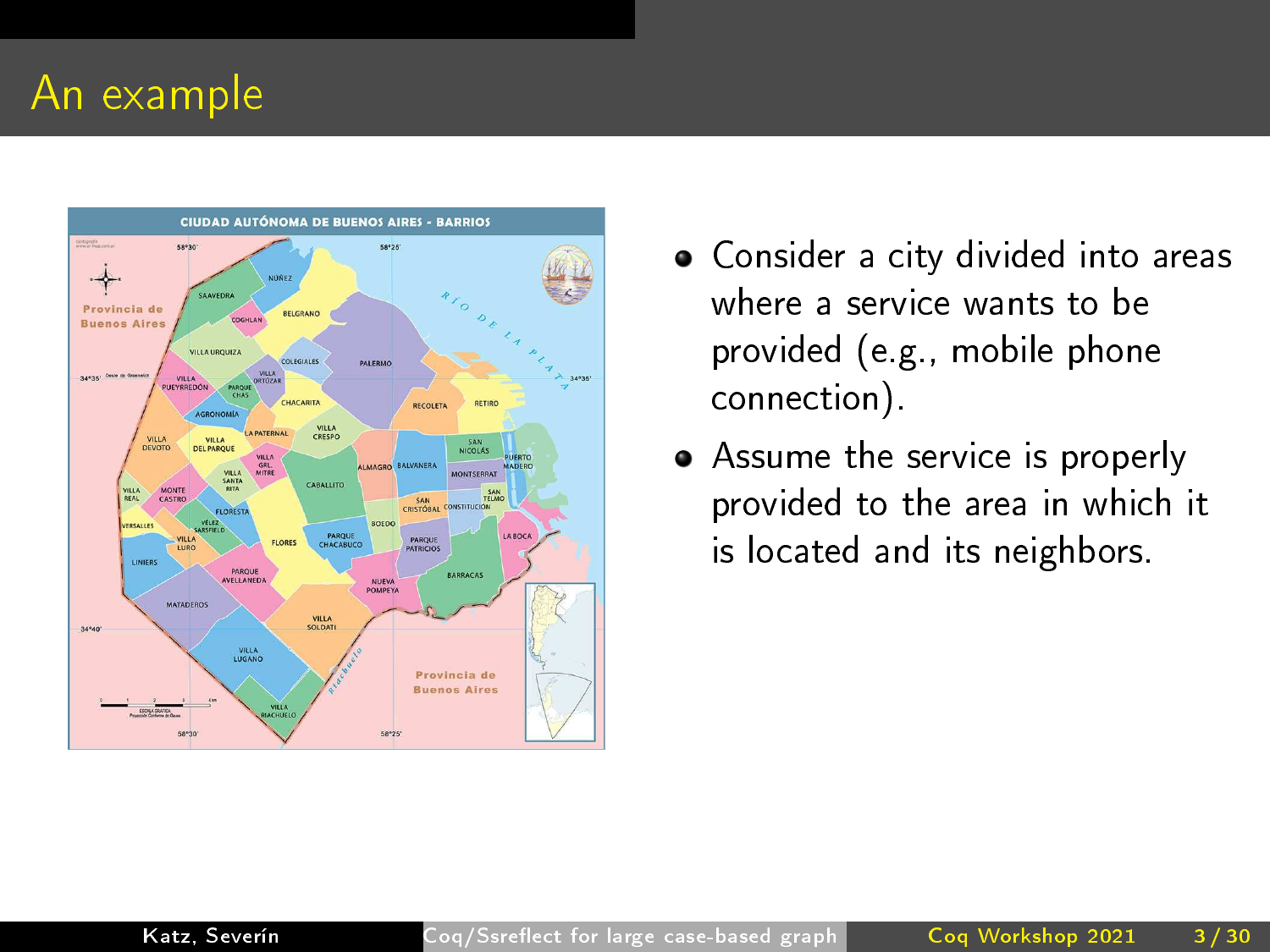

- Consider a city divided into areas where a service wants to be provided (e.g., mobile phone connection).
- Assume the service is properly provided to the area in which it is located and its neighbors.
- **•** If each allocation of the service has a fixed high cost, no allocation to an area is desired if all the areas covered by this allocation are covered by other allocated areas.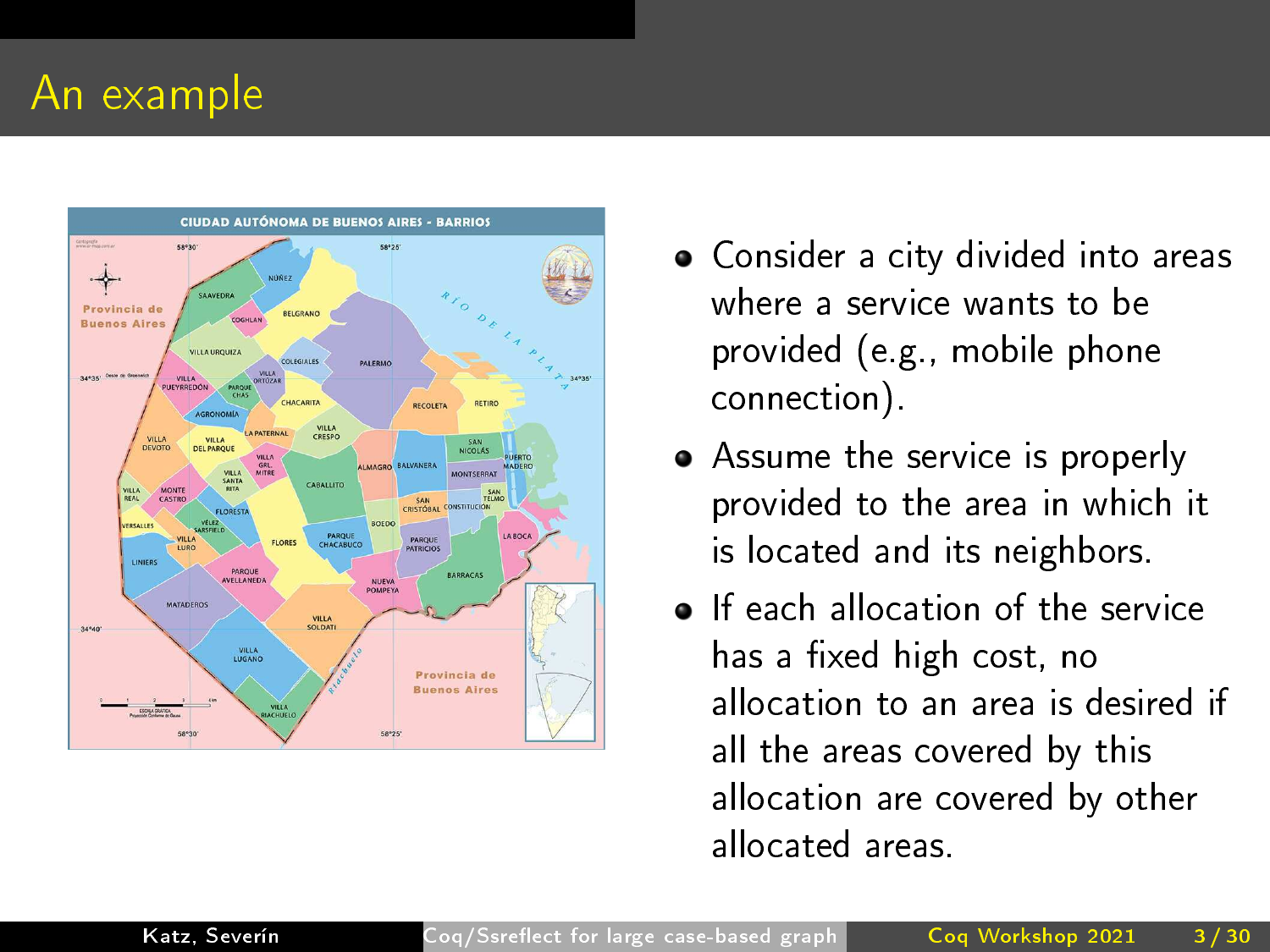

• The city is modeled by a graph whose vertices are the areas and there is an edge between two vertices if the corresponding areas are neighbors.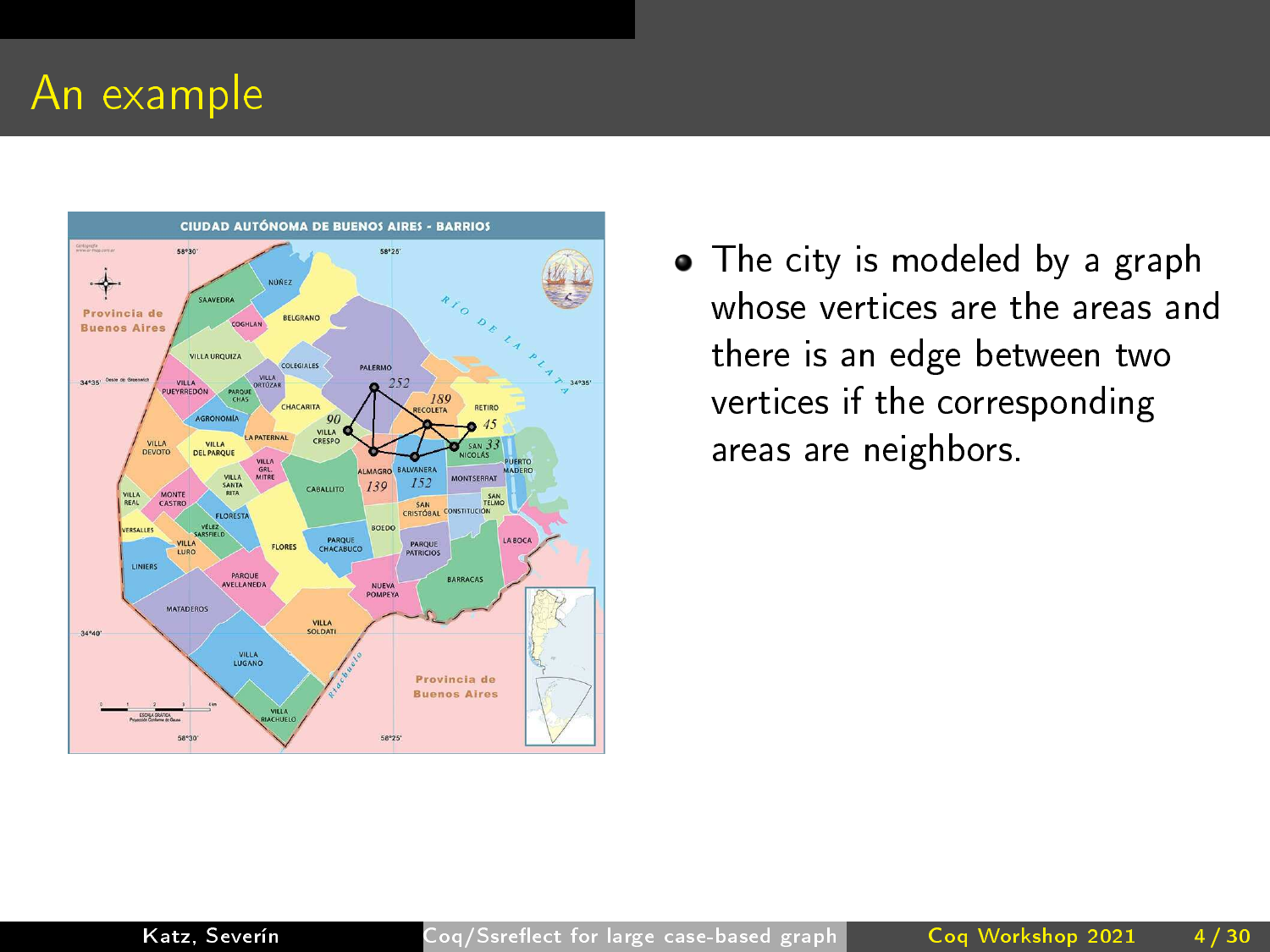

- The city is modeled by a graph whose vertices are the areas and there is an edge between two vertices if the corresponding areas are neighbors.
- **•** There is a value associated with each area representing the profit of installing the service there.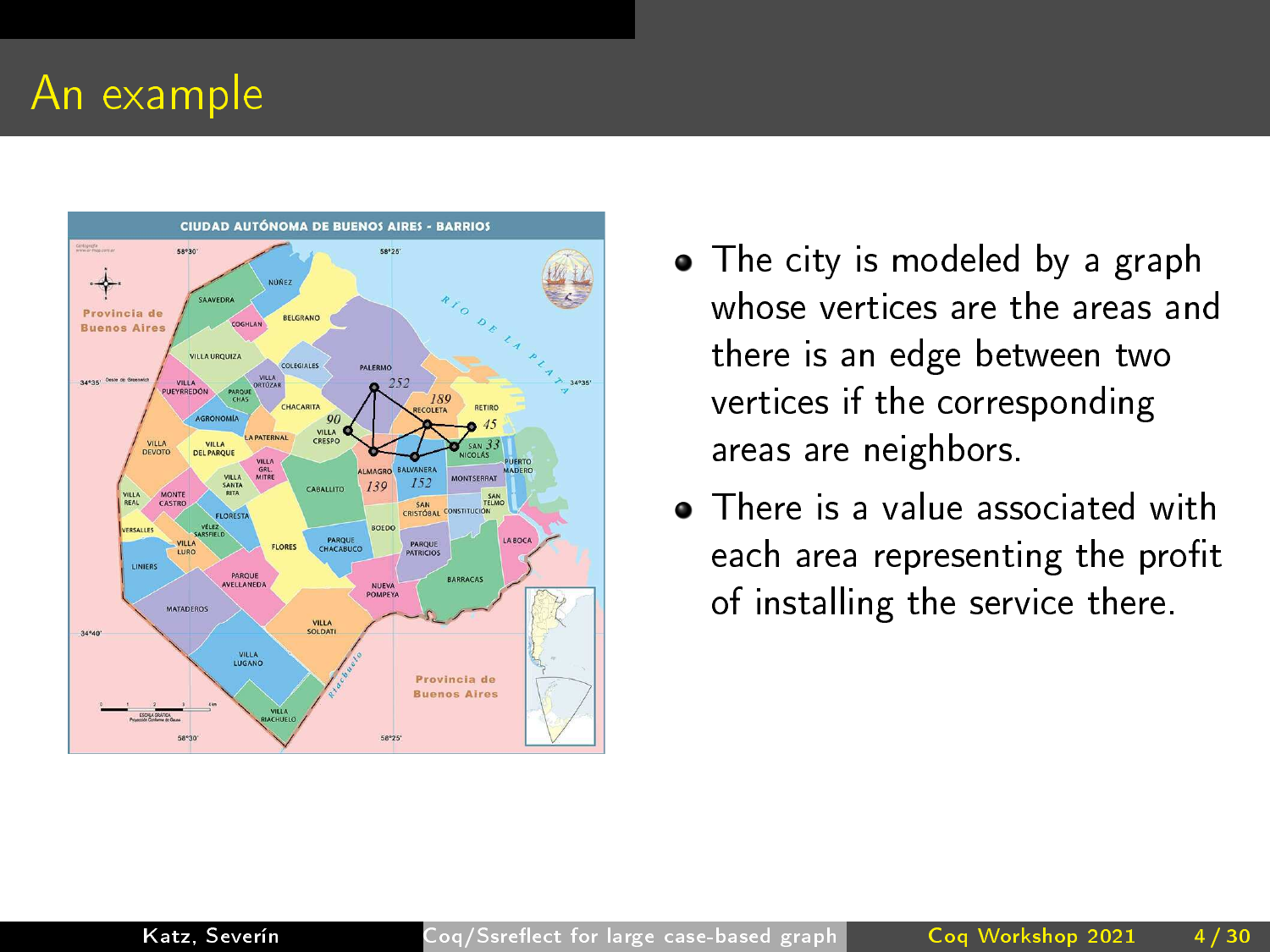

• It is desired to maximize the sum of these profits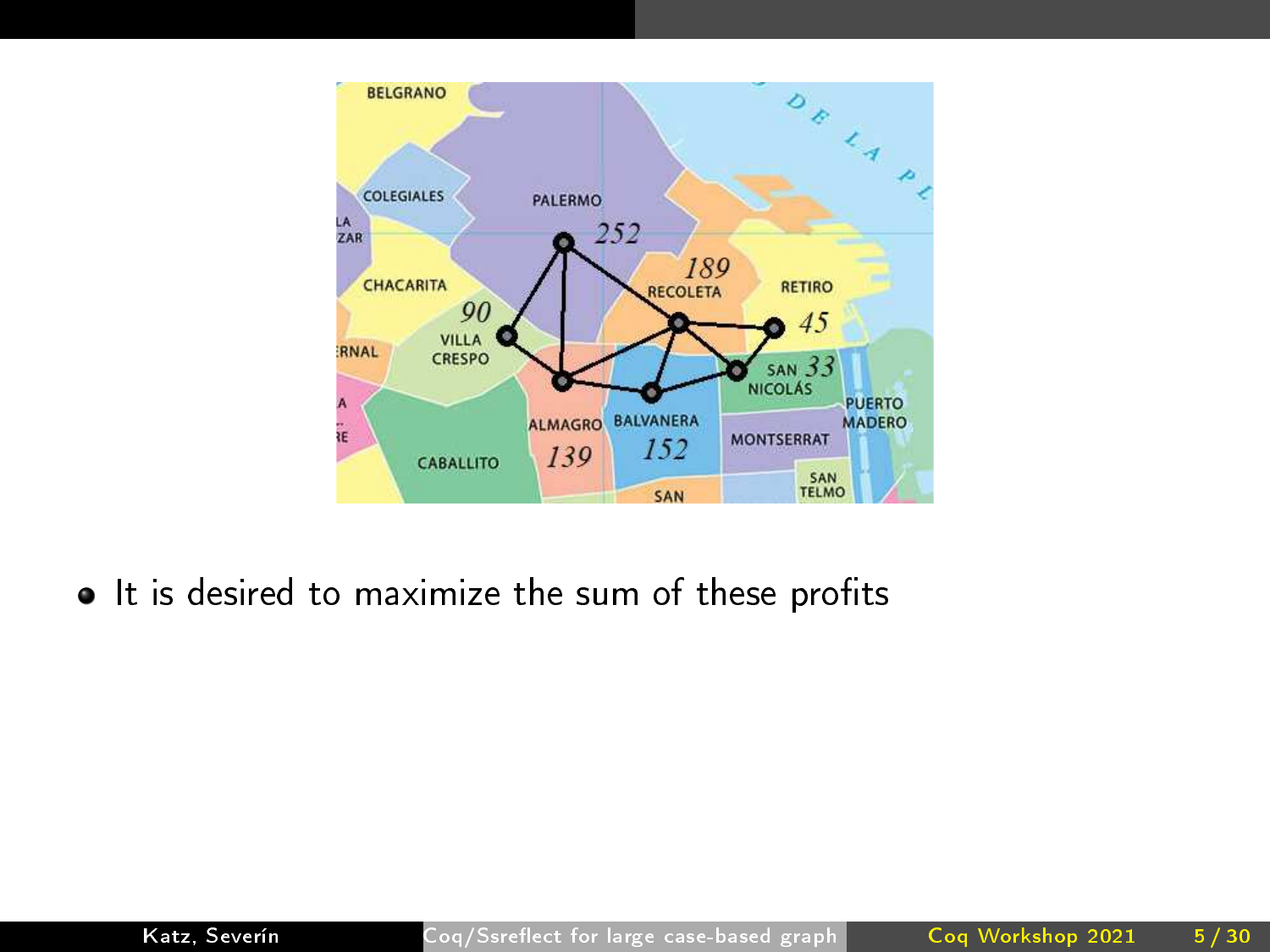

- $\bullet$  It is desired to maximize the sum of these profits, but...
	- $\blacktriangleright$  . if it is required that all areas are covered  $\rightarrow$  Weighted Upper Domination Set (WUDS)  $\Gamma_w(G)$  $\blacktriangleright$  ...if it may leave some areas with no (or poor) service
		- $\rightarrow$  Maximum Weighted Irredundant Set (MWIS) IR<sub>w</sub> (G)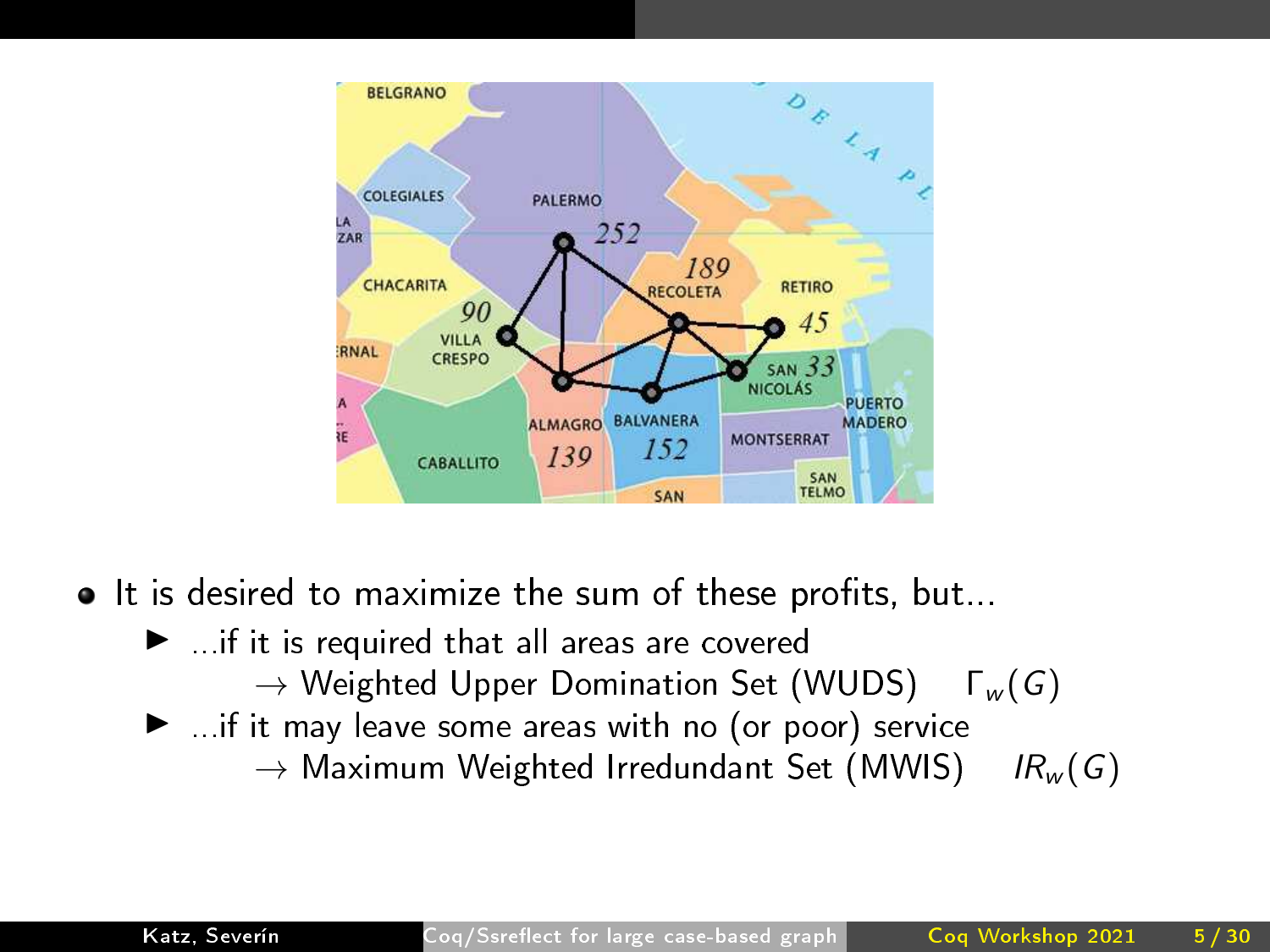

- $\bullet$  It is desired to maximize the sum of these profits, but...
	- $\blacktriangleright$  . if it is required that all areas are covered
		- $\rightarrow$  Weighted Upper Domination Set (WUDS)  $\Gamma_w(G)$
	- $\blacktriangleright$  ...if it may leave some areas with no (or poor) service
		- $\rightarrow$  Maximum Weighted Irredundant Set (MWIS) IR<sub>w</sub> (G)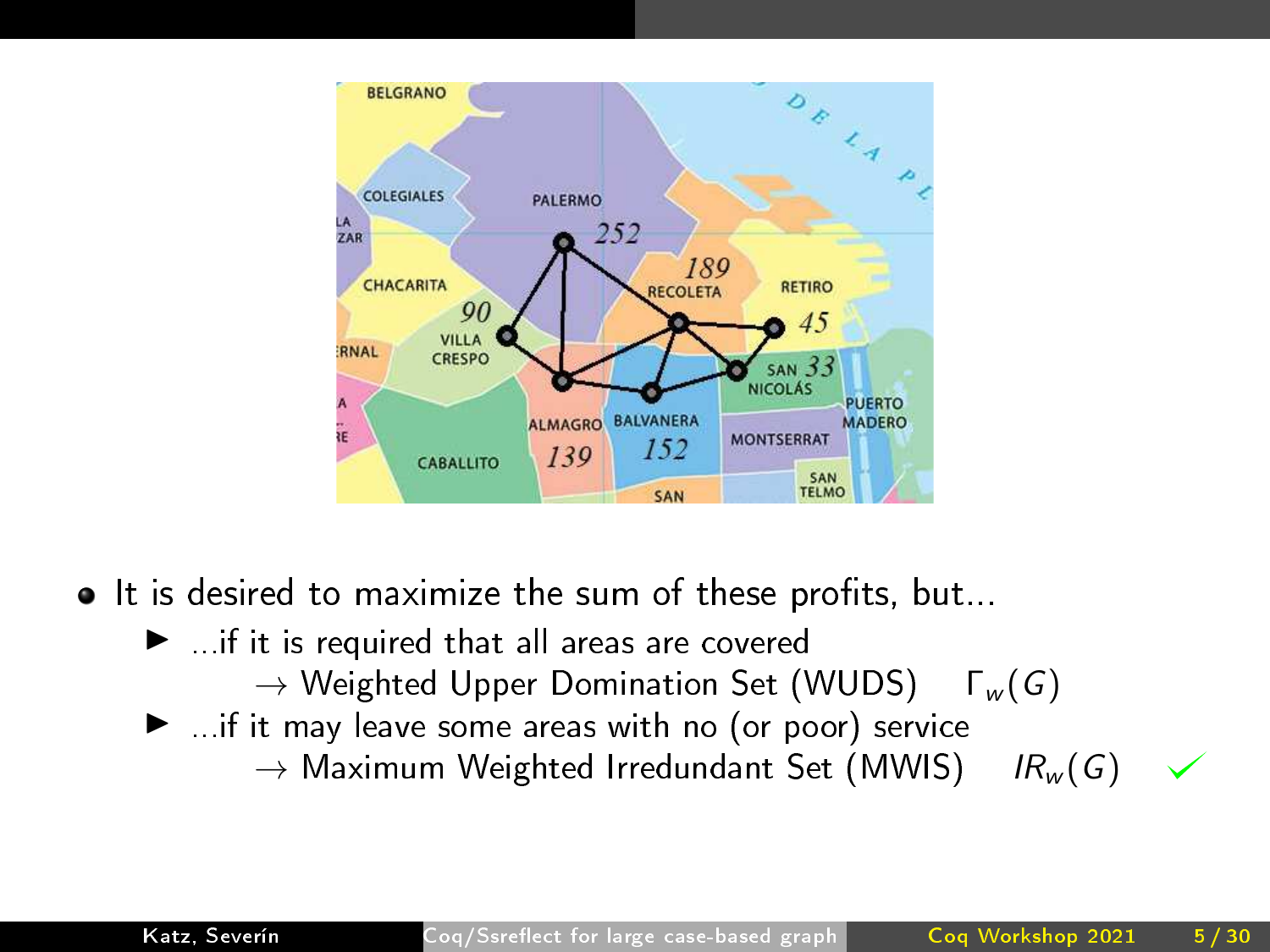

- $\bullet$  It is desired to maximize the sum of these profits, but...
	- $\blacktriangleright$  . if it is required that all areas are covered  $\rightarrow$  Weighted Upper Domination Set (WUDS)  $\Gamma_w(G)$
	- $\blacktriangleright$  ...if it may leave some areas with no (or poor) service  $\rightarrow$  Maximum Weighted Irredundant Set (MWIS) IR<sub>w</sub> (G)

**•** Since WUDS is more constrained that MWIS,  $\Gamma_w(G) \leq IR_w(G)$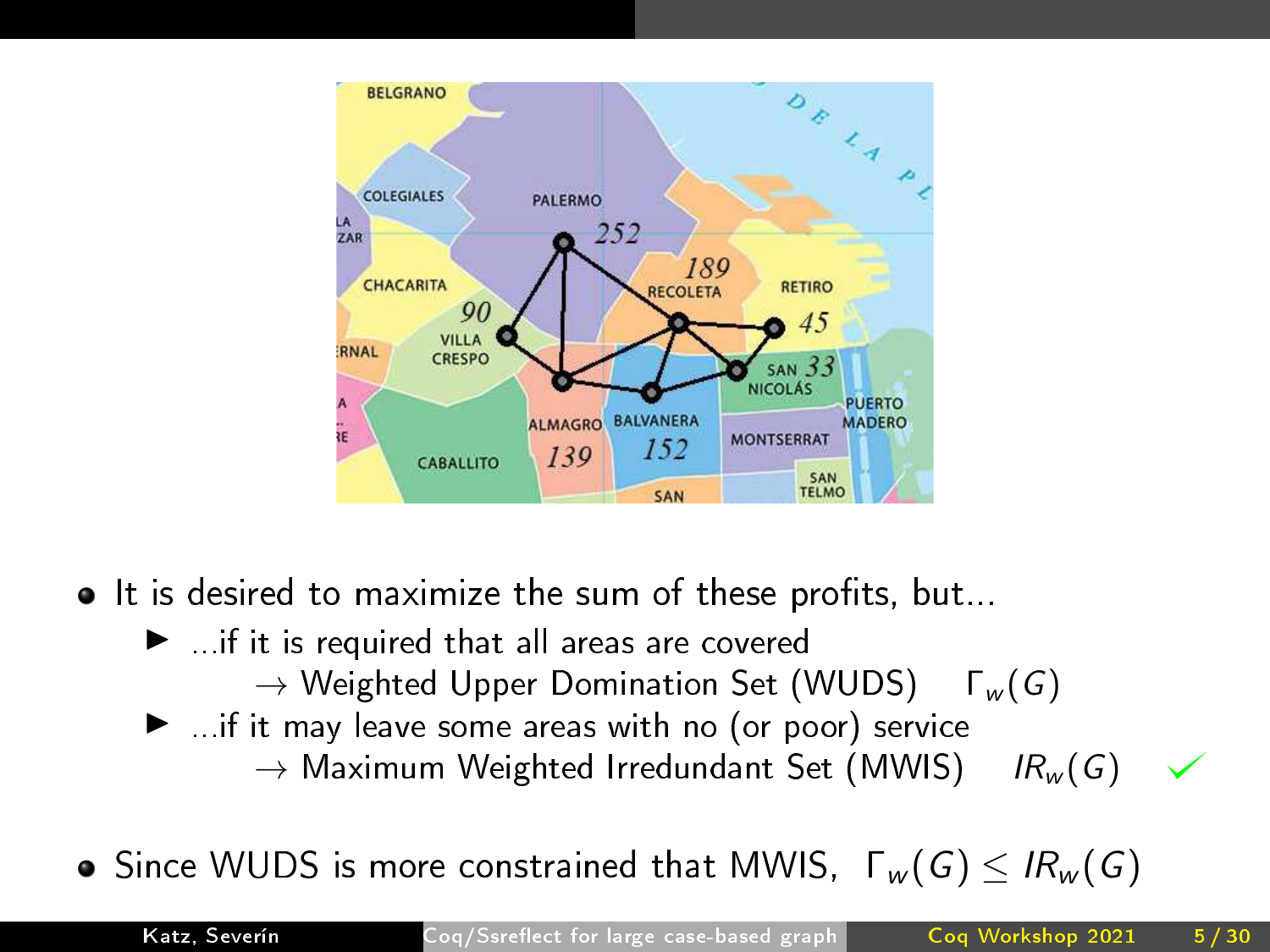

- $\bullet$  It is desired to maximize the sum of these profits, but...
	- $\blacktriangleright$  . if it is required that all areas are covered  $\rightarrow$  Weighted Upper Domination Set (WUDS)  $\Gamma_w(G)$
	- $\blacktriangleright$  ...if it may leave some areas with no (or poor) service  $\rightarrow$  Maximum Weighted Irredundant Set (MWIS) IR<sub>w</sub> (G)

**•** Since WUDS is more constrained that MWIS,  $\Gamma_w(G) \leq IR_w(G)$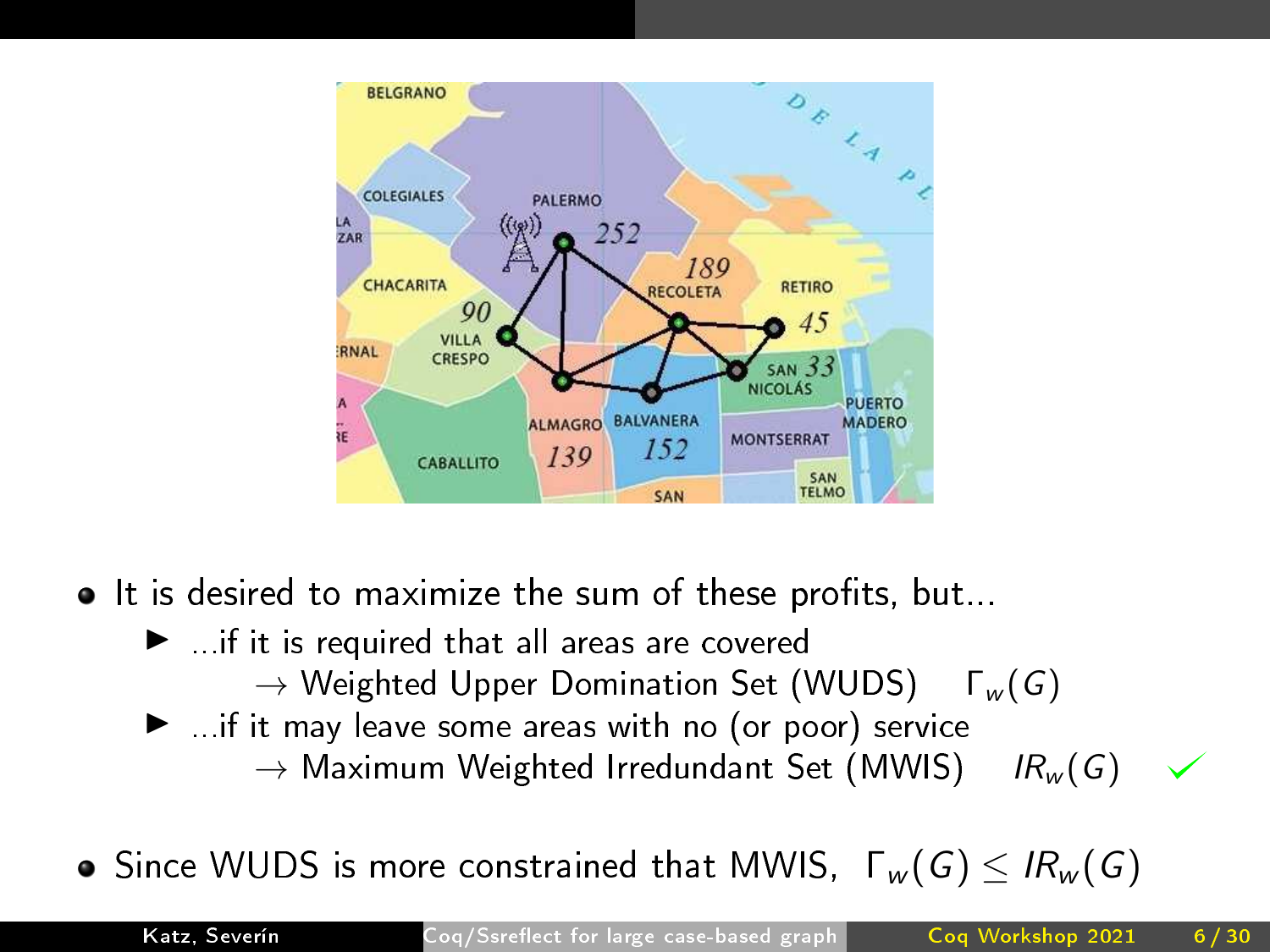

- $\bullet$  It is desired to maximize the sum of these profits, but...
	- $\blacktriangleright$  . if it is required that all areas are covered  $\rightarrow$  Weighted Upper Domination Set (WUDS)  $\Gamma_w(G)$
	- $\blacktriangleright$  ...if it may leave some areas with no (or poor) service  $\rightarrow$  Maximum Weighted Irredundant Set (MWIS) IR<sub>w</sub> (G)

**•** Since WUDS is more constrained that MWIS,  $\Gamma_w(G) \leq IR_w(G)$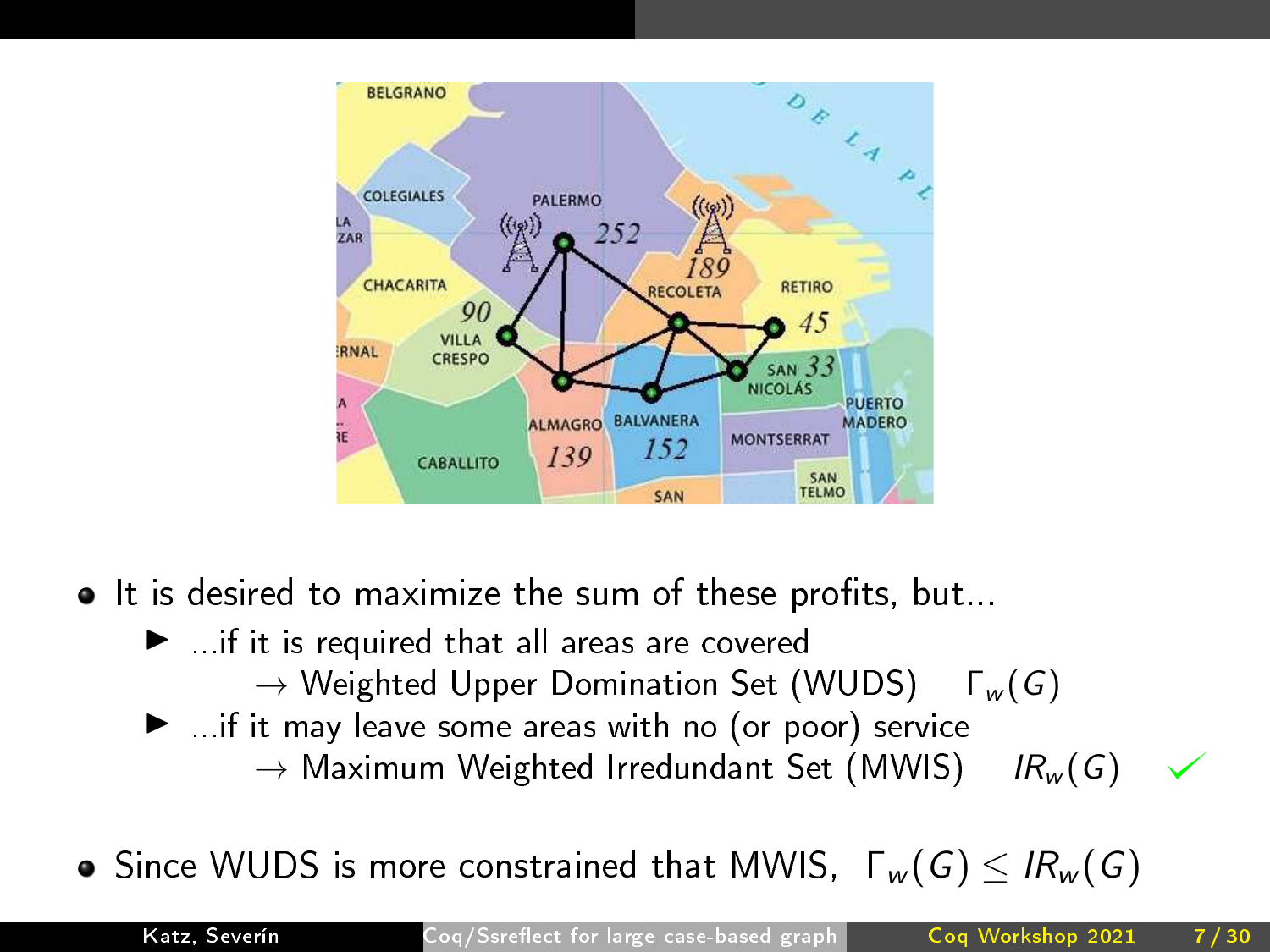#### **Basic definitions**

 $G = (V, E) \leftarrow$  simple graph

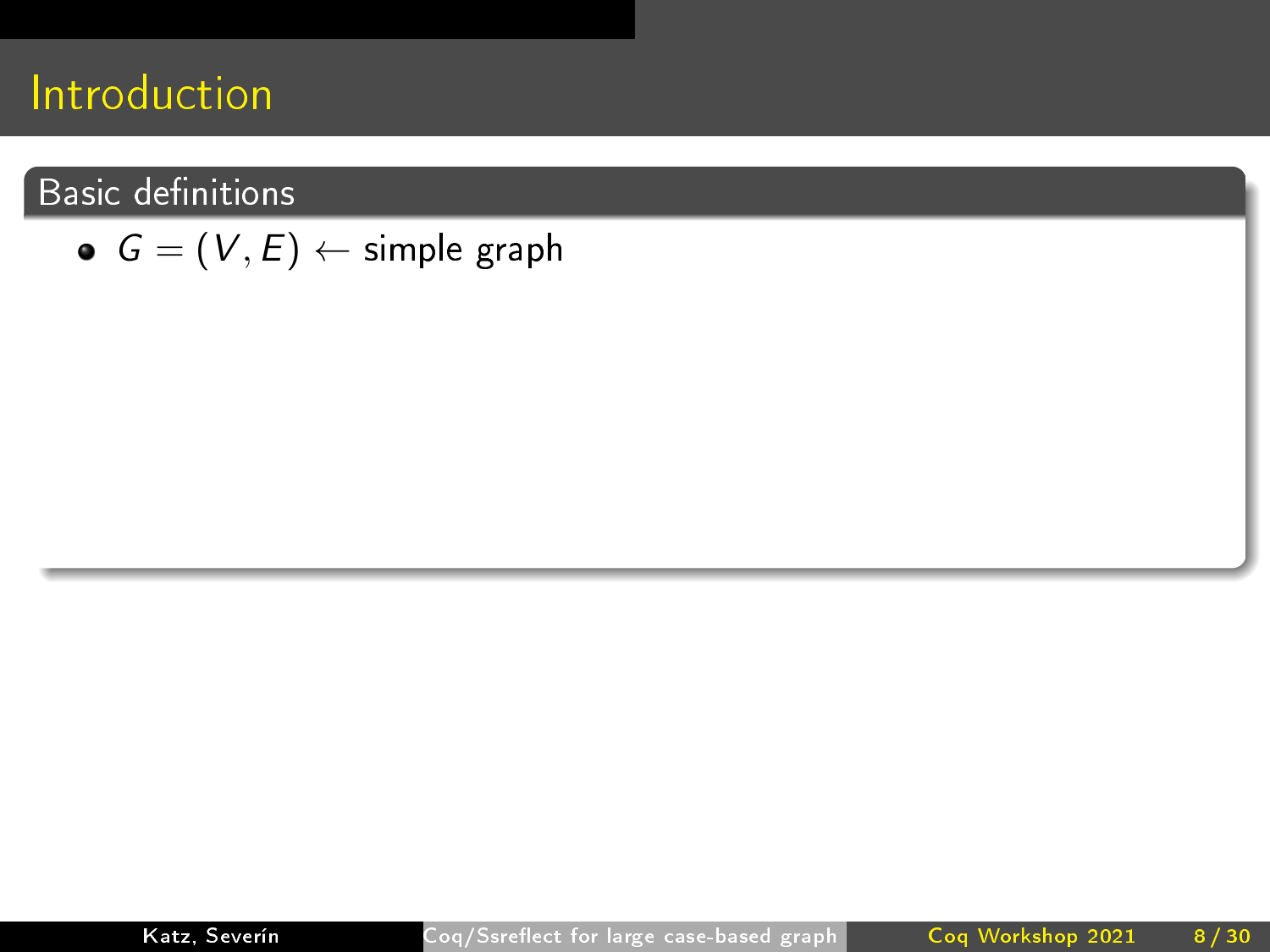#### **Basic definitions**

- $G = (V, E) \leftarrow$  simple graph
- $\bullet v \in V$ 
	- $\blacktriangleright N(v) \doteq$  vertices adjacent to v open neighborhood
	- $\blacktriangleright N[v] \doteq N(v) \cup \{v\}$

.open neighborhood<br>closed neighborhood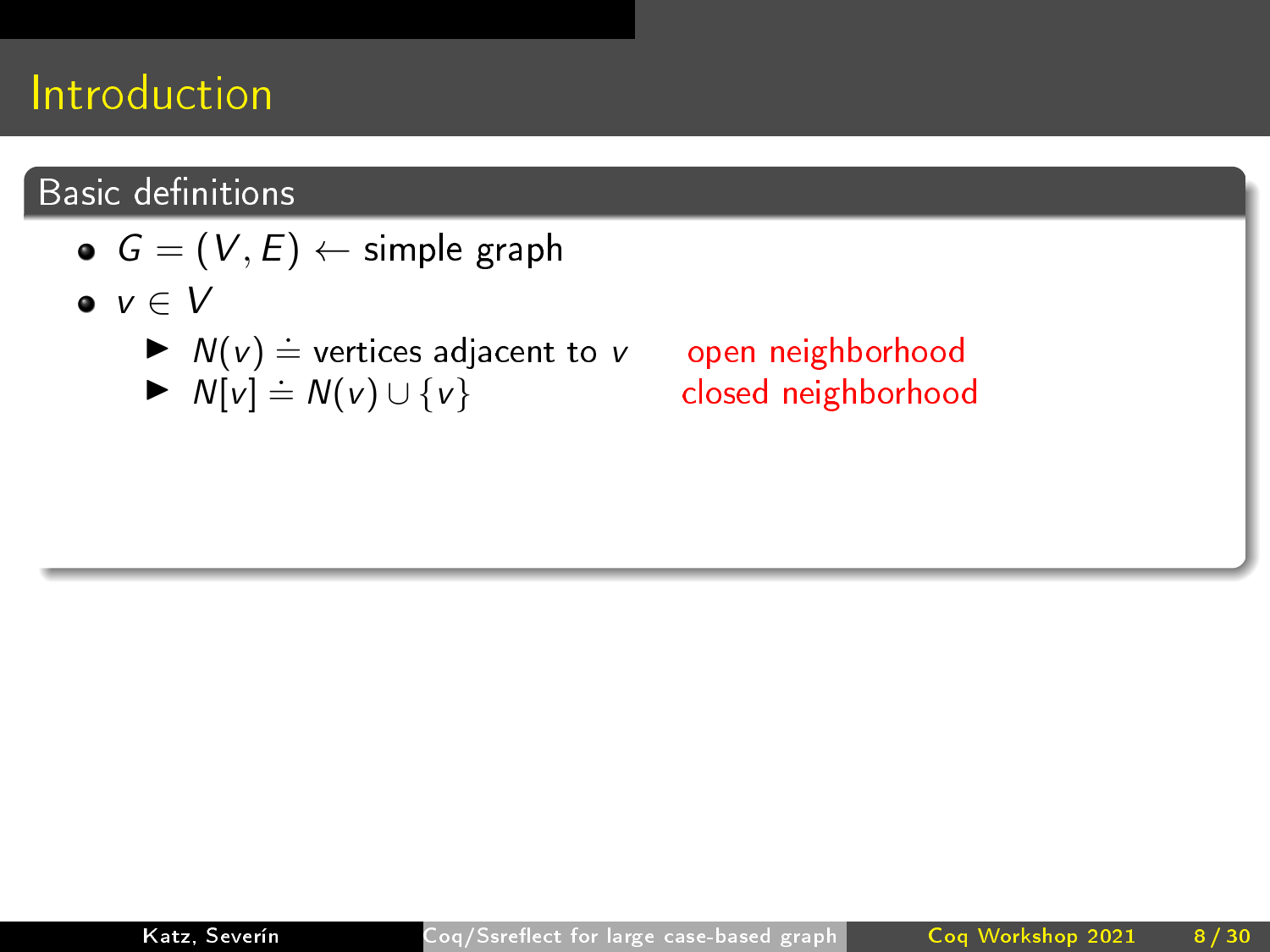### Basic definitions

|                           | $G = (V, E) \leftarrow$ simple graph                                                                            |
|---------------------------|-----------------------------------------------------------------------------------------------------------------|
| $\bullet v \in V$         |                                                                                                                 |
| $\bullet$ $S \subseteq V$ | $\blacktriangleright$ $N(v) \doteq$ vertices adjacent to v<br>$\blacktriangleright N[v] \doteq N(v) \cup \{v\}$ |
|                           |                                                                                                                 |
|                           | $\blacktriangleright N(S) \doteq \bigcup_{v \in V} N(v)$                                                        |
|                           | $\triangleright N[S] \doteq \bigcup_{v \in V} N[v]$                                                             |

open neighborhood closed neighborhood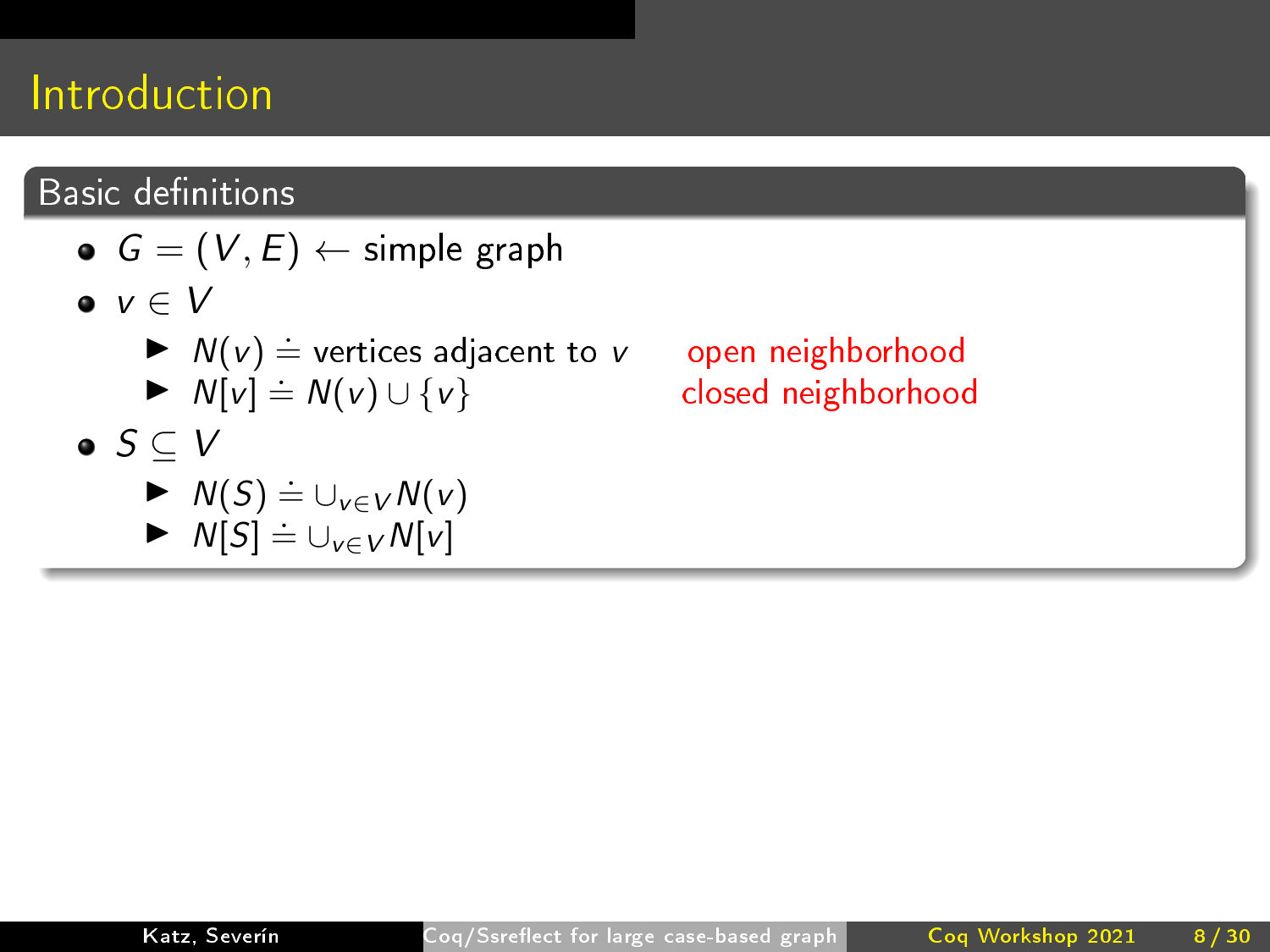#### Basic definitions





Katz, Severín Coq/Ssreflect for large case-based graph Coq Workshop 2021 8/30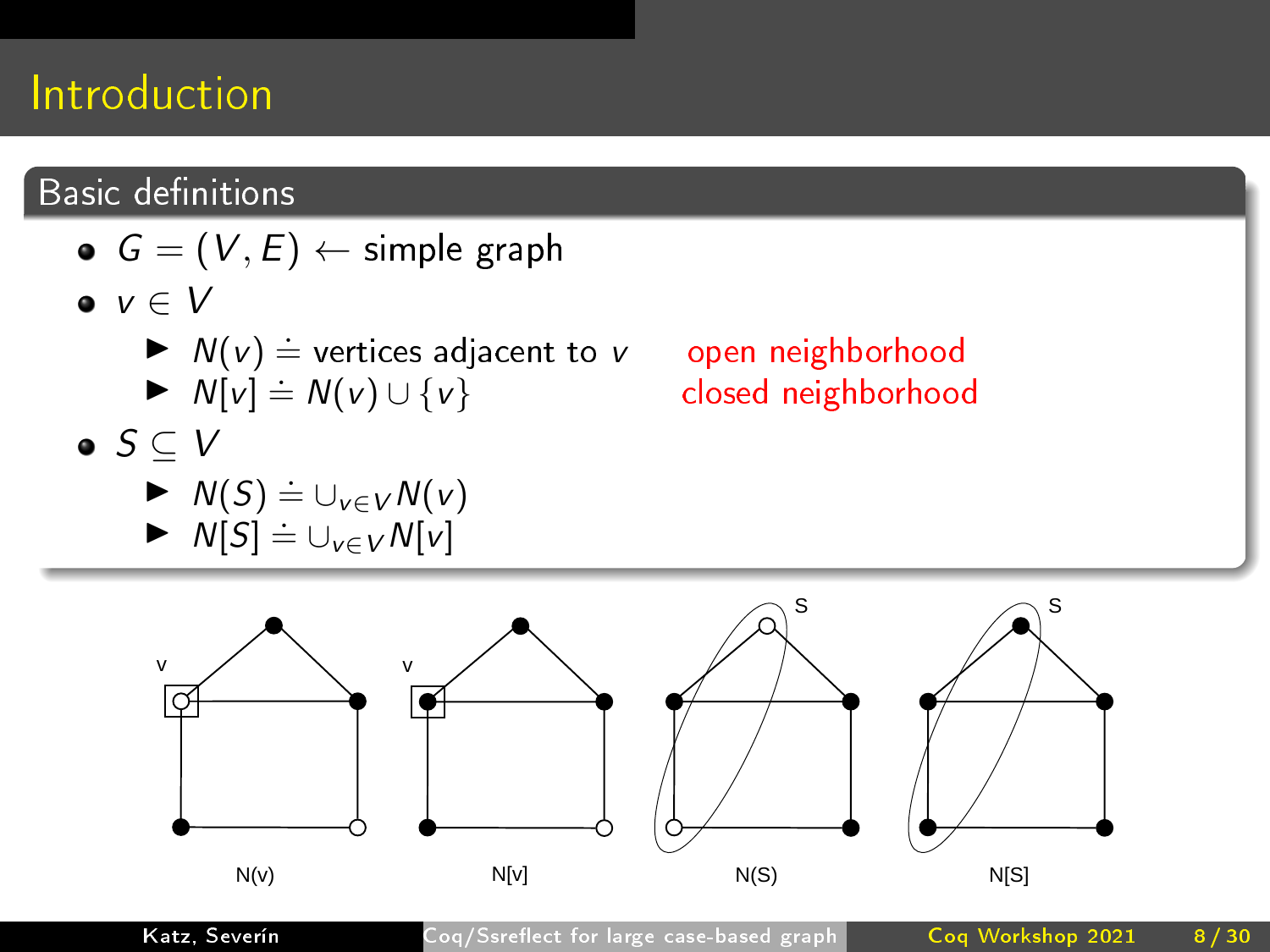• S stable  $\Longleftrightarrow N(S) \cap S = \emptyset$ 

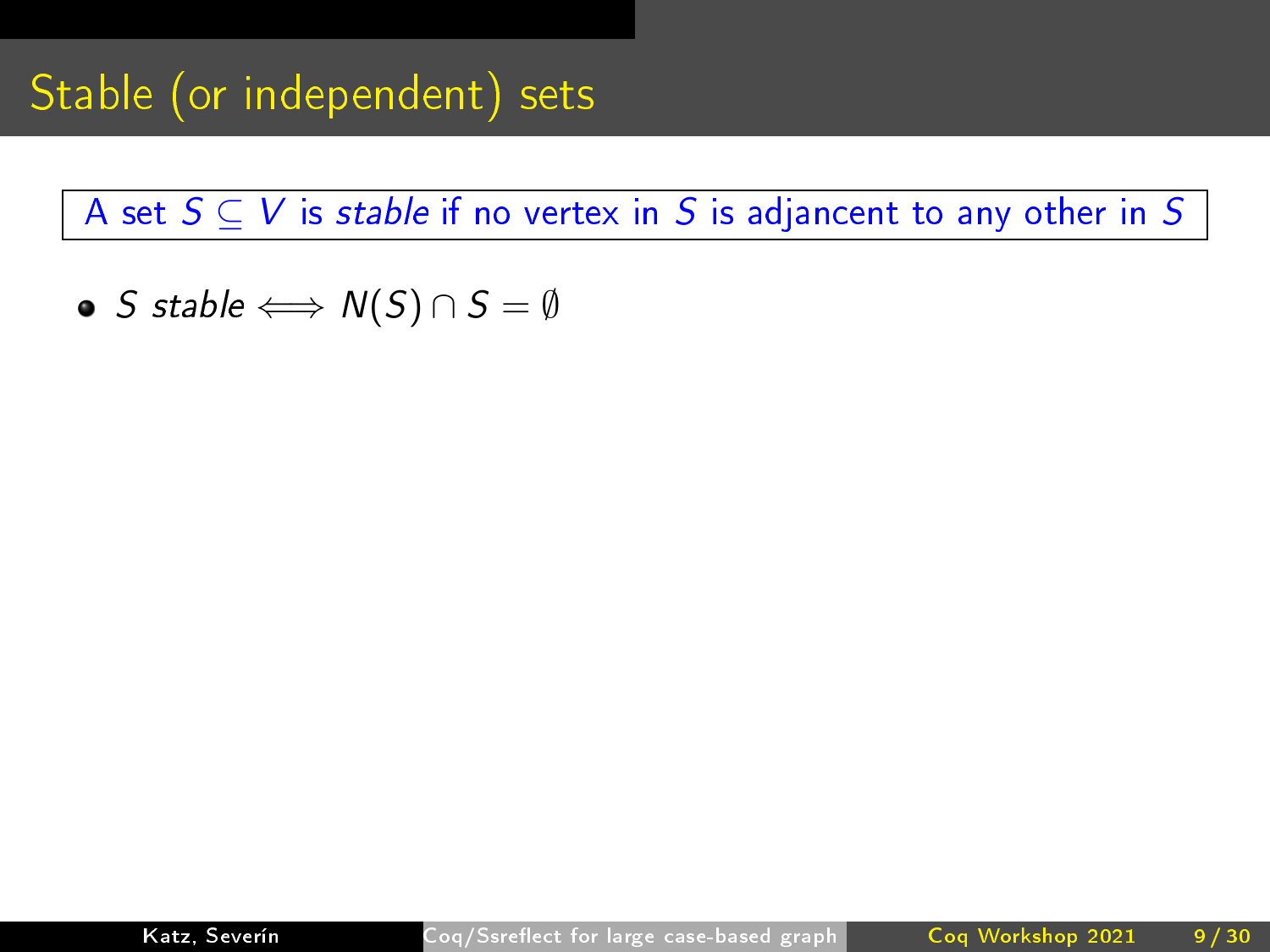• S stable  $\Longleftrightarrow N(S) \cap S = \emptyset$ 



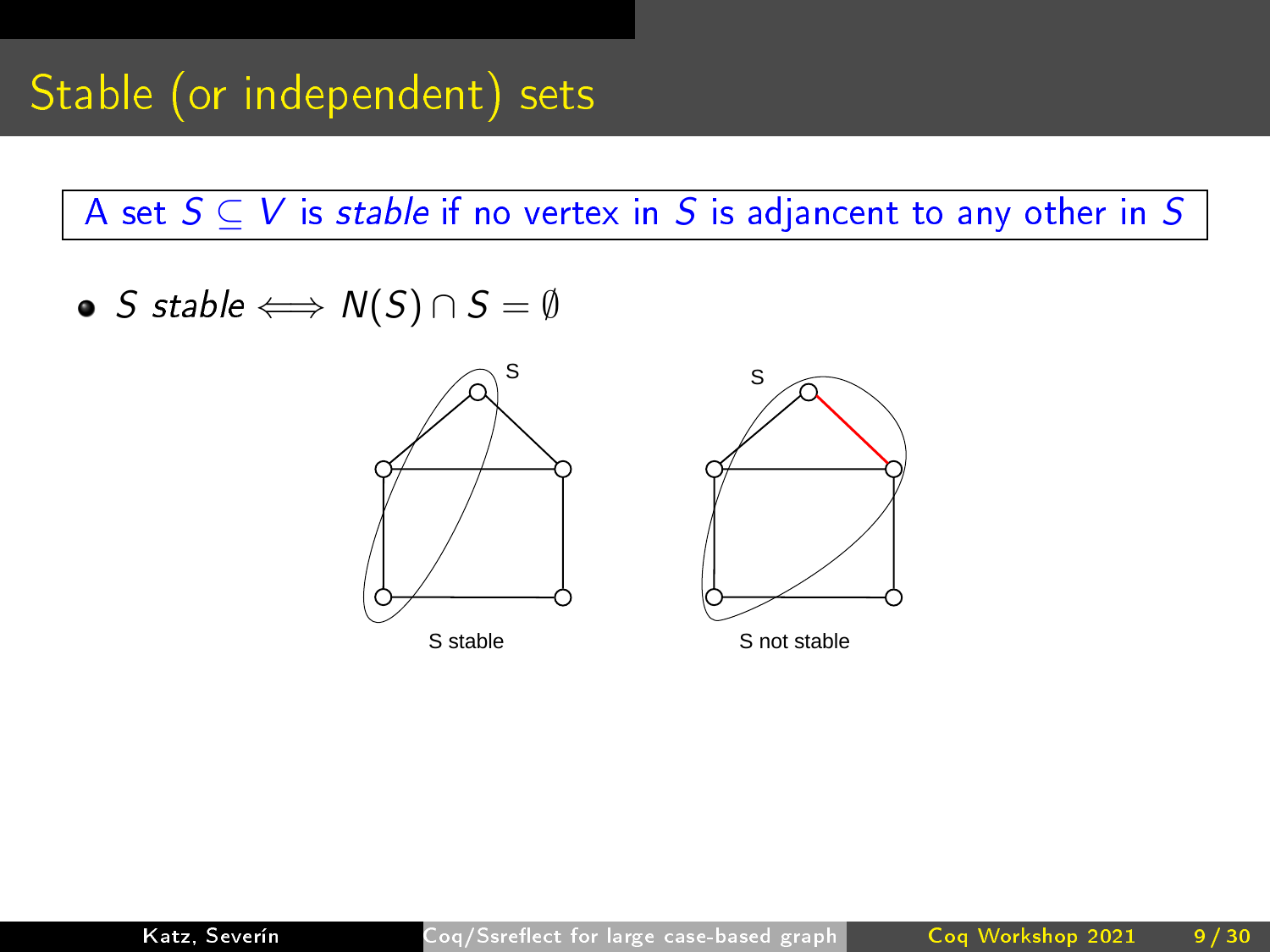• S stable  $\Longleftrightarrow N(S) \cap S = \emptyset$ 





 $\alpha(G)$  = stable set of maximum size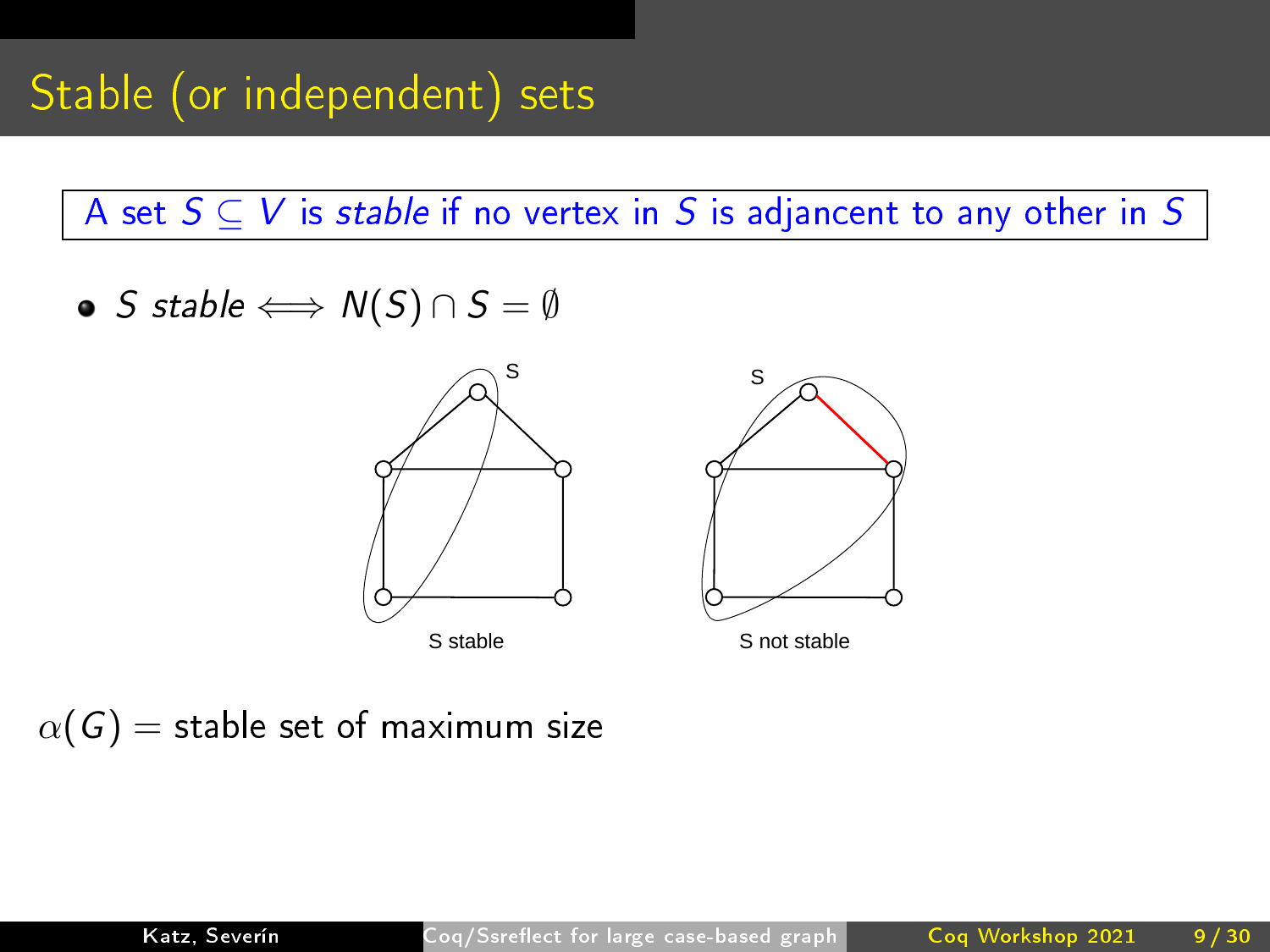• S stable  $\Longleftrightarrow N(S) \cap S = \emptyset$ 





 $\alpha(G) =$  stable set of maximum size  $w(v) =$  weight of vertex v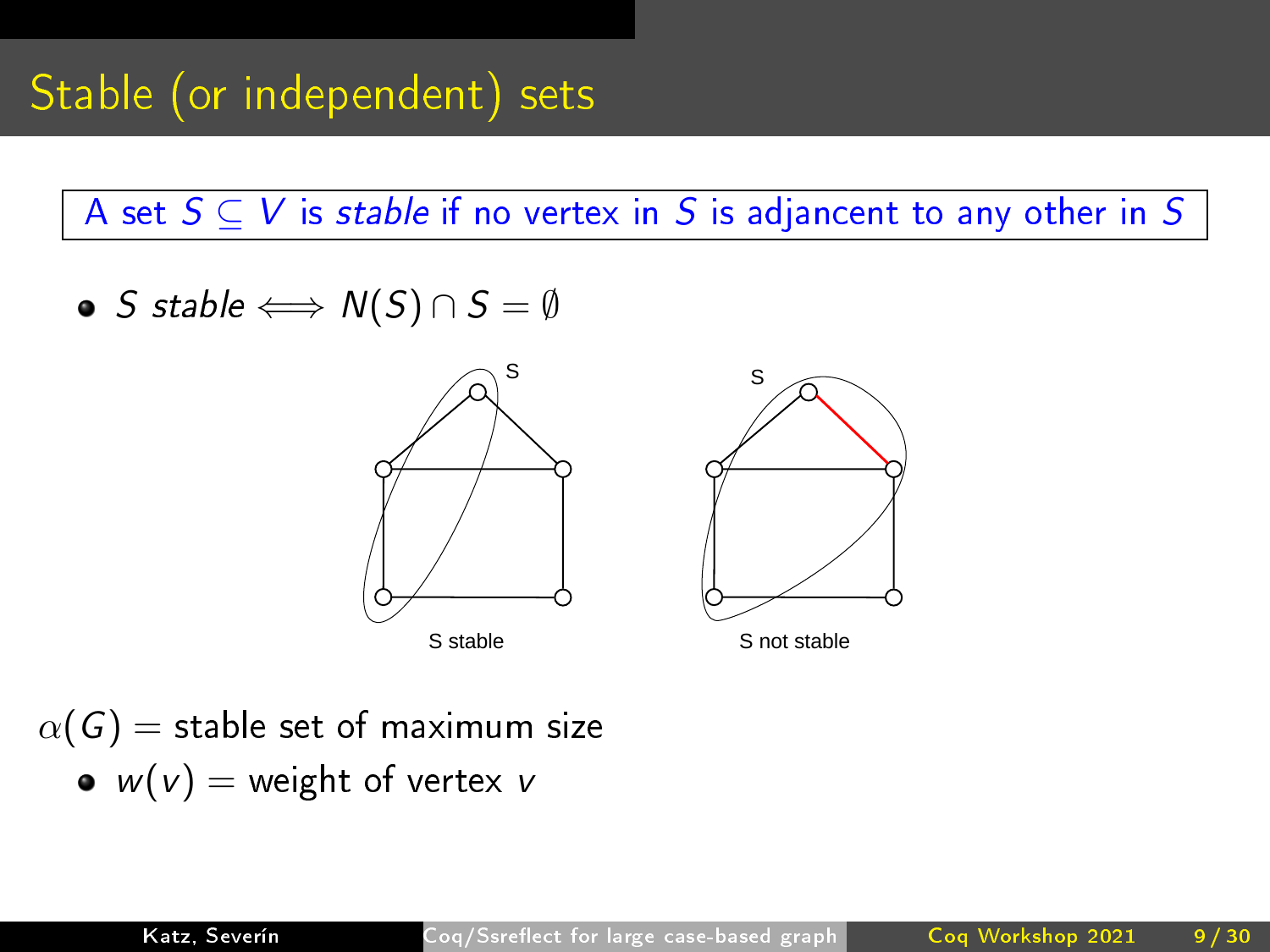• S stable  $\Longleftrightarrow N(S) \cap S = \emptyset$ 



 $\alpha(G) =$  stable set of maximum size •  $w(v) =$  weight of vertex v  $w(\mathcal{S}) = \sum_{v \in V} w(v)$  weight of set  $\mathcal S$  $\alpha_w(G)$  = stable set of maximum weight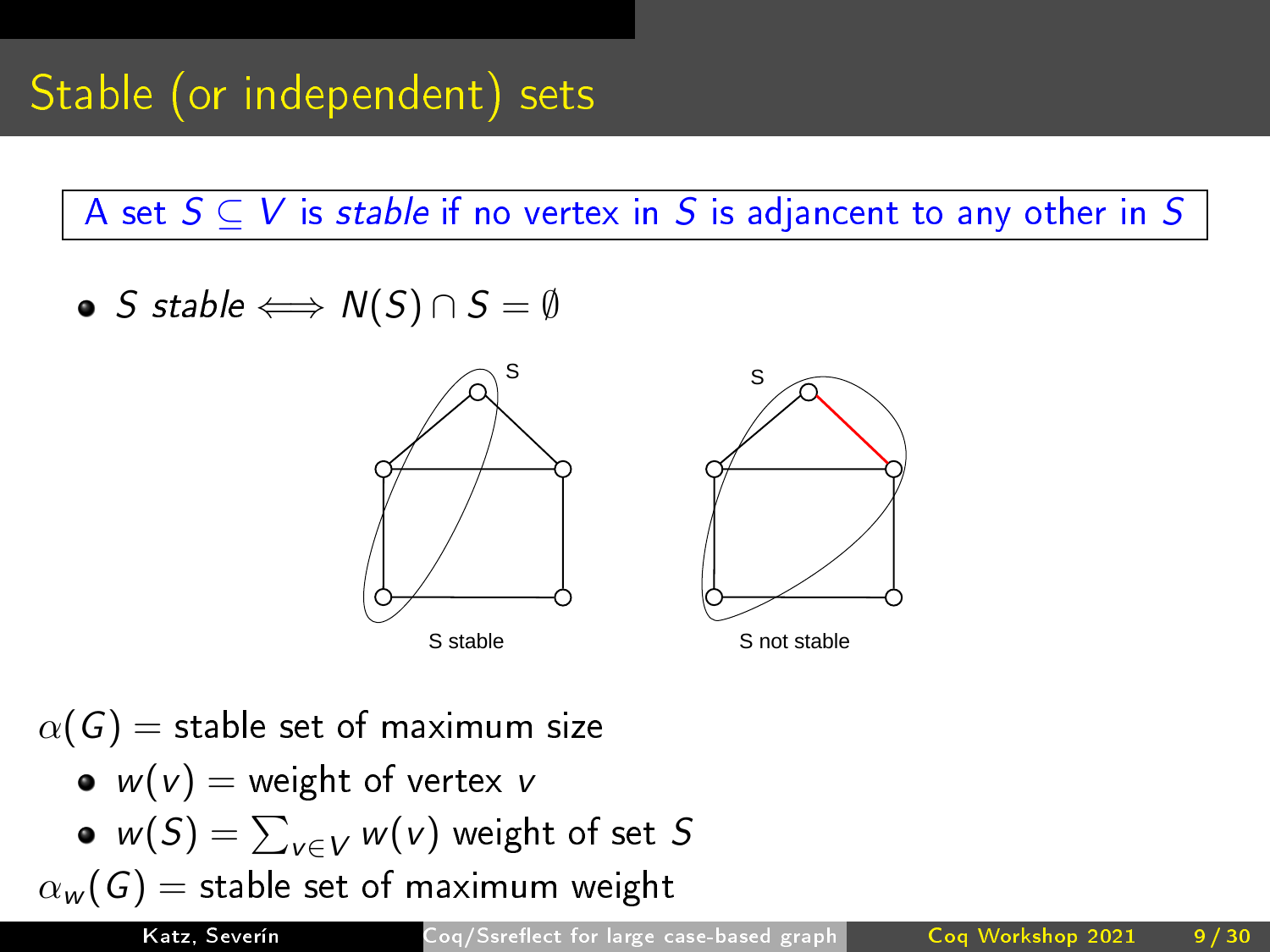• *u dominates*  $v \longleftrightarrow u = v$  or *u* and *v* adjacent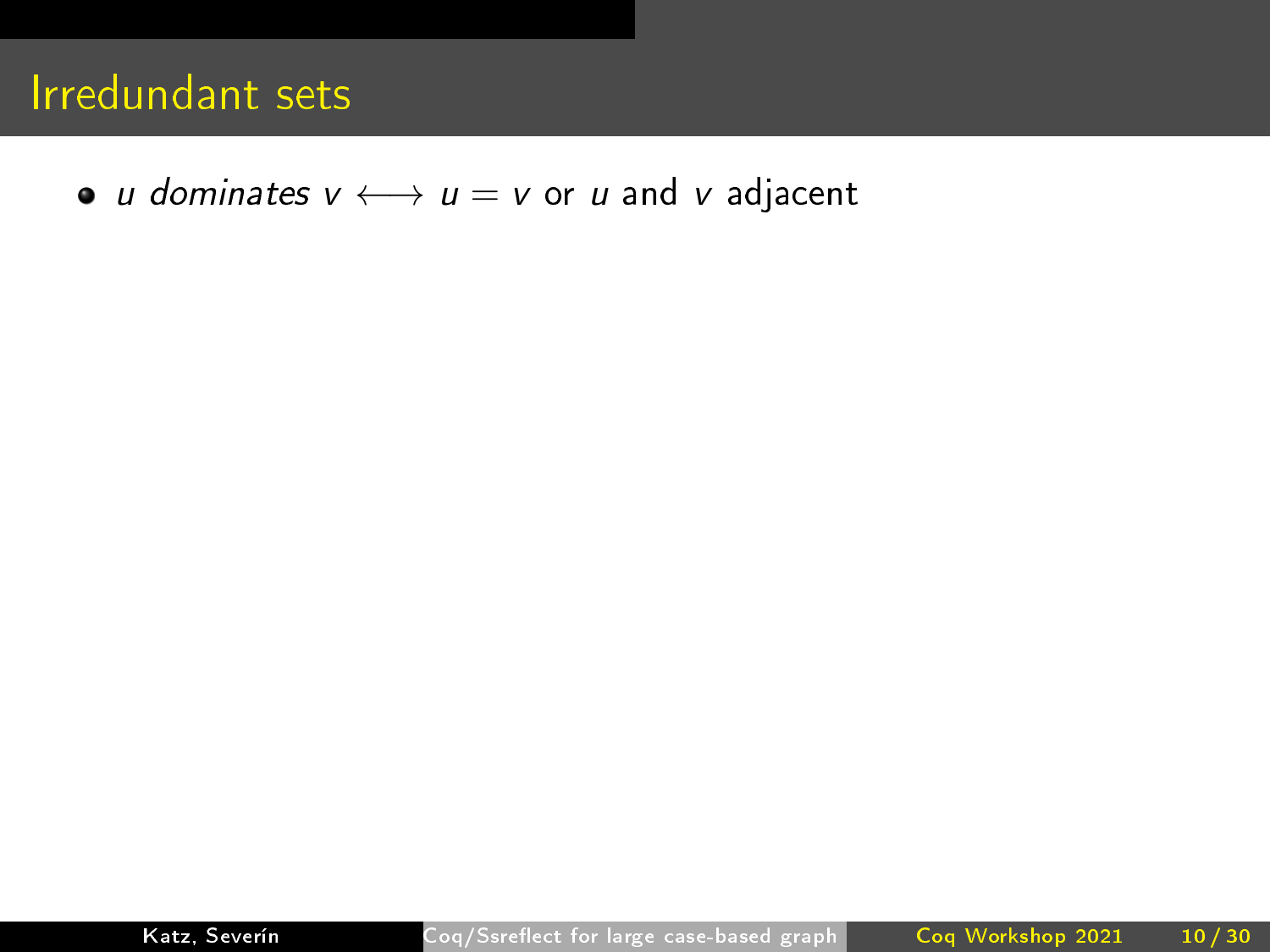### Irredundant sets

• u dominates  $v \leftrightarrow u = v$  or u and v adjacent

A set  $D \subseteq V$  is *irredundant* if each vertex of D dominates at least one vertex not dominated by any other from D

• *D* irredundant  $\Longleftrightarrow$   $\forall$   $v \in D$ ,  $N[v] - N[D - \{v\}] \neq \emptyset$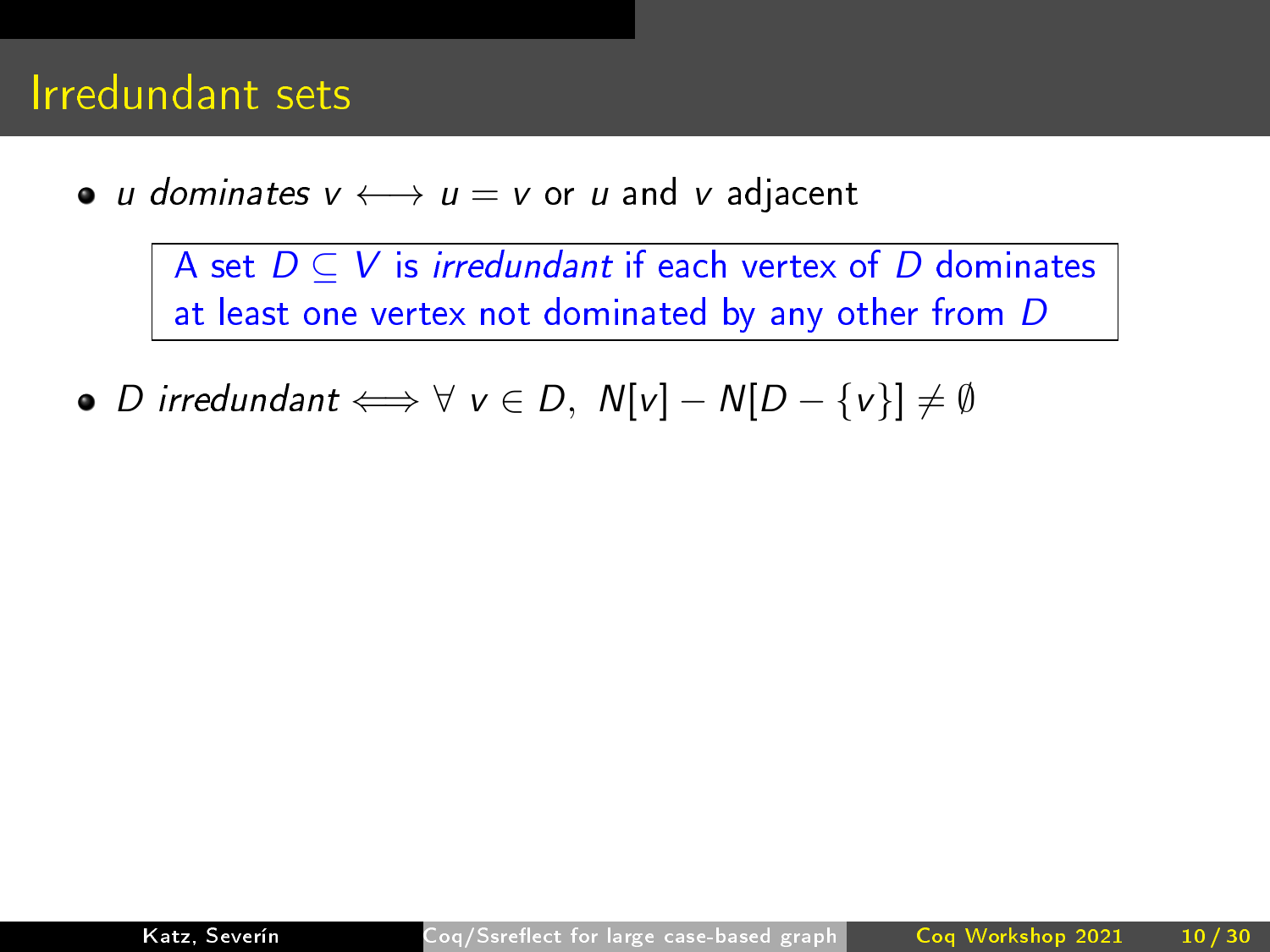### Irredundant sets

• *u dominates*  $v \longleftrightarrow u = v$  or *u* and *v* adjacent

A set  $D \subseteq V$  is irredundant if each vertex of D dominates at least one vertex not dominated by any other from D

• *D* irredundant  $\Longleftrightarrow$   $\forall$   $v \in D$ ,  $N[v] - N[D - \{v\}] \neq \emptyset$ 





D not irredundant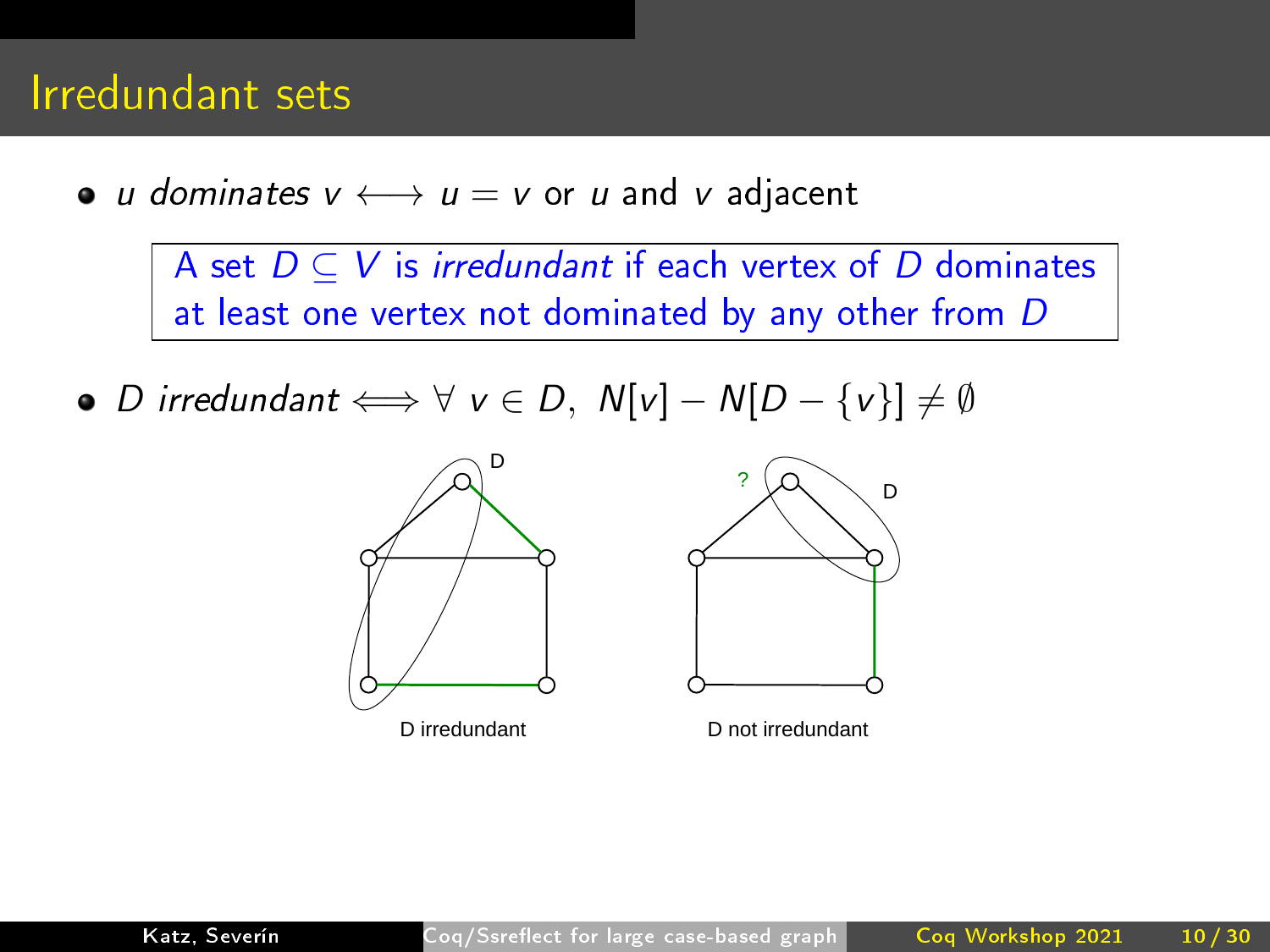### Irredundant sets

• *u dominates*  $v \leftrightarrow u = v$  or *u* and *v* adjacent

A set  $D \subseteq V$  is *irredundant* if each vertex of D dominates at least one vertex not dominated by any other from D

• *D* irredundant  $\Longleftrightarrow$   $\forall$   $v \in D$ ,  $N[v] - N[D - \{v\}] \neq \emptyset$ 





D not irredundant

 $\bullet$  IR(G) = irredundant set of maximum size •  $IR_w(G)$  = irredundant set of maximum weight

Katz, Severín Coq/Ssreflect for large case-based graph Coq Workshop 2021 10/30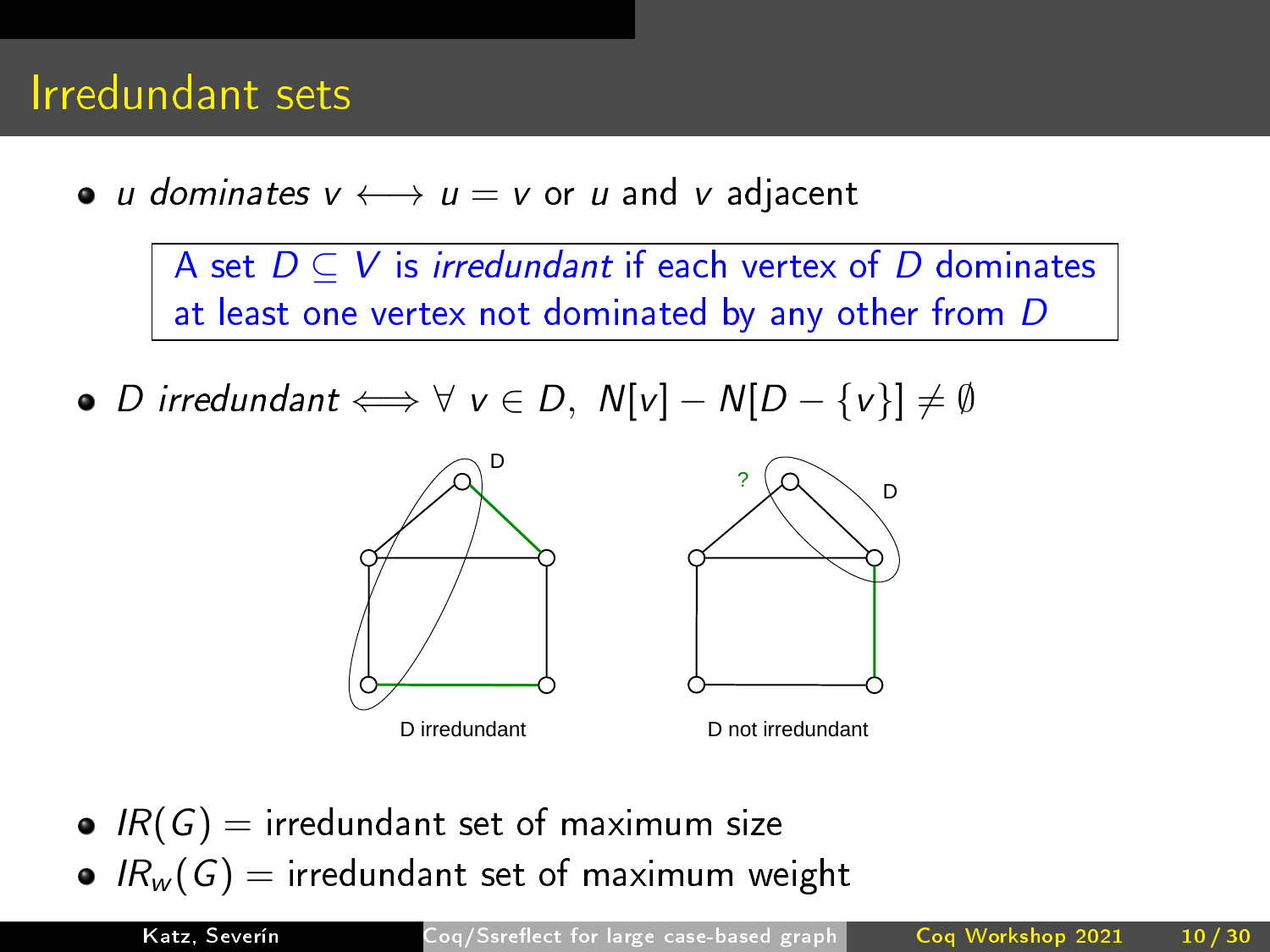Requirements: Coq 8.11+, MathComp 1.10+ graph-theory 0.8 [Doczkal, Pous 2020]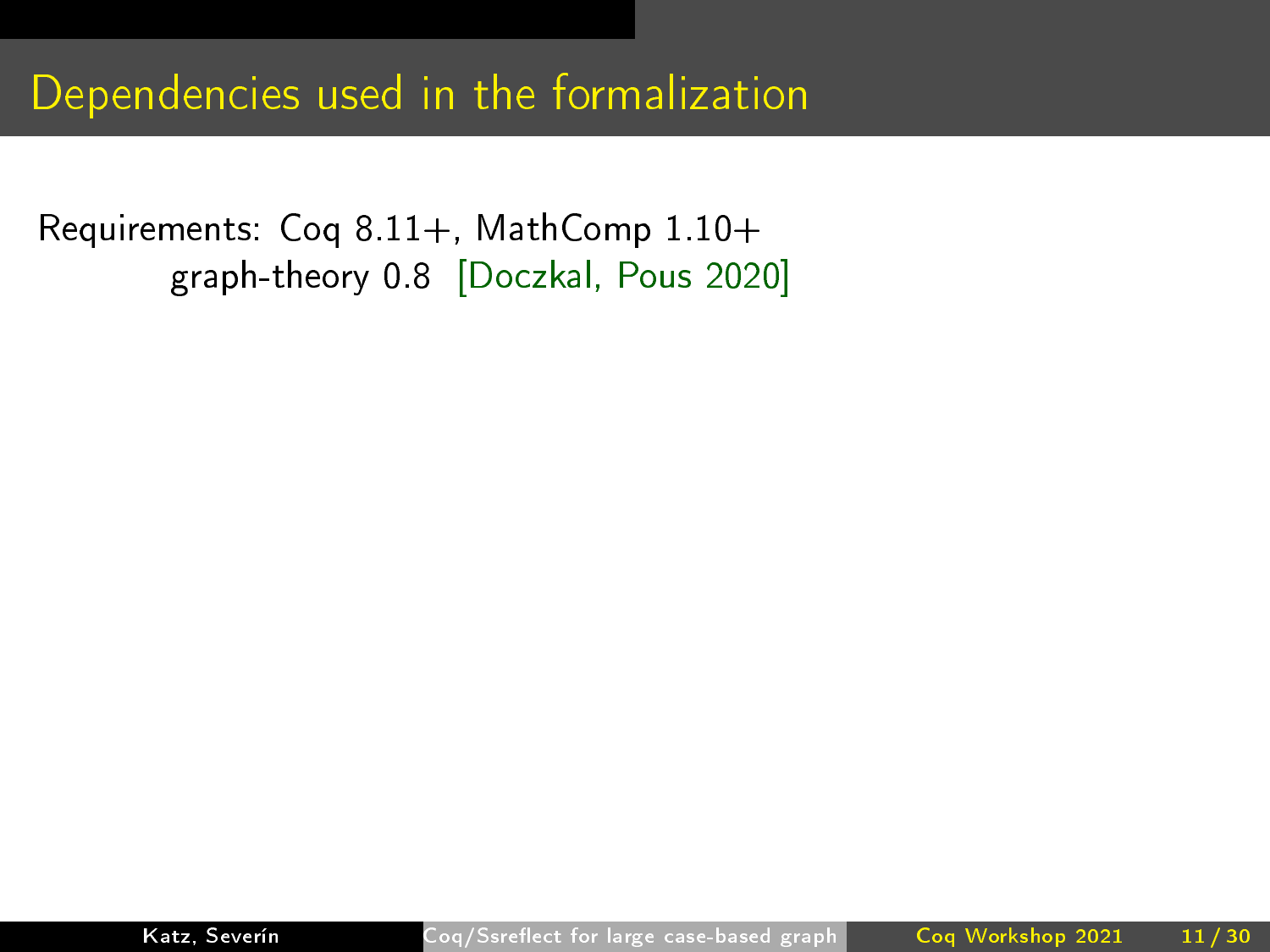```
Requirements: Coq 8.11+, MathComp 1.10+
       graph-theory 0.8 [Doczkal, Pous 2020]
```
**I** In particular, the definitions of parameters  $\alpha_w$  and  $IR_w$  were previously formalized in graph-theory library [S.- 2019]:

```
Variable G sgraph
Variable weight G \rightarrow \mathbb{N}.
Definition weight_set S = \sum_ (v \in S) weight v
Definition \alpha_{\perp} w := weight_set (arg_max \emptyset stable weight_set).
Definition IR_w := weight_set (argmax Ø irredundant weight_set).
(G denotes the graph and its set of vertices as well, due to a coercion)
```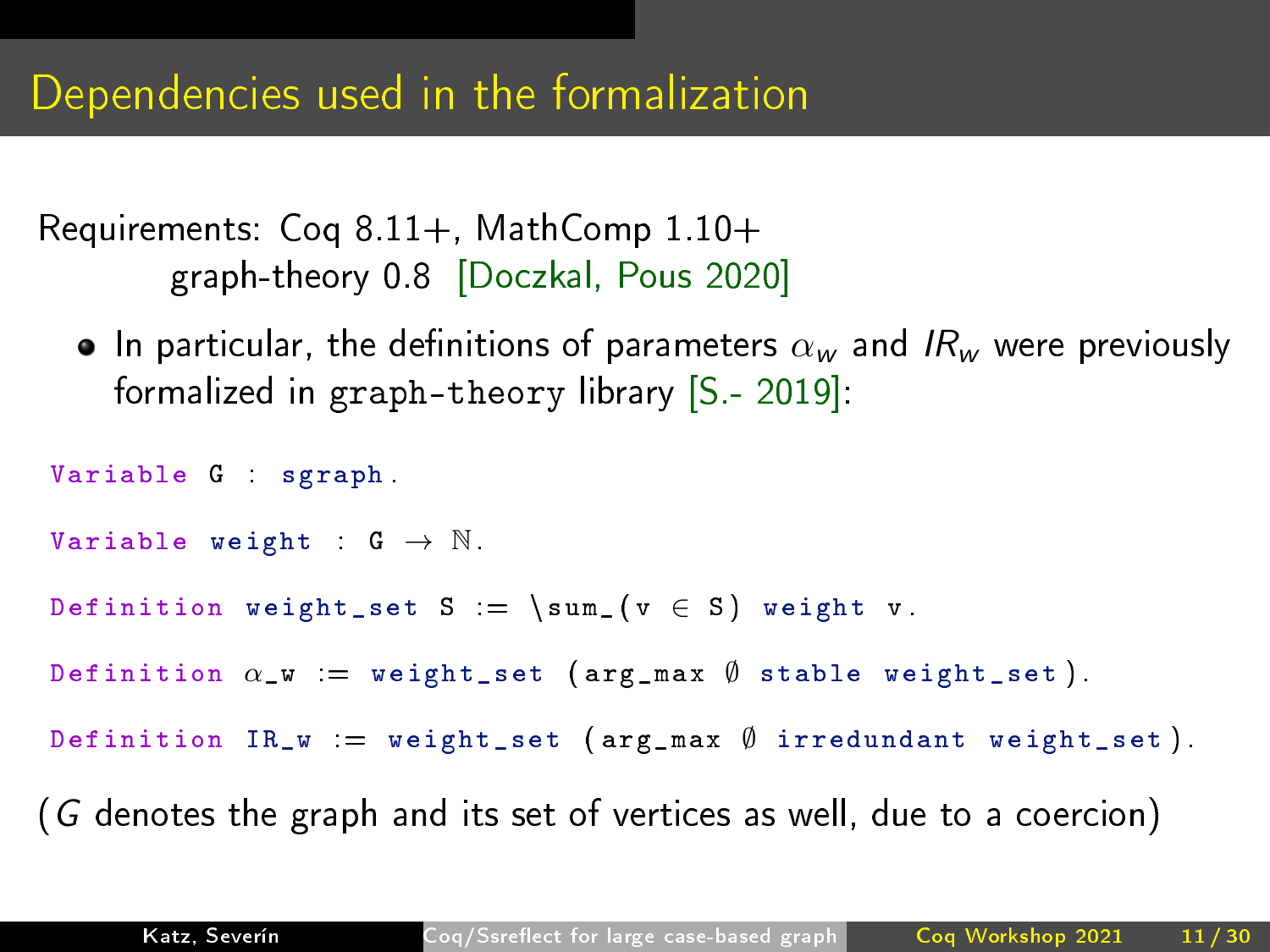#### An upper bound

$$
IR_w(G) \leq w(V) - \delta_w(G),
$$
  
where  $\delta_w(G) = \min\{w(N[v] \setminus \{u\}) : v \in V, u \in N[v]\}$ 

(particular case:  $\delta_1(G) = \text{minimum degree of } G$ )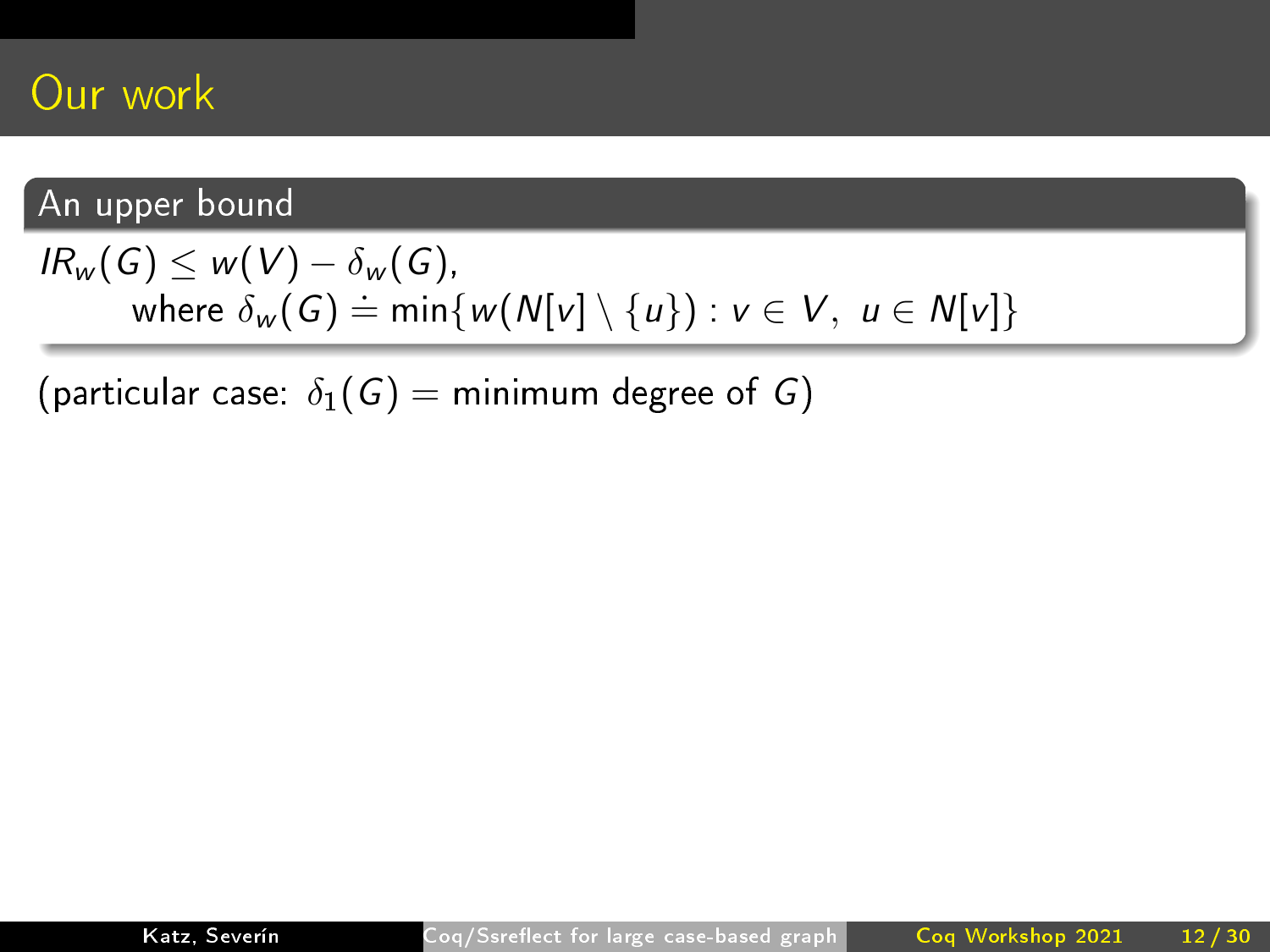#### An upper bound

```
IR_w(G) \leq w(V) - \delta_w(G)where \delta_w(G) = \min\{w(N[v] \setminus \{u\}) : v \in V, u \in N[v]\}\(particular case: \delta_1(G) = minimum degree of G)
Let M n := (G == \emptyset) || [∃v, [∃u, (u ∈ N[v]) && (W(N[v] :\ u) == n)]].
Fact exM \exists n \in \mathbb{N} M n
Definition \delta w := ex_minn exM.
Fact delta_w_min u v : (u \in N[v]) \rightarrow \delta_w \le W(N[v] : \{ u \}.
Lemma bound_weight_irredundant S :
   ( irredundant S) \rightarrow W S \leq W G - \delta W G.
Proof (12 lines) Qed
Lemma IR_w_leq_V_minus_delta_w : IR_w G weight \leq W G - \delta_w G.
```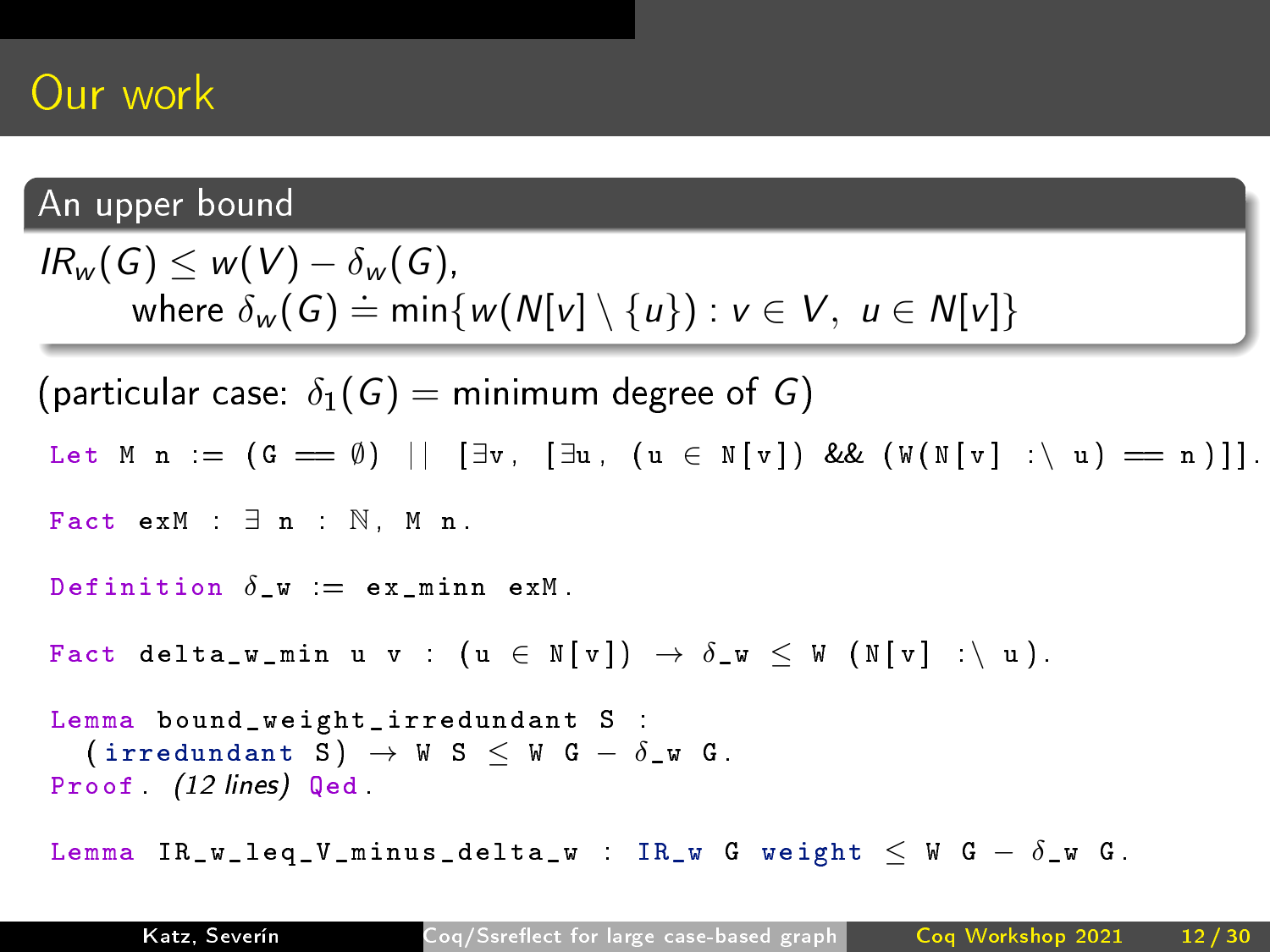$\blacktriangleright$   $u$  -\*-  $v \doteq u$  dominates v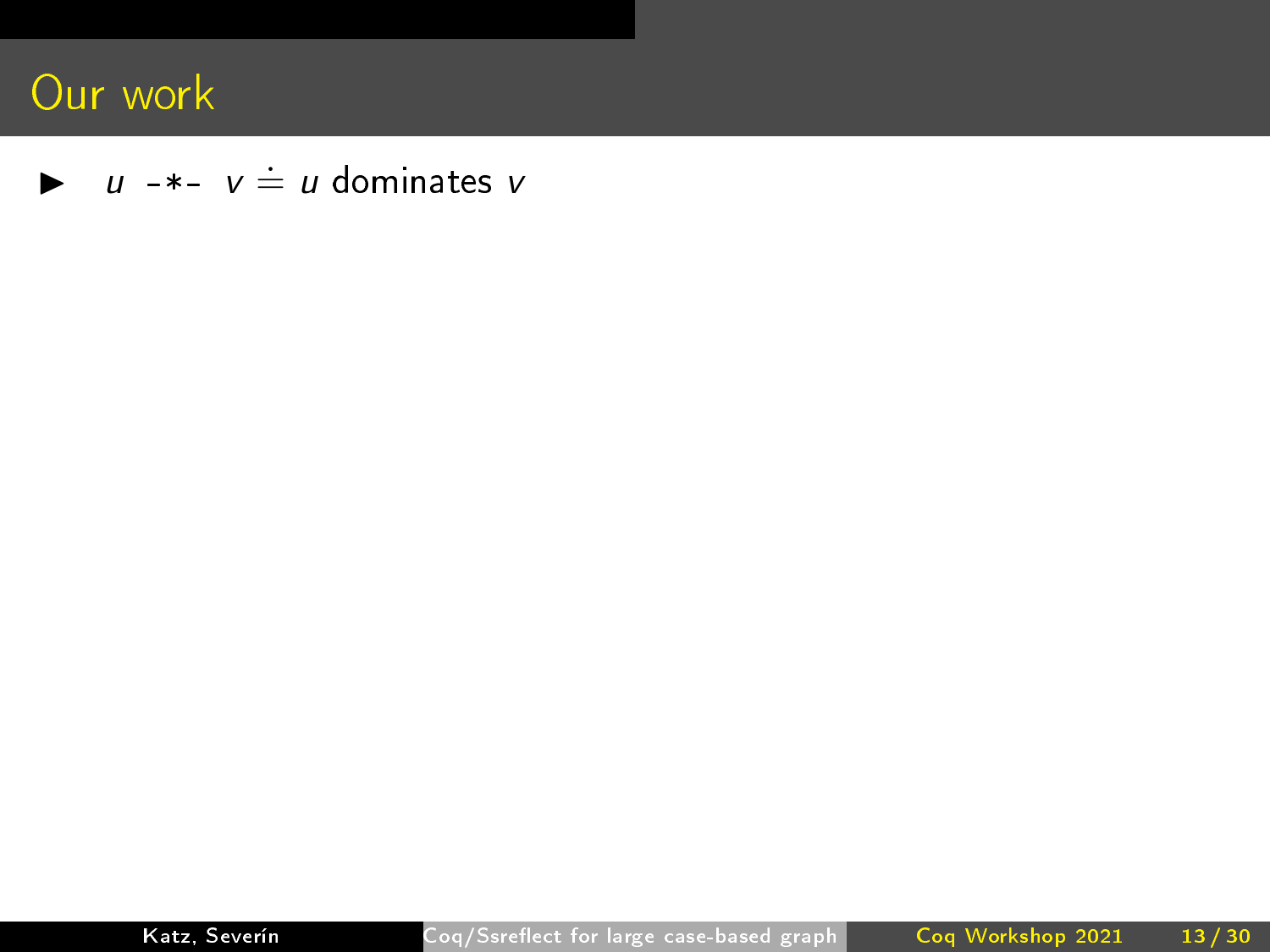$\triangleright$  u -\*-  $v = u$  dominates  $v$   $\triangleright$   $(G' = (V', E'), w')$ 

$$
\blacktriangleright \quad V' \doteq \{ uv : u \in V, \ u \dashrightarrow \hspace{-3mm} \dashv \hspace{-3mm} \dashv \} \ ,
$$

$$
\blacktriangleright \quad E' \doteq \{ (uv, zr) : uv, zr \in V', uv \neq zr, \ v \dashrightarrow z \lor r \dashrightarrow u \},
$$

$$
\blacktriangleright \quad w'_{uv} \doteq w_u \text{ for all } uv \in V' \ .
$$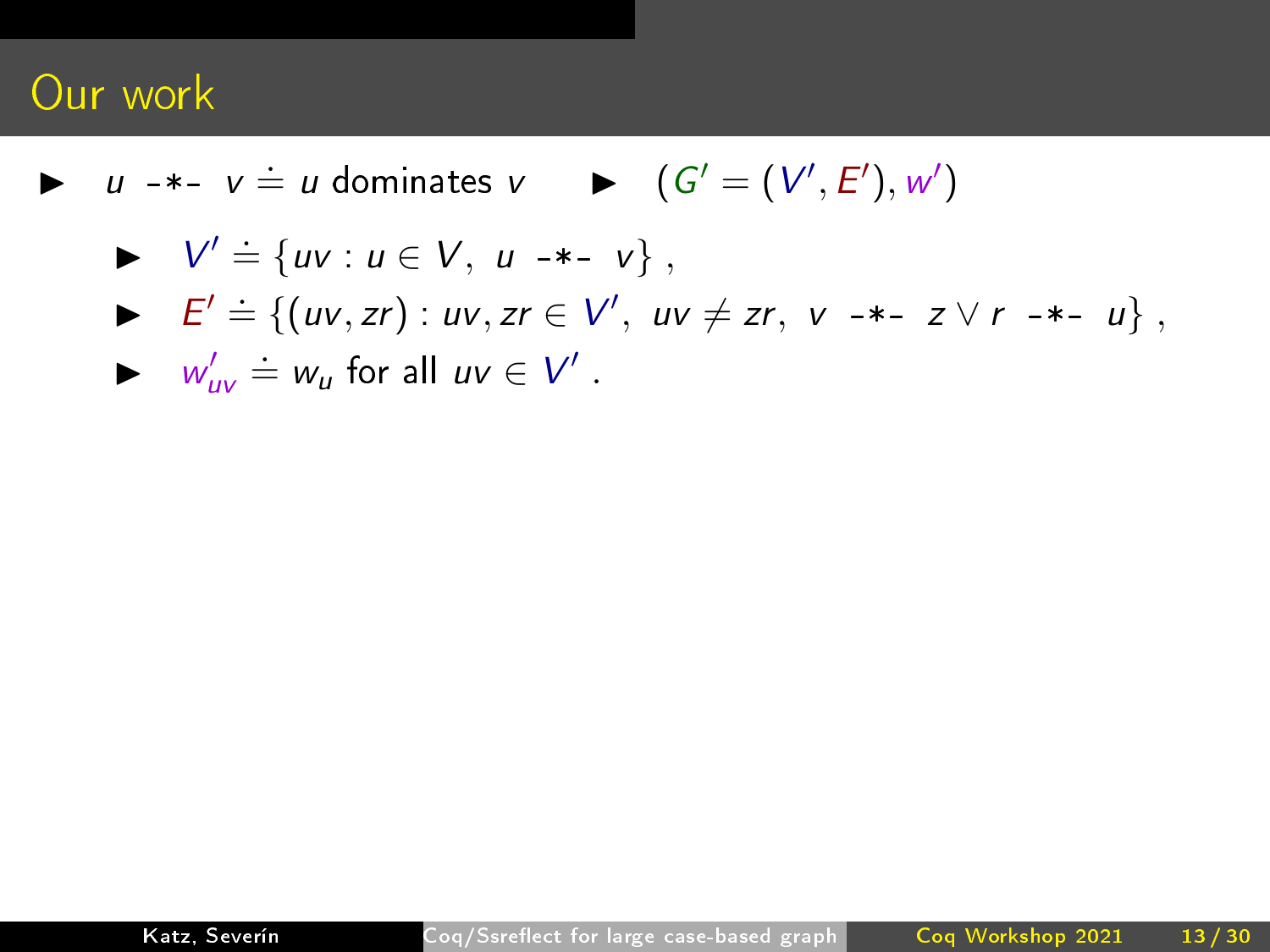$\triangleright$  u -\*-  $v = u$  dominates  $v$   $\triangleright$   $(G' = (V', E'), w')$ 

► 
$$
V' \stackrel{\cdot}{=} \{ uv : u \in V, u \dashrightarrow -v \},
$$
  
\n▶  $E' \stackrel{\cdot}{=} \{(uv, zr) : uv, zr \in V', uv \neq zr, v \dashrightarrow -z \lor r \dashrightarrow -u \},$   
\n▶  $w'_{uv} \stackrel{\cdot}{=} w_u$  for all  $uv \in V'.$ 

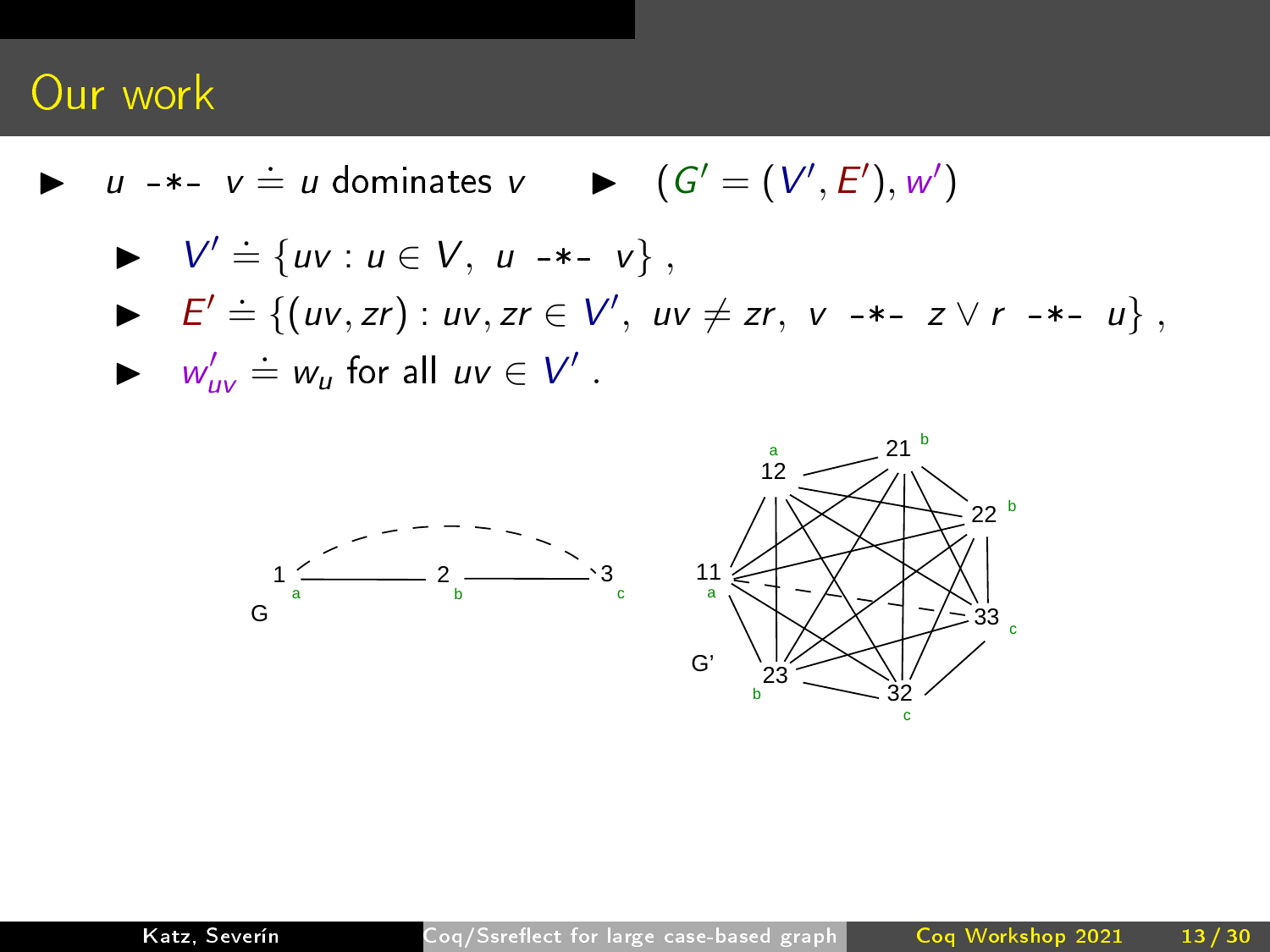$\triangleright$  u -\*- v = u dominates v  $\triangleright$   $(G' = (V', E'), w')$ 

► 
$$
V' \stackrel{\text{.}}{=} \{ uv : u \in V, u \dashrightarrow -v \},
$$
  
\n▶  $E' = \{(uv, zr) : uv, zr \in V', uv \neq zr, v \dashrightarrow -z \lor r \dashrightarrow -u \},$   
\n▶  $w'_{uv} = w_u$  for all  $uv \in V'.$ 



A transformation between MWIS and Max. Weighted Stable Set Problem

 $IR_w(G) = \alpha_{w'}(G')$ 

Katz, Severín Coq/Ssreflect for large case-based graph Coq Workshop 2021 13/30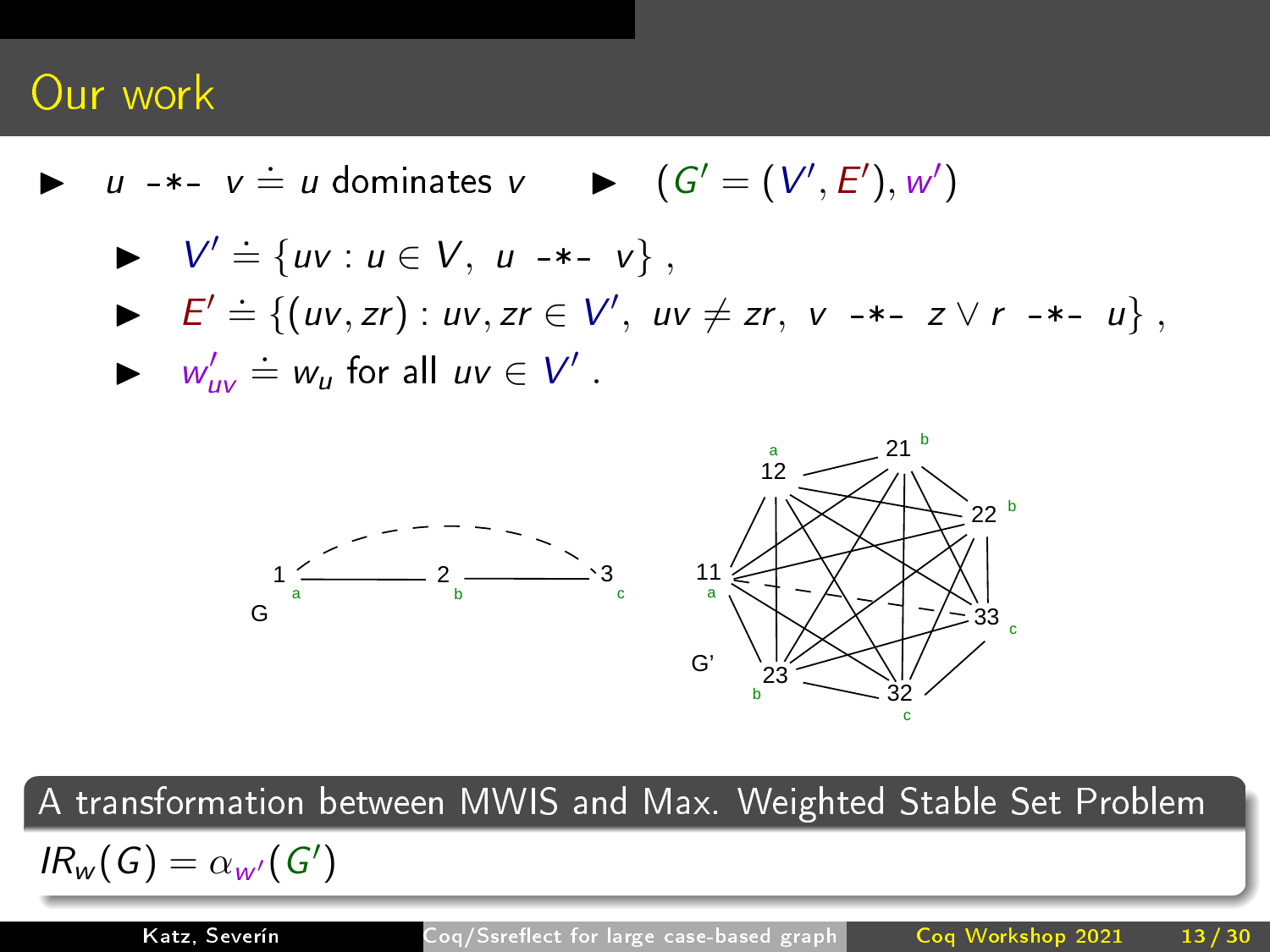$\triangleright$  u -\*- v = u dominates v  $\triangleright$   $(G' = (V', E'), w')$ ►  $V' \stackrel{.}{=} \{ uv : u \in V, u \dashrightarrow v \}$ , ►  $E' = \{(uv, zr) : uv, zr \in V', uv \neq zr, v \rightarrow z \vee r \rightarrow z \cup n \}$  $\blacktriangleright$   $w'_{uv} \doteq w_u$  for all  $uv \in V'$ . Inductive trfgraph\_vert\_type :=  $TrfGraphVert$  (x : G \* G) of (x 1 -\*- x 2). Definition trfgraph\_rel :=  $\lceil$  rel x y : trfgraph\_vert\_type  $\lceil$  (x  $\lceil = y \rceil$ ) &&  $((y 1 - x 2) || (y 2 - x 1))]$ Definition  $trfgraph := SGraph trfgraph\_sym trfgraph\_irrefl$ . Let  $G' = trfgraph G$ Let weight '  $= \lambda x$  G', weight x 1. Theorem  $IR_w_G_is_alpha_w_G'$  :  $IR_w_G$  weight = alpha\_w G' weight '.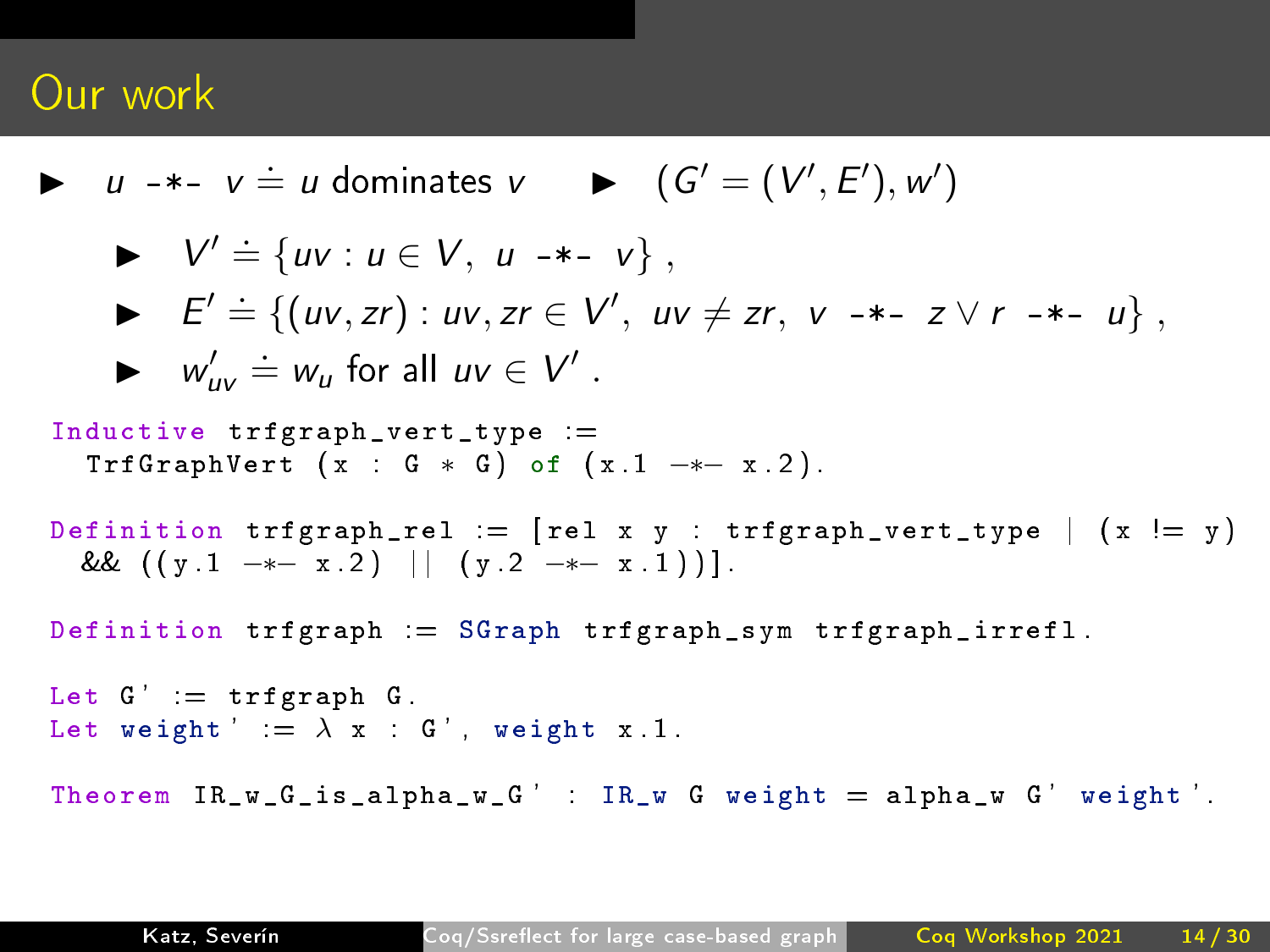```
\triangleright u -*- v = u dominates v \triangleright (G' = (V', E'), w')► V' \stackrel{.}{=} \{ uv : u \in V, u \dashrightarrow v \},
     ► E' = \{(uv, zr) : uv, zr \in V', uv \neq zr, v \rightarrow z \vee r \rightarrow z \cup n \}\blacktriangleright w'_{uv} \doteq w_u for all uv \in V'.
Inductive trfgraph_vert_type :=
   TrfGraphVert (x : G * G) of (x 1 -*- x 2).
Definition trfgraph_rel := \lceil rel x y : trfgraph_vert_type \lceil (x \lceil = y \rceil)
   && ((y 1 - * - x 2) || (y 2 - * - x 1))]Definition trfgraph := SGraph trfgraph\_sym trfgraph\_irrefl.
Let G' = trfgraph GLet weight ' = \lambda x G', weight x 1.
Theorem IR_w_G_is_alpha_w_G' : IR_w_G weight = alpha_w G' weight '.
(300 total lines)
```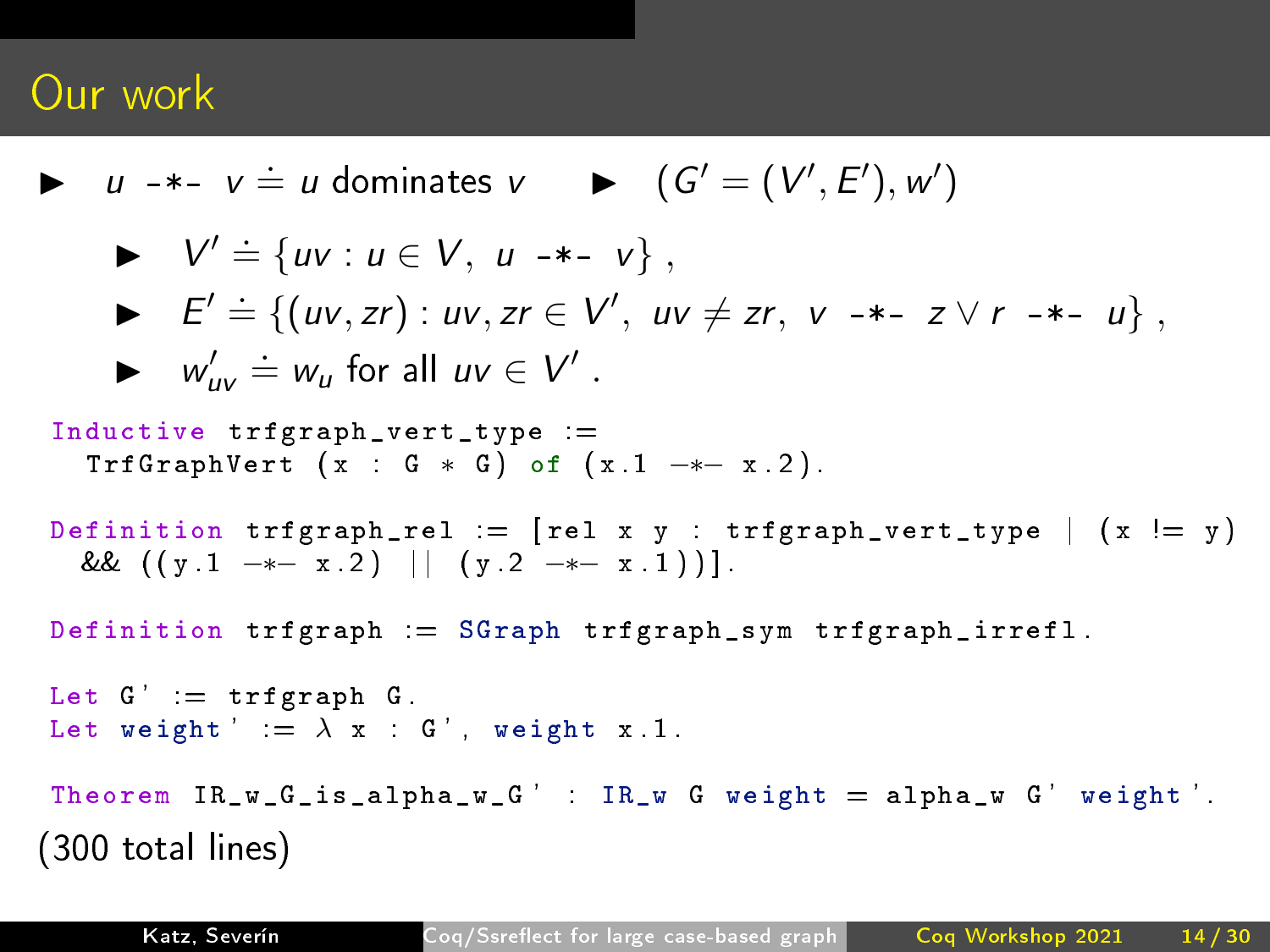$\blacktriangleright$   $G \dot{\subset} H \doteq G$  is an induced subgraph of  $H$ 

Basic properties of induced subgraphs

- $\bullet S \subset V(G) \Longrightarrow G[S] \subset G$
- $\bullet$   $G_1 \subset G_2 \wedge G_2 \subset G_3 \Longrightarrow G_1 \subset G_3$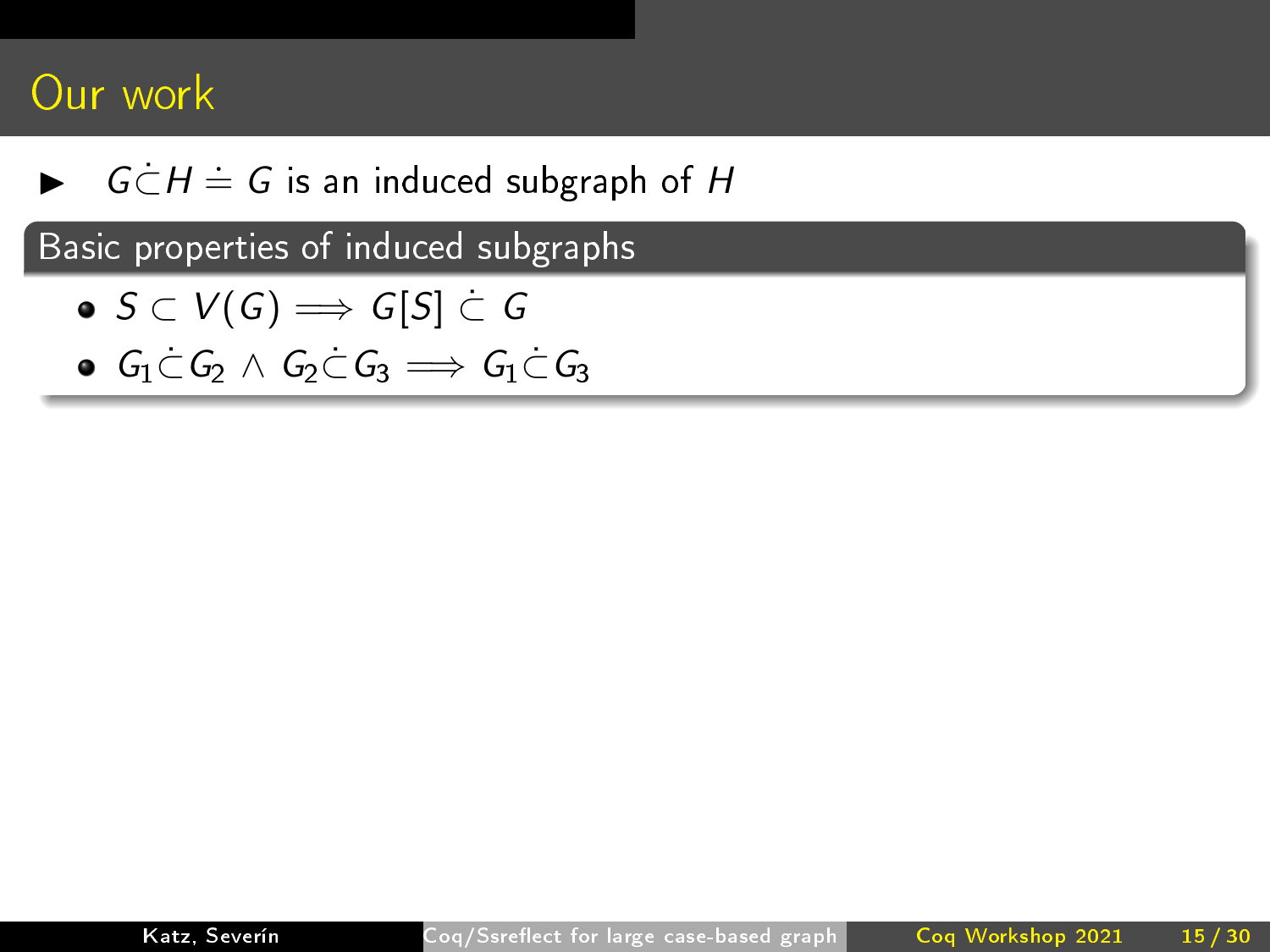$\blacktriangleright$   $G \dot{\subset} H \doteq G$  is an induced subgraph of  $H$ 

Basic properties of induced subgraphs

$$
\bullet \:\: S \subset V(G) \Longrightarrow G[S] \subset G
$$

 $\bullet$   $G_1 \subset G_2 \wedge G_2 \subset G_3 \Longrightarrow G_1 \subset G_3$ 

Properties between subgraphs of transformed graphs

- $G\dot{\subset} G'$
- $G \subset H \Longrightarrow G' \subset H'$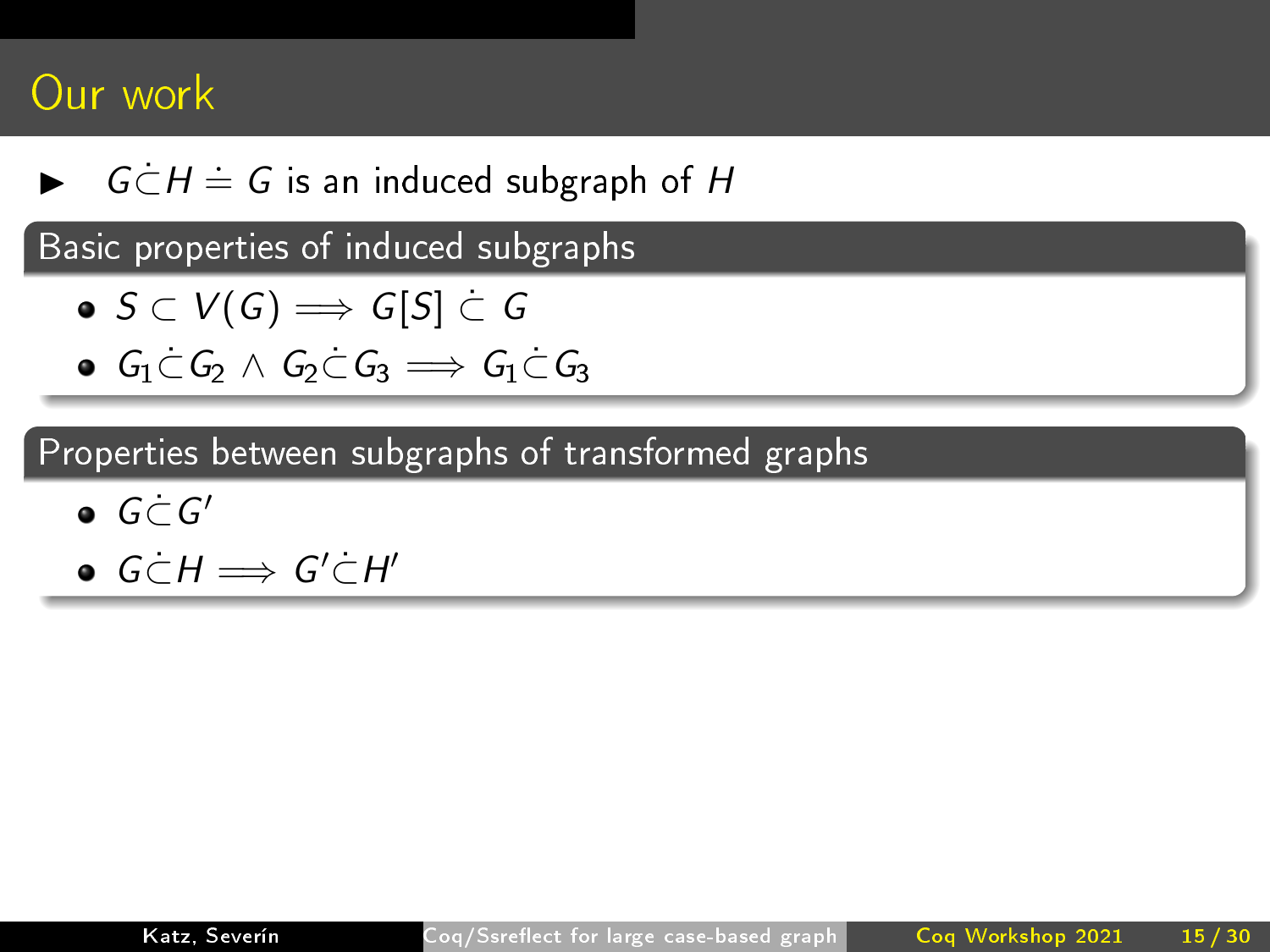$\blacktriangleright$   $G \dot{\subset} H \doteq G$  is an induced subgraph of  $H$ 

Basic properties of induced subgraphs

- $\bullet S \subset V(G) \Longrightarrow G[S] \subset G$
- $\bullet$   $G_1 \subset G_2 \wedge G_2 \subset G_3 \Longrightarrow G_1 \subset G_3$

Definition induced\_subgraph  $(G1 G2 : sgraph) =$ exists2 h :  $G1 \rightarrow G2$ , injective h & induced\_hom h. Notation " $A \subset B'' = (induced\_subgraph A B)$ . Lemma induced\_S\_is\_sub G (S : {set G}) : (induced S)  $\subset$  G. Lemma subgraph\_trans G1 G2 G3 : G1  $\stackrel{.}{C}$  G2  $\rightarrow$  G2  $\stackrel{.}{C}$  G3  $\rightarrow$  G1  $\stackrel{.}{C}$  G3.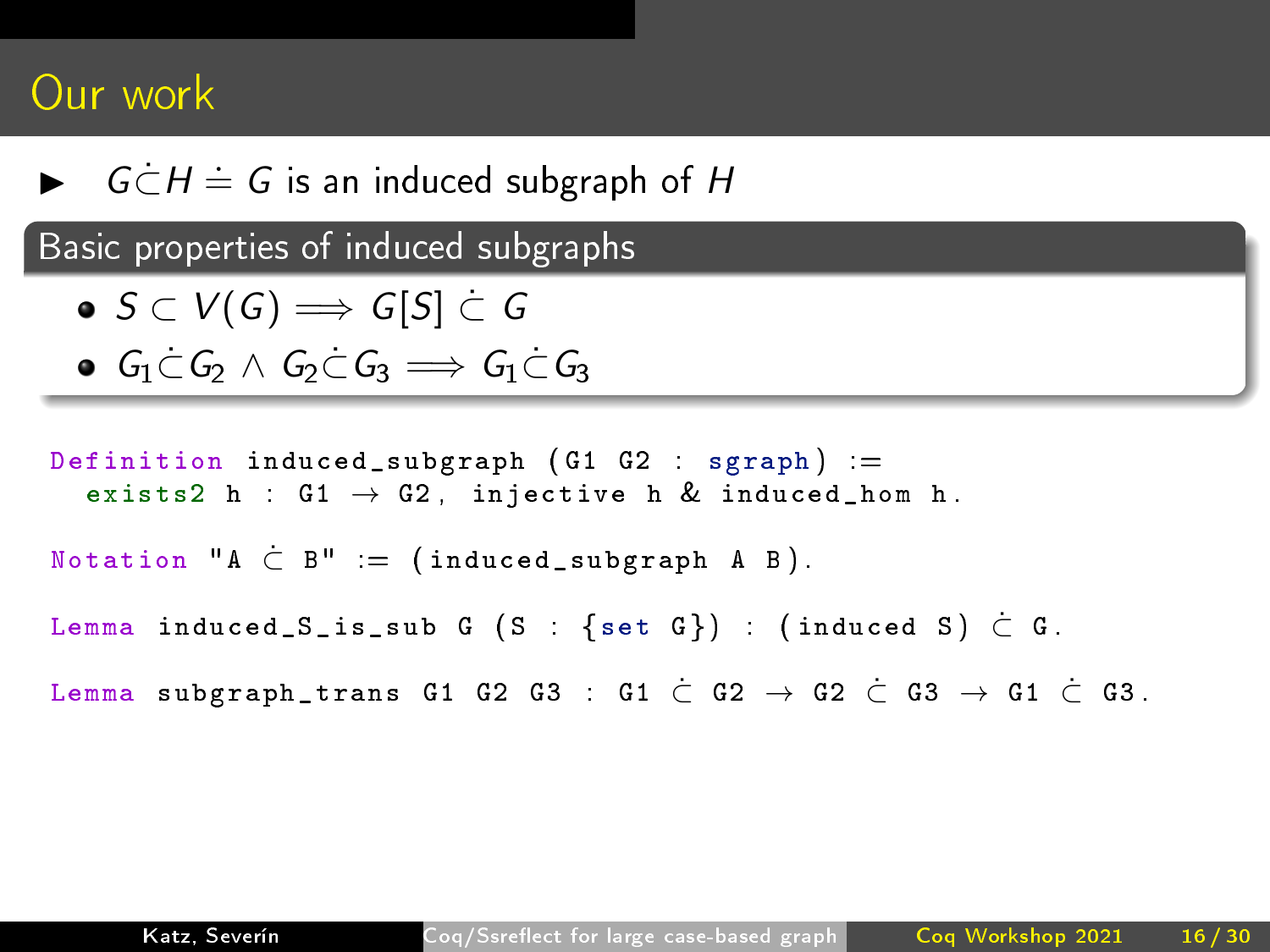$\blacktriangleright$   $G \dot{\subset} H \doteq G$  is an induced subgraph of  $H$ 

Basic properties of induced subgraphs

- $\bullet S \subset V(G) \Longrightarrow G[S] \subset G$
- $\bullet$   $G_1 \subset G_2 \wedge G_2 \subset G_3 \Longrightarrow G_1 \subset G_3$

Definition induced\_subgraph  $(G1 G2 sgraph) =$ exists2 h :  $G1 \rightarrow G2$ , injective h & induced\_hom h. Notation "A  $\subset$  B" = (induced\_subgraph A B).

Lemma induced\_S\_is\_sub G (S : {set G}) : (induced S)  $\subset$  G.

Lemma subgraph\_trans G1 G2 G3 : G1  $\stackrel{.}{C}$  G2  $\rightarrow$  G2  $\stackrel{.}{C}$  G3  $\rightarrow$  G1  $\stackrel{.}{C}$  G3.

(would be great if some properties about induced subgraphs could be added to graph-theory library  $\odot$ )

.

Katz, Severín Coq/Ssreflect for large case-based graph Coq Workshop 2021 16/30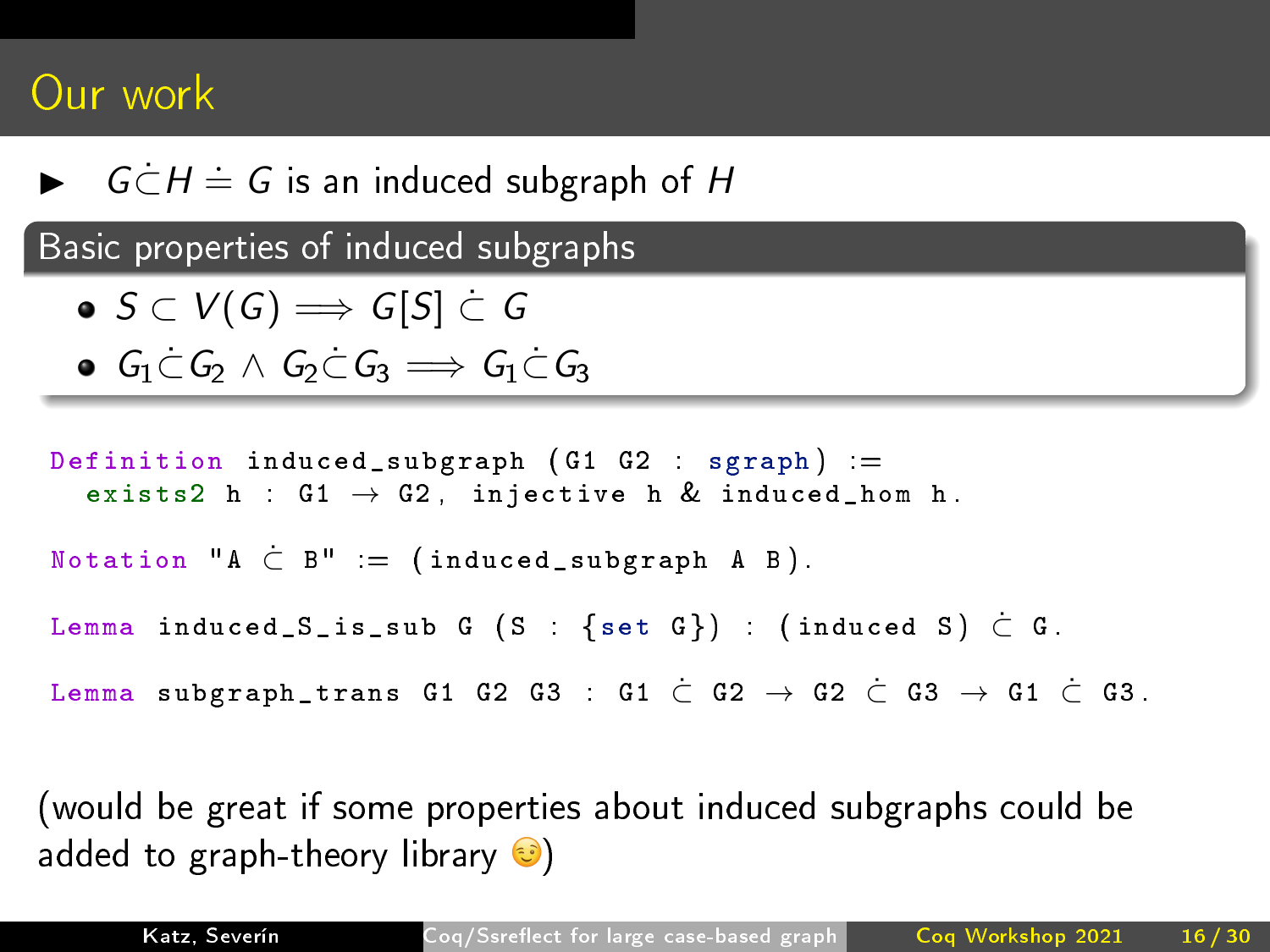$\blacktriangleright$   $G \dot{\subset} H \doteq G$  is an induced subgraph of  $H$ 

Basic properties of induced subgraphs

$$
\bullet \:\: S \subset V(\overline{G}) \Longrightarrow \overline{G[S]} \subset \overline{G}
$$

 $G_1 \subset G_2 \wedge G_2 \subset G_3 \Longrightarrow G_1 \subset G_3$ 

Properties between subgraphs of transformed graphs

- $G\dot{\subset} G'$
- $G \subset H \Longrightarrow G' \subset H'$

```
Lemma subgraph_G_G' G \subset C \subset trfgraph G.
```

```
Lemma trfgraph_subgraph G H :
  G ⊂˙ H → trfgraph G ⊂˙ trfgraph H .
```

```
(70 total lines)
```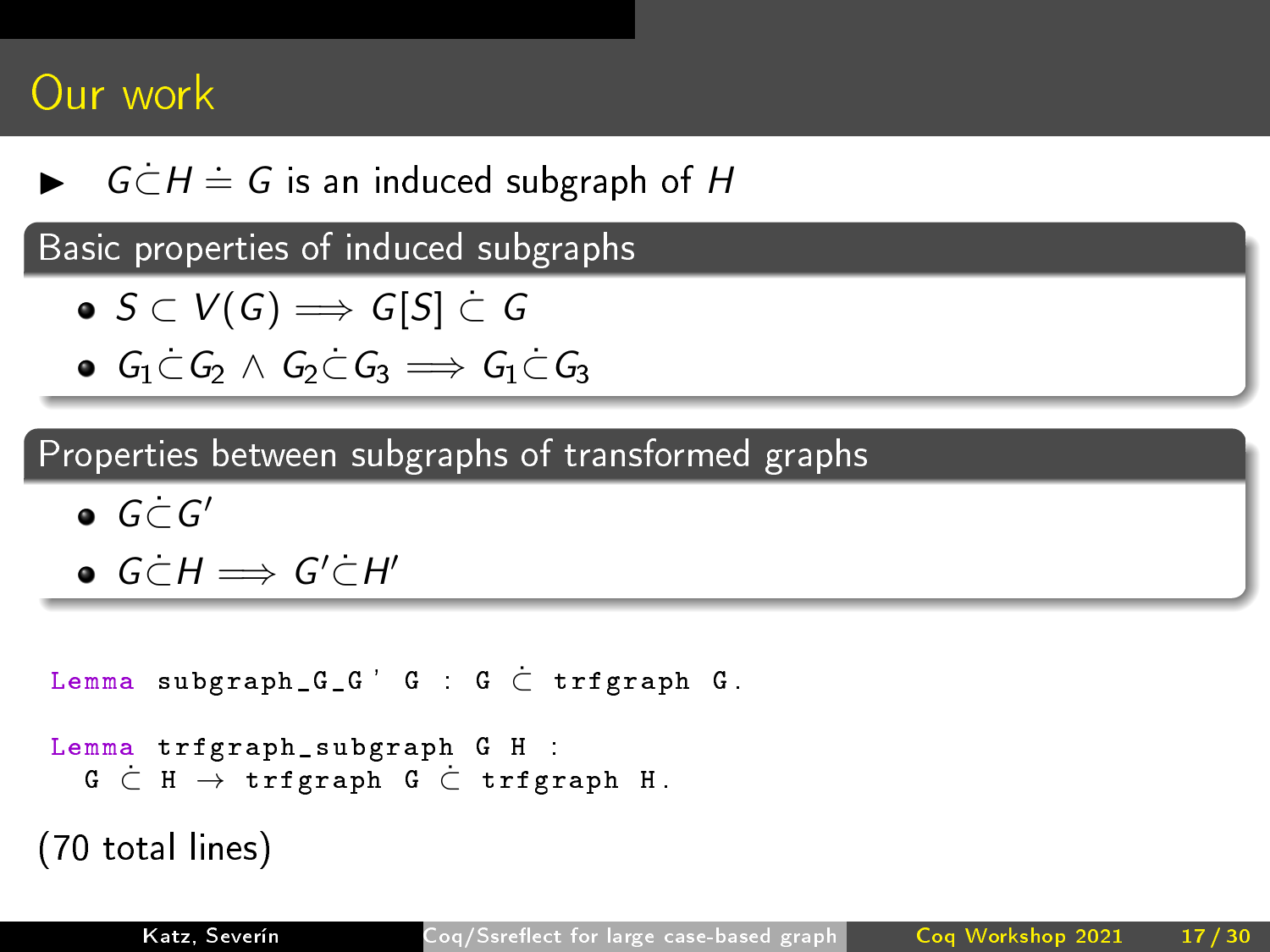- $[K_{1,3}]:\ K_{1,3}\dot{\subset} G\ \vee\ \mathsf{build}\ \subset\ \subset\ \rho_6\dot{\subset} G\ \vee\ \overline{C_6}\dot{\subset} G\ \iff\ K_{1,3}\dot{\subset} G'$
- $[\mathsf{co}\text{-}\mathsf{paw}]\colon \mathsf{co}\text{-}\mathsf{paw} \dot{\subset} \mathsf{G} \ \lor \ \mathsf{G}_1^7 \dot{\subset} \mathsf{G} \ \lor \ \mathsf{G}_2^7 \dot{\subset} \mathsf{G} \ \iff \ \mathsf{co}\text{-}\mathsf{paw} \dot{\subset} \mathsf{G}'$

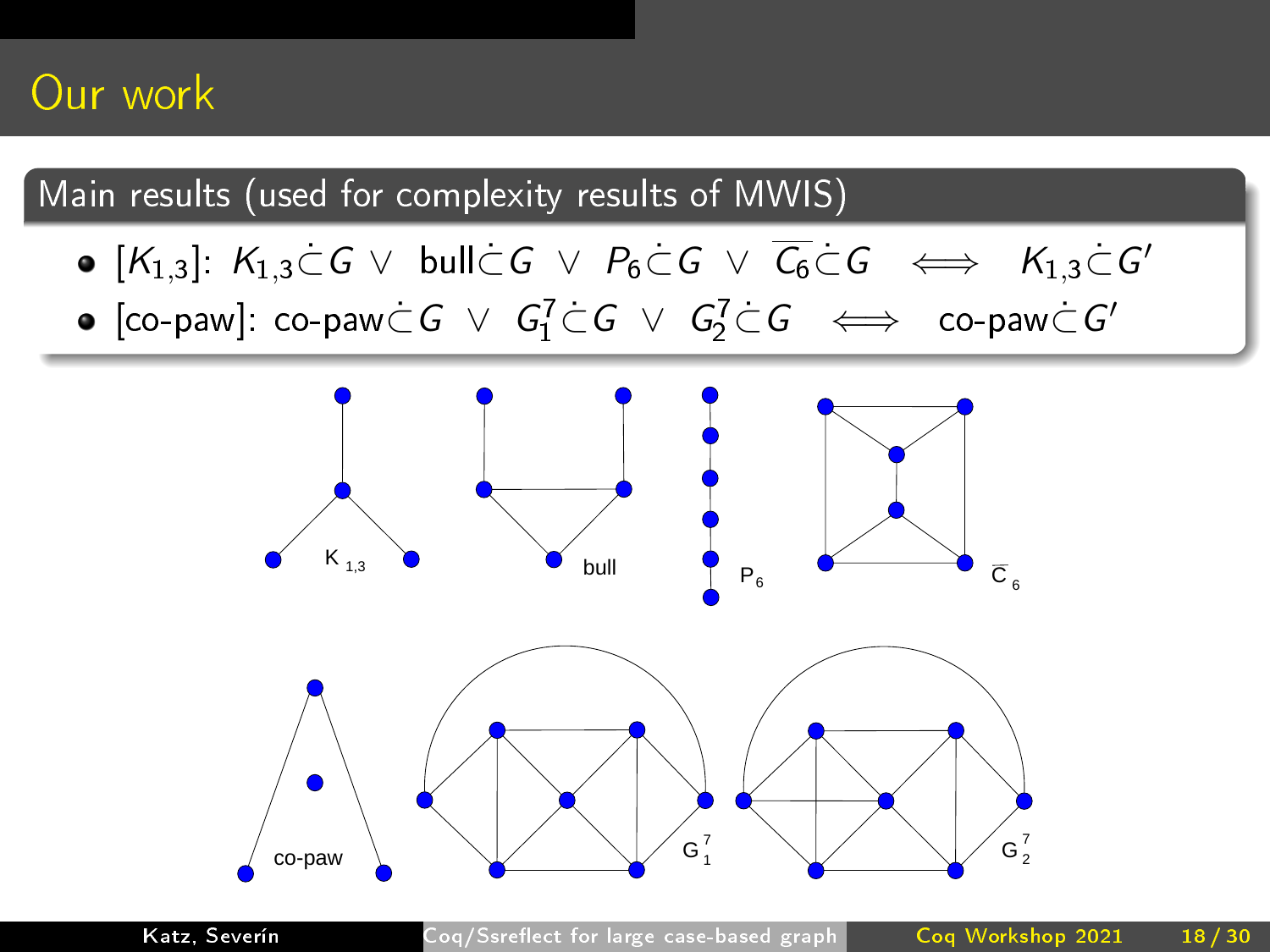### The easy part

=⇒

- $[K_{1,3}]: K_{1,3}\subset G\ \vee\ \text{\rm{bulk}}\ C\ \vee\ P_6\subset G\ \vee\ \overline{C_6}\subset G\ \iff\ K_{1,3}\subset G'$
- $[\mathsf{co}\text{-}\mathsf{paw}]\colon \mathsf{co}\text{-}\mathsf{paw} \dot{\subset} \mathsf{G} \ \lor \ \mathsf{G}_1^7 \dot{\subset} \mathsf{G} \ \lor \ \mathsf{G}_2^7 \dot{\subset} \mathsf{G} \ \iff \ \mathsf{co}\text{-}\mathsf{paw} \dot{\subset} \mathsf{G}'$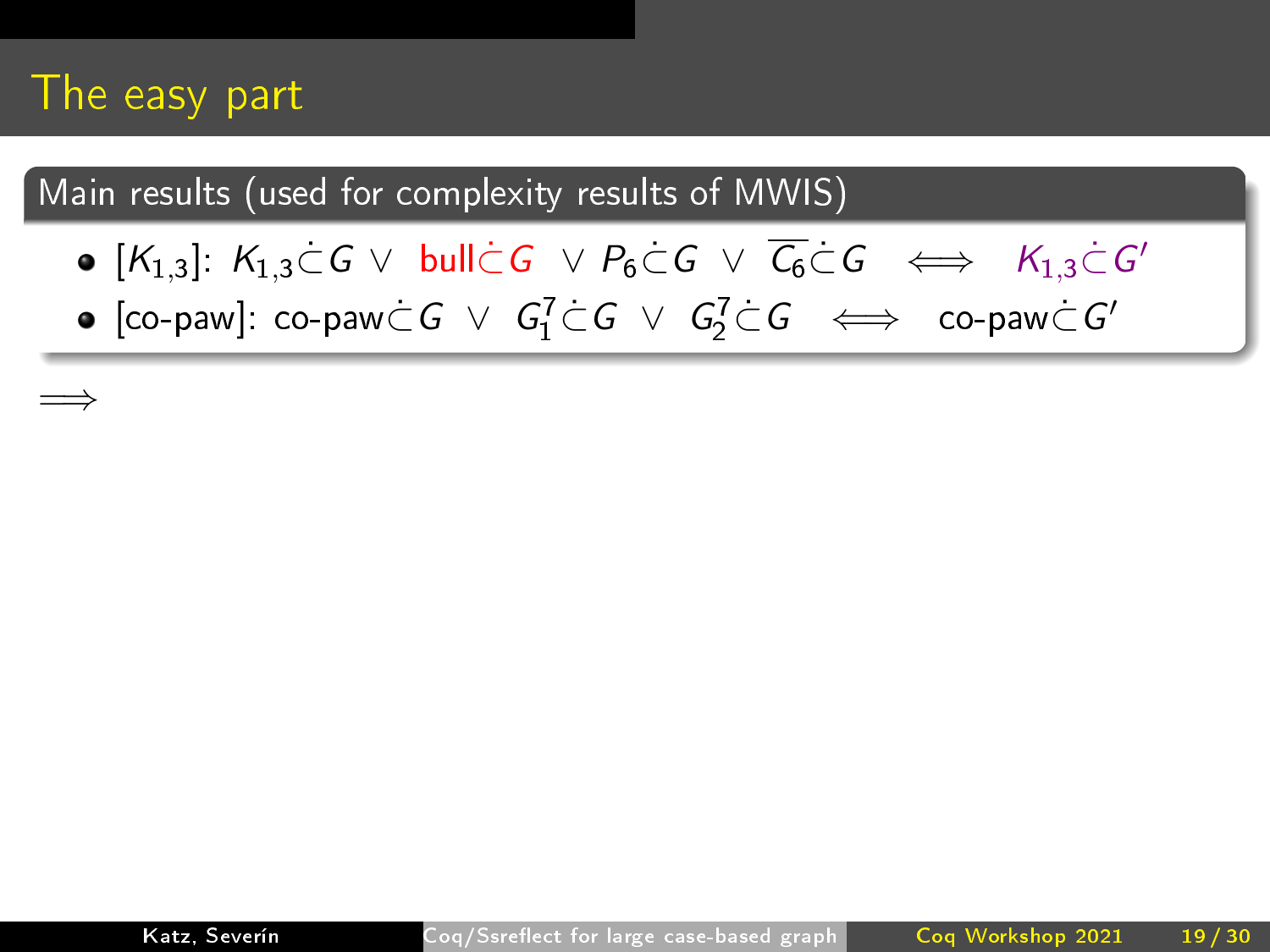### The easy part

=⇒

- $[K_{1,3}]: K_{1,3}\subset G\ \vee\ \text{\rm{bulk}}\ C\ \vee\ P_6\subset G\ \vee\ \overline{C_6}\subset G\ \iff\ K_{1,3}\subset G'$
- $[\mathsf{co}\text{-}\mathsf{paw}]\colon \mathsf{co}\text{-}\mathsf{paw} \dot{\subset} \mathsf{G} \ \lor \ \mathsf{G}_1^7 \dot{\subset} \mathsf{G} \ \lor \ \mathsf{G}_2^7 \dot{\subset} \mathsf{G} \ \iff \ \mathsf{co}\text{-}\mathsf{paw} \dot{\subset} \mathsf{G}'$

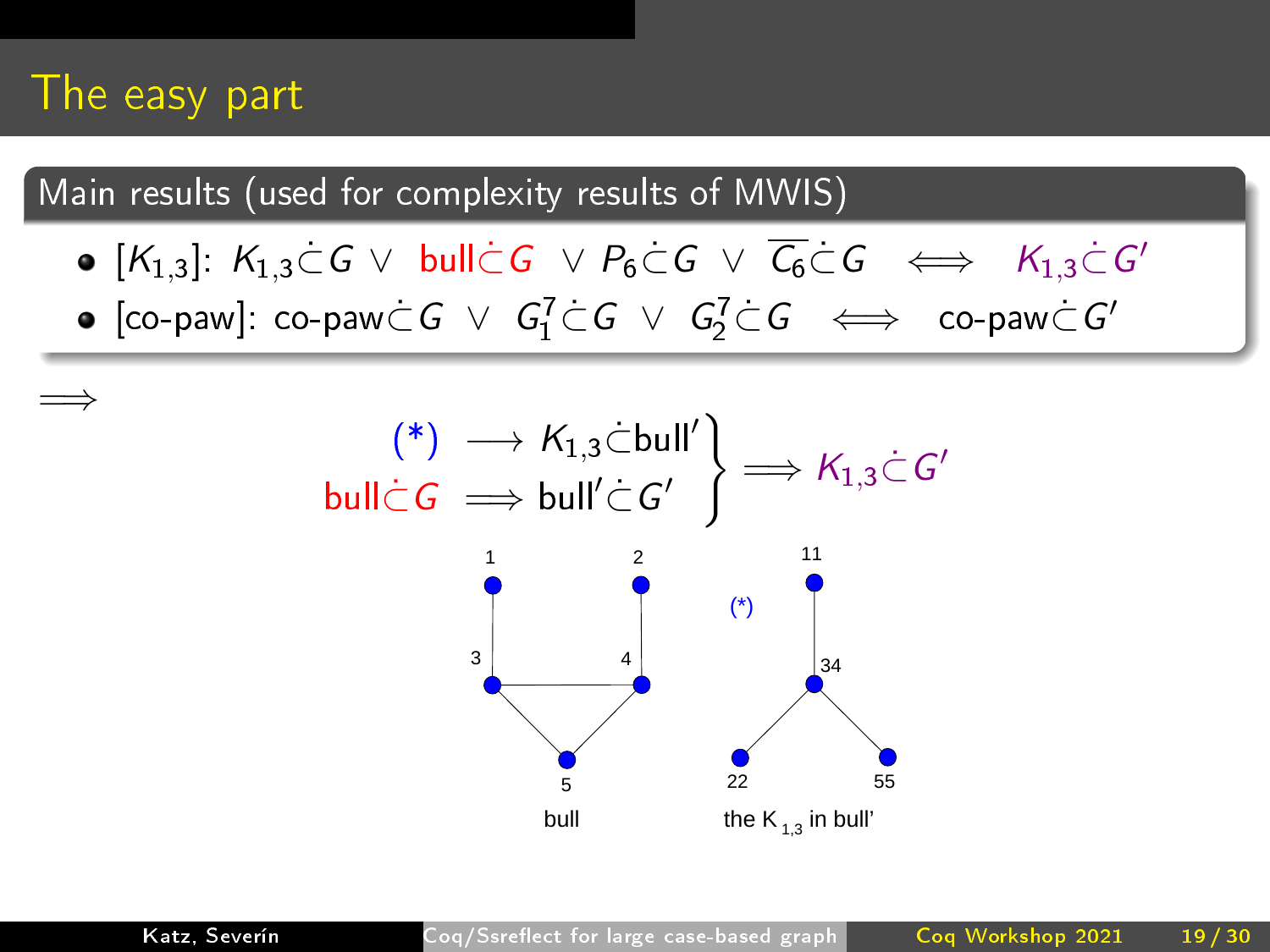### The easy part

Main results (used for complexity results of MWIS)

- $[K_{1,3}]: K_{1,3}\subset G\ \vee\ \text{\rm{bulk}}\ C\ \vee\ P_6\subset G\ \vee\ \overline{C_6}\subset G\ \iff\ K_{1,3}\subset G'$
- $[\mathsf{co}\text{-}\mathsf{paw}]\colon \mathsf{co}\text{-}\mathsf{paw} \dot{\subset} \mathsf{G} \ \lor \ \mathsf{G}_1^7 \dot{\subset} \mathsf{G} \ \lor \ \mathsf{G}_2^7 \dot{\subset} \mathsf{G} \ \iff \ \mathsf{co}\text{-}\mathsf{paw} \dot{\subset} \mathsf{G}'$



.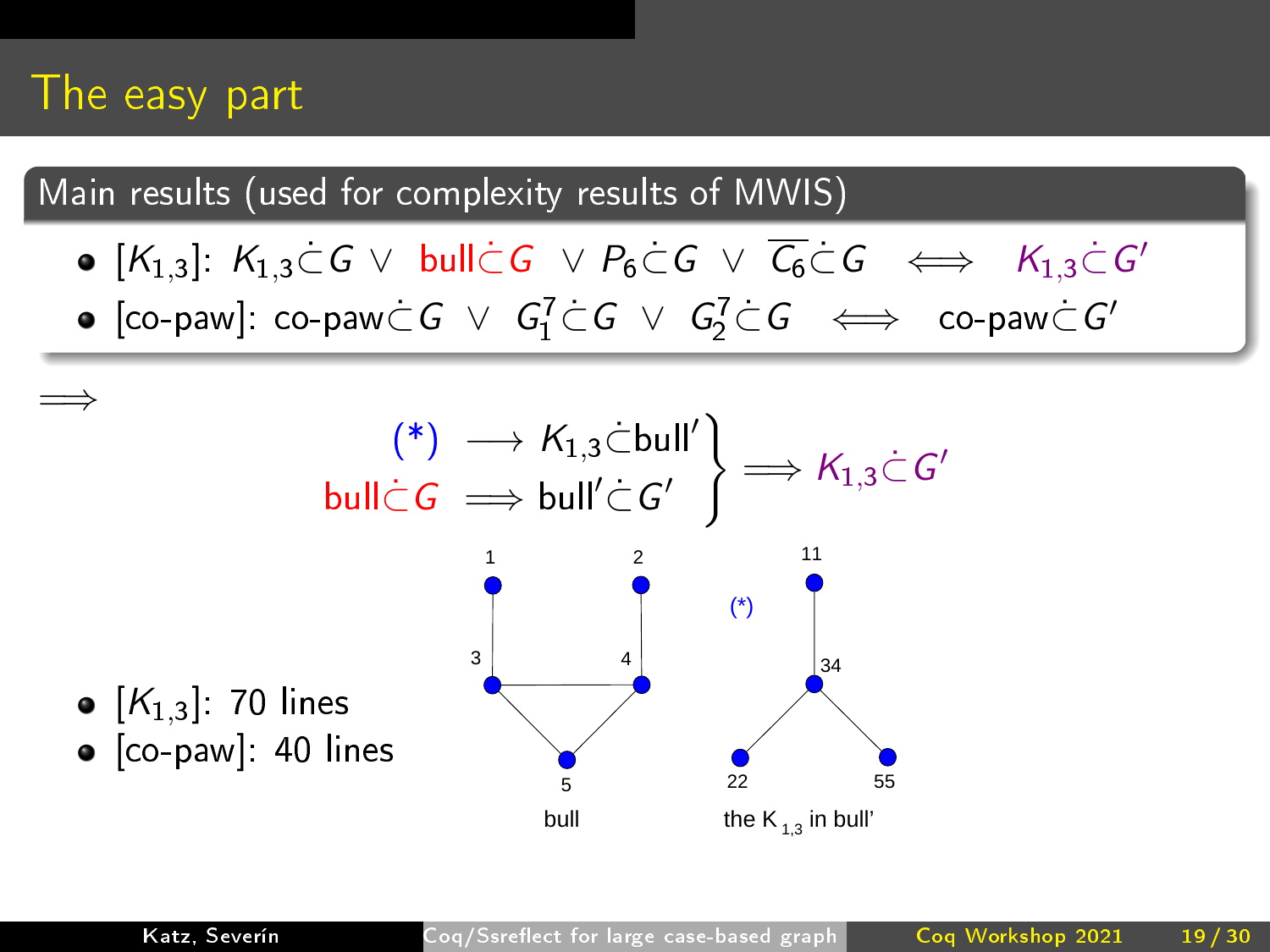### The hard part

⇐=

- $[K_{1,3}]:\ K_{1,3}\dot{\subset} G\ \vee\ \mathsf{build}\ \subset\ \subset\ \rho_6\dot{\subset} G\ \vee\ \overline{C_6}\dot{\subset} G\ \iff\ K_{1,3}\dot{\subset} G'$
- $[\mathsf{co}\text{-}\mathsf{paw}]\colon \mathsf{co}\text{-}\mathsf{paw} \dot{\subset} \mathsf{G} \ \lor \ \mathsf{G}_1^7 \dot{\subset} \mathsf{G} \ \lor \ \mathsf{G}_2^7 \dot{\subset} \mathsf{G} \ \iff \ \mathsf{co}\text{-}\mathsf{paw} \dot{\subset} \mathsf{G}'$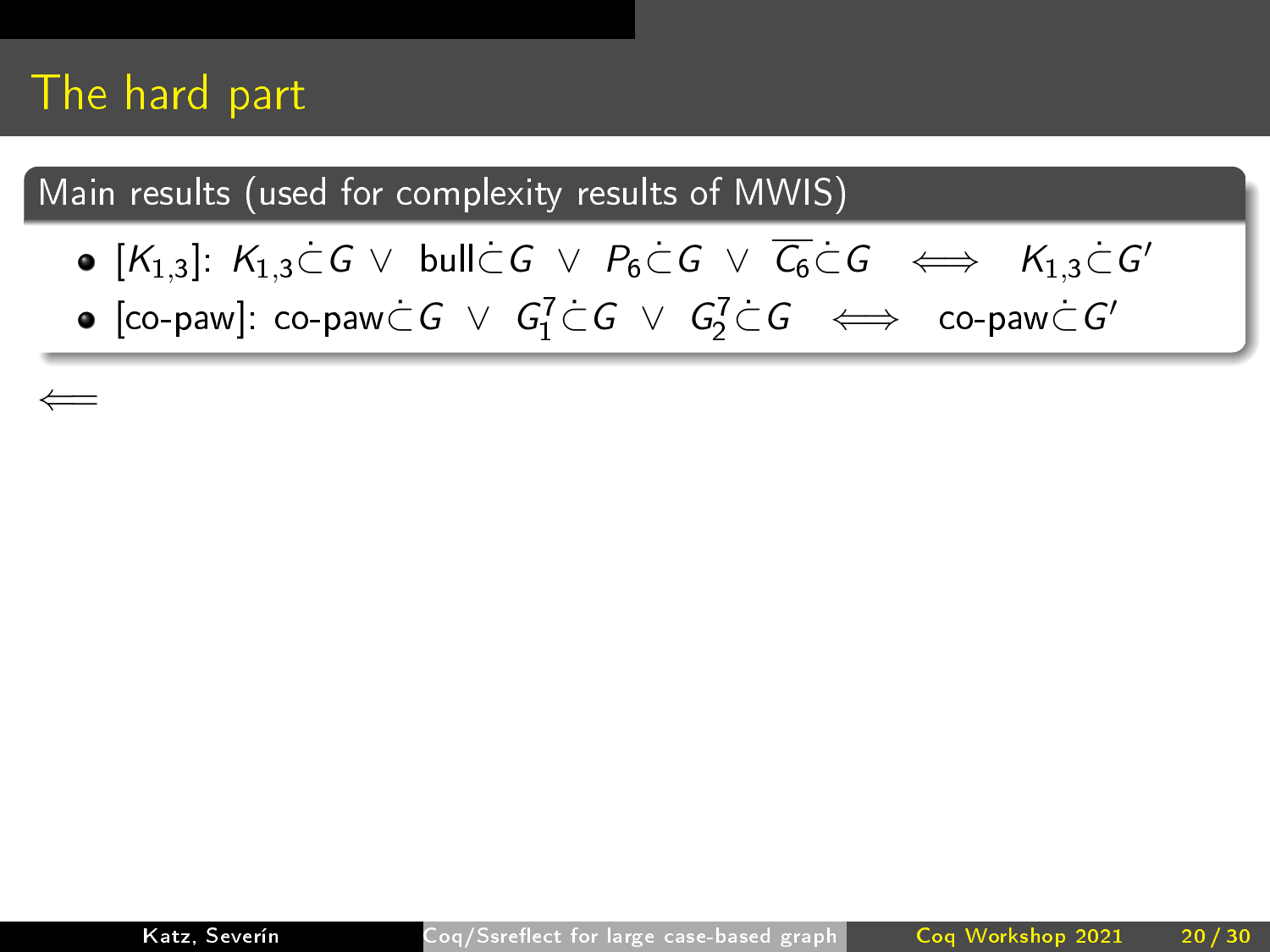### The hard part

- $[K_{1,3}]:\ K_{1,3}\dot{\subset} G\ \vee\ \mathsf{build}\ \subset\ \subset\ \rho_6\dot{\subset} G\ \vee\ \overline{C_6}\dot{\subset} G\ \iff\ K_{1,3}\dot{\subset} G'$
- $[\mathsf{co}\text{-}\mathsf{paw}]\colon \mathsf{co}\text{-}\mathsf{paw} \dot{\subset} \mathsf{G} \ \lor \ \mathsf{G}_1^7 \dot{\subset} \mathsf{G} \ \lor \ \mathsf{G}_2^7 \dot{\subset} \mathsf{G} \ \iff \ \mathsf{co}\text{-}\mathsf{paw} \dot{\subset} \mathsf{G}'$
- ⇐= Based on a large number of cases that makes it almost impossible to present a proper pen-and-paper version of them. Indeed, due to the number of cases, it is difficult to be sure that all the possible cases are considered and that each of them is tackled properly  $\longrightarrow$  formalization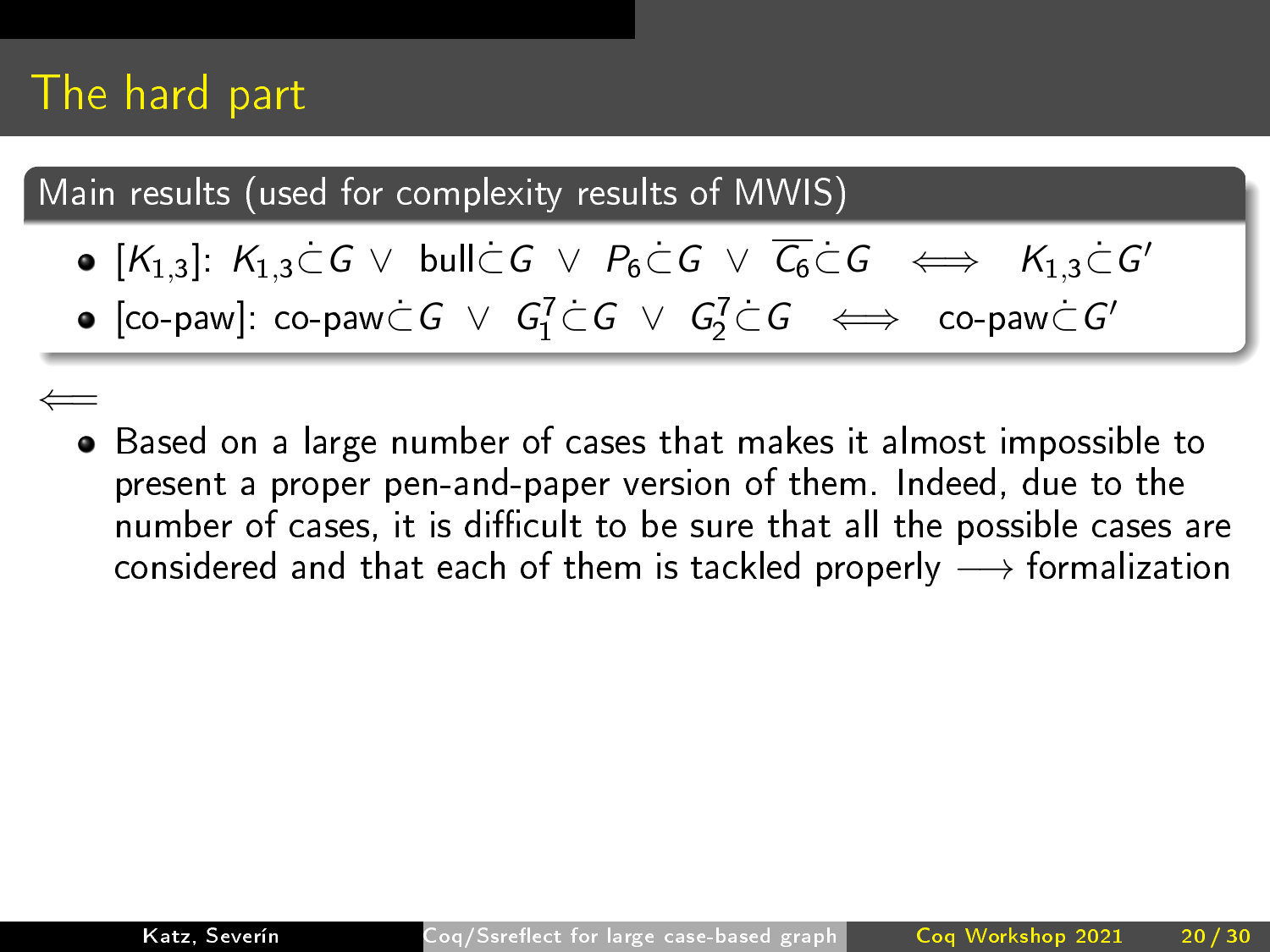### The hard part

- $[K_{1,3}]:\ K_{1,3}\dot{\subset} G\ \vee\ \mathsf{build}\ \subset\ \subset\ \rho_6\dot{\subset} G\ \vee\ \overline{C_6}\dot{\subset} G\ \iff\ K_{1,3}\dot{\subset} G'$
- $[\mathsf{co}\text{-}\mathsf{paw}]\colon \mathsf{co}\text{-}\mathsf{paw} \dot{\subset} \mathsf{G} \ \lor \ \mathsf{G}_1^7 \dot{\subset} \mathsf{G} \ \lor \ \mathsf{G}_2^7 \dot{\subset} \mathsf{G} \ \iff \ \mathsf{co}\text{-}\mathsf{paw} \dot{\subset} \mathsf{G}'$
- ⇐= Based on a large number of cases that makes it almost impossible to present a proper pen-and-paper version of them. Indeed, due to the number of cases, it is difficult to be sure that all the possible cases are considered and that each of them is tackled properly  $\longrightarrow$  formalization
	- $\blacktriangleright$   $[K_{1,3}]$ : 4400 lines  $\triangleright$  [co-paw]: 1600 lines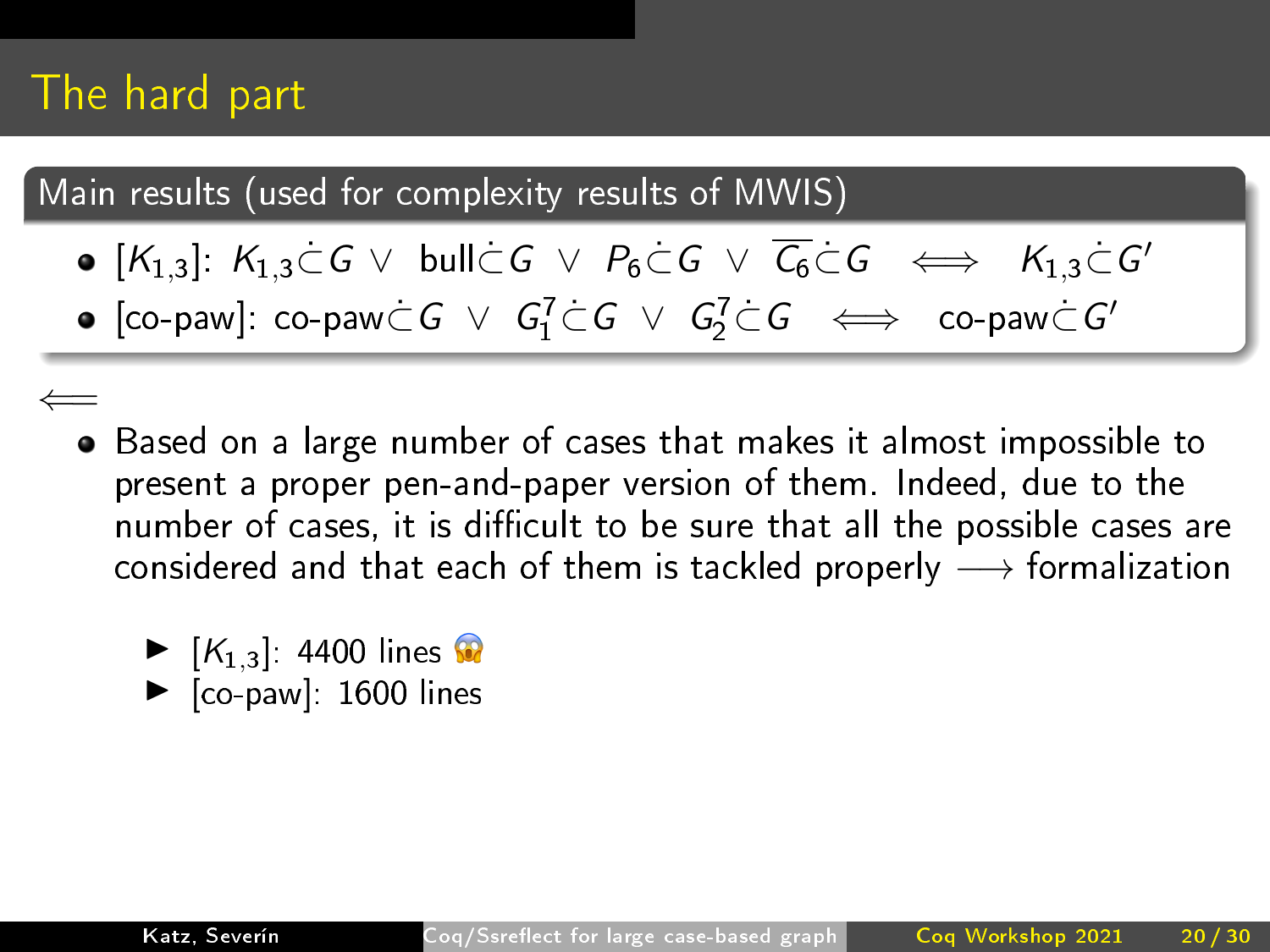### Certificates

 $\bullet$  It is not uncommon in the literature to report specific values/bounds of parameters without proof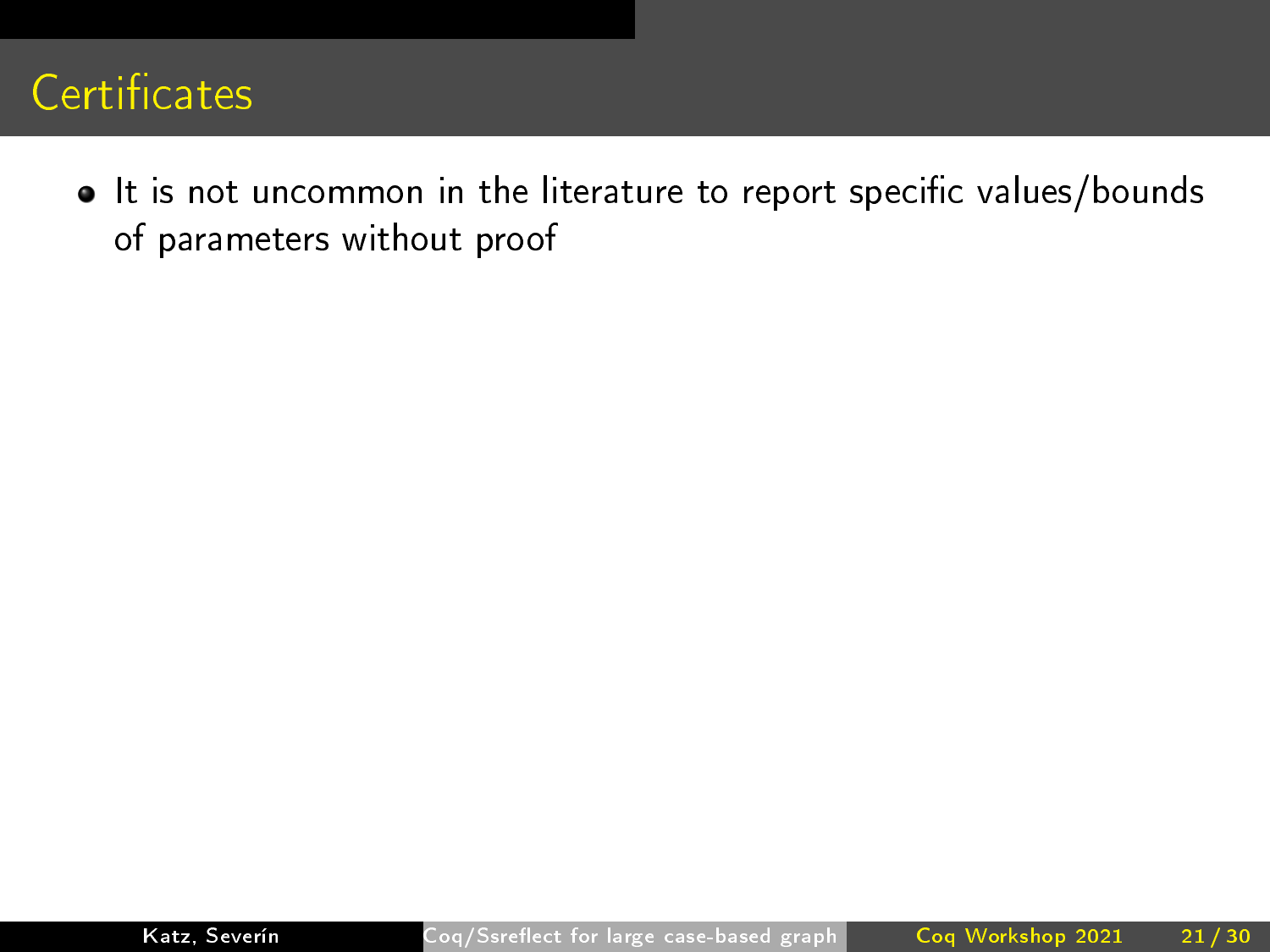### Certificates

• It is not uncommon in the literature to report specific values/bounds of parameters without proof (e.g. experiments, results of heuristics)

|                 |     |       |             |                  | <b>Branch &amp; Cut</b> |           |  |  |  |
|-----------------|-----|-------|-------------|------------------|-------------------------|-----------|--|--|--|
| Instances       |     |       | $LB_{root}$ | LP value in root |                         |           |  |  |  |
| Name            | V   | Dens. | $\alpha$    | BС               | BC                      | $BC$ rank |  |  |  |
| break2002       | 200 | 0.50  | 12          | 12               | 20.99                   | 22.01     |  |  |  |
| brock200 4      | 200 | 0.34  | 17          | 14               | 29.93                   | 31.54     |  |  |  |
| break4002       | 400 | 0.25  | 29          | 22               | 63.84                   | 67.66     |  |  |  |
| $b$ roc $k4004$ | 400 | 0.25  | 33          | 23               | 63.89                   | 67.98     |  |  |  |
| $c$ fat $200-1$ | 200 | 0.92  | 12          | 12               | 12.71                   | 12.86     |  |  |  |
| c fat200-2      | 200 | 0.84  | 24          | 22               | 24.00                   | 24.00     |  |  |  |

#### [Rebennack et al. 2011]

| <b>Table 2</b><br>Values and bounds for $\chi_n^{d,n}(\mathbb{Z} \times \mathbb{Z})$ .<br>$d \nmid n$ |           |                 |                                       |  |  |  |  |
|-------------------------------------------------------------------------------------------------------|-----------|-----------------|---------------------------------------|--|--|--|--|
|                                                                                                       |           |                 |                                       |  |  |  |  |
|                                                                                                       | $13 - 15$ |                 | 2                                     |  |  |  |  |
|                                                                                                       | $\infty$  | $12 - 18^{(1)}$ | 8                                     |  |  |  |  |
| $\begin{array}{c} 2 \\ 3 \end{array}$                                                                 | $\infty$  | $\infty$        | $16-22^{(2)}$<br>44-97 <sup>(2)</sup> |  |  |  |  |
| $\frac{4}{5}$                                                                                         | $\infty$  | $\infty$        |                                       |  |  |  |  |
|                                                                                                       | $\infty$  | $\infty$        | $199-7$                               |  |  |  |  |
| 6                                                                                                     | $\infty$  | $\infty$        | $\infty$                              |  |  |  |  |

#### [Korže et al. 2019]

#### For the sake of interest, the following table gives some bounds computed

by using these approaches.

Table 1 Computational results on DIMACS graphs

| $\boldsymbol{n}$                                                                                 |  |  | 6 7 8 9 10 11 |  |
|--------------------------------------------------------------------------------------------------|--|--|---------------|--|
| $\chi_{b}(Q_n)\geq\left \begin{array}{cccccc} 15 & 28 & 63 & 132 & 285 & 610 \end{array}\right $ |  |  |               |  |
| $\chi_b(Q_n) \leq 25$ 49 95 219 441 881                                                          |  |  |               |  |

[Goddard et al. 2008]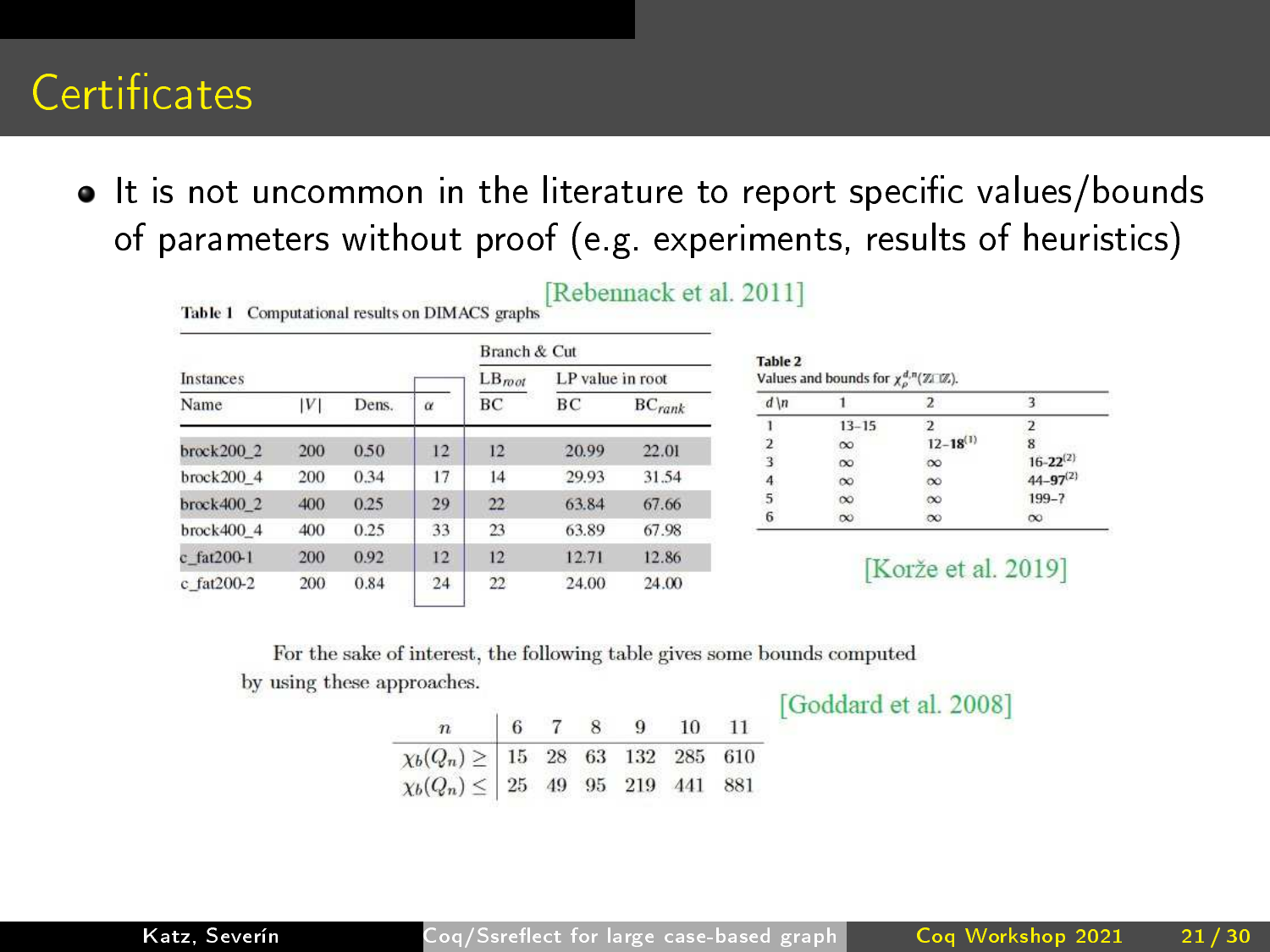### **Certificates**

• It is not uncommon in the literature to report specific values/bounds of parameters without proof (e.g. experiments, results of heuristics)

|                 |     |       |          |             | <b>Branch &amp; Cut</b> |                      |  |  |
|-----------------|-----|-------|----------|-------------|-------------------------|----------------------|--|--|
| Instances       |     |       |          | $LB_{root}$ | LP value in root        |                      |  |  |
| Name            | V   | Dens. | $\alpha$ | BС          | BC                      | $BC$ <sub>rank</sub> |  |  |
| break2002       | 200 | 0.50  | 12       | 12          | 20.99                   | 22.01                |  |  |
| brock200 4      | 200 | 0.34  | 17       | 14          | 29.93                   | 31.54                |  |  |
| break4002       | 400 | 0.25  | 29       | 22          | 63.84                   | 67.66                |  |  |
| $b$ roc $k4004$ | 400 | 0.25  | 33       | 23          | 63.89                   | 67.98                |  |  |
| $c$ fat $200-1$ | 200 | 0.92  | 12       | 12          | 12.71                   | 12.86                |  |  |
| c fat200-2      | 200 | 0.84  | 24       | 22          | 24.00                   | 24.00                |  |  |

#### [Rebennack et al. 2011]

| $d \nmid n$                           |           |                 |                                       |
|---------------------------------------|-----------|-----------------|---------------------------------------|
|                                       | $13 - 15$ |                 |                                       |
|                                       | $\infty$  | $12 - 18^{(1)}$ | 8                                     |
| $\begin{array}{c} 2 \\ 3 \end{array}$ | $\infty$  | $\infty$        | $16-22^{(2)}$<br>44-97 <sup>(2)</sup> |
|                                       | $\infty$  | $\infty$        |                                       |
| $\begin{array}{c} 4 \\ 5 \end{array}$ | $\infty$  | $\infty$        | $199 - 7$                             |
| 6                                     | $\infty$  | $\infty$        | $\infty$                              |

#### [Korže et al. 2019]

For the sake of interest, the following table gives some bounds computed

by using these approaches.

Table 1 Computational results on DIMACS graphs

| Goddard et al. 2008] |  |  |  |  |  |
|----------------------|--|--|--|--|--|
|----------------------|--|--|--|--|--|

| n 6 7 8 9 10 11                                    |  |  |  |
|----------------------------------------------------|--|--|--|
| $\chi_b(Q_n) \ge   15 \t28 \t63 \t132 \t285 \t610$ |  |  |  |
| $\chi_b(Q_n) \leq  25 \t49 \t95 \t219 \t441 \t881$ |  |  |  |

• We can take advantage of the formalized theory to generate Coq files that certifies a value/bound of graph parameters; here,  $IR_w(G)$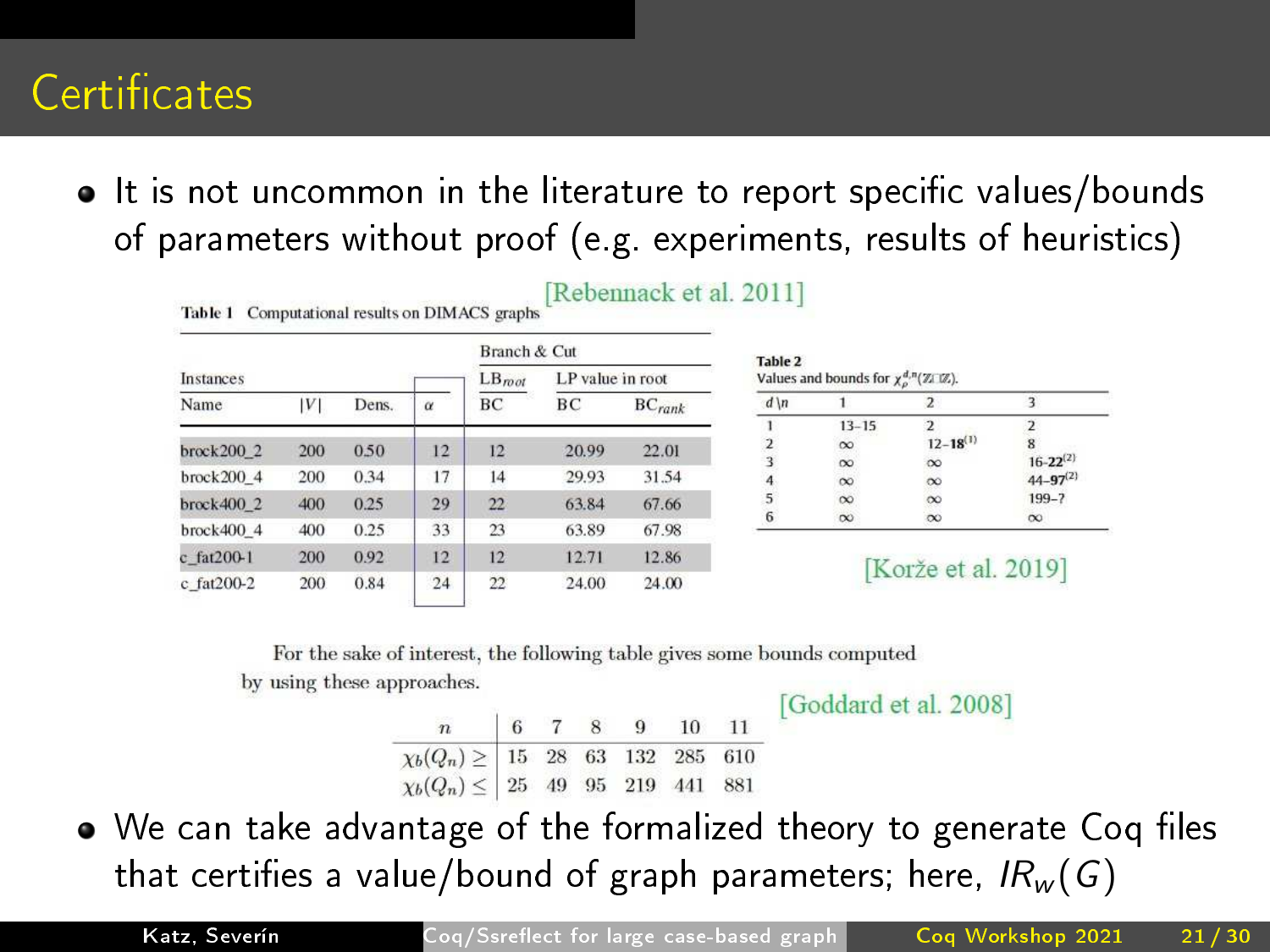| unweighted     |      |    |           | unweighted           |      |      |            |
|----------------|------|----|-----------|----------------------|------|------|------------|
| Name           | V(G) | b  | Time (s ) | Name                 | V(G) | b    | Time $(s)$ |
| myciel3        | 11   | 5  | 0.7       | 4-Insertions 3       | 79   | 38   | 8.8        |
| myciel4        | 23   | 11 | 0.8       | 3-FullIns 3          | 80   | 37   | 8.2        |
| queen5 5       | 25   | 5  | 0.4       | jean                 | 80   | 38   | 8.0        |
| 1-Fullins 3    | 30   | 14 | 1.1       | queen9 9             | 81   | 13   | 1.8        |
| queen6 6       | 36   | 7  | 0.6       | david                | 87   | 36   | 6.9        |
| 2-Insertions 3 | 37   | 18 | 1.6       | mug88 1              | 88   | 33   | 65         |
| myciel5        | 47   | 23 | 3.0       | mug88 25             | 88   | 33   | 6.4        |
| queen7 7       | 49   | 9  | 0.9       | 1-Fullins 4          | 93   | 45   | 14.5       |
| 2-FullIns 3    | 52   | 25 | 3.2       | my ciel <sub>6</sub> | 95   | 47   | 19.3       |
| 3-Insertions 3 | 56   | 27 | 3.8       | queen8 12            | 96   | 16   | 30         |
| queen8 8       | 64   | 11 | 14        | mug100 1             | 100  | 36   | 7.6        |
| 1 Insertions 4 | 67   | 32 | 6.0       | mug100 25            | 100  | 36   | 8.2        |
| huck           | 74   | 27 | 9.2       | queen10 10           | 100  | 15   | 3.0        |
| unweighted     |      |    |           | weighted             |      |      |            |
| buenosaires    | 48   | 16 | 1.4       | buenosaires          | 48   | 1634 | 16.7       |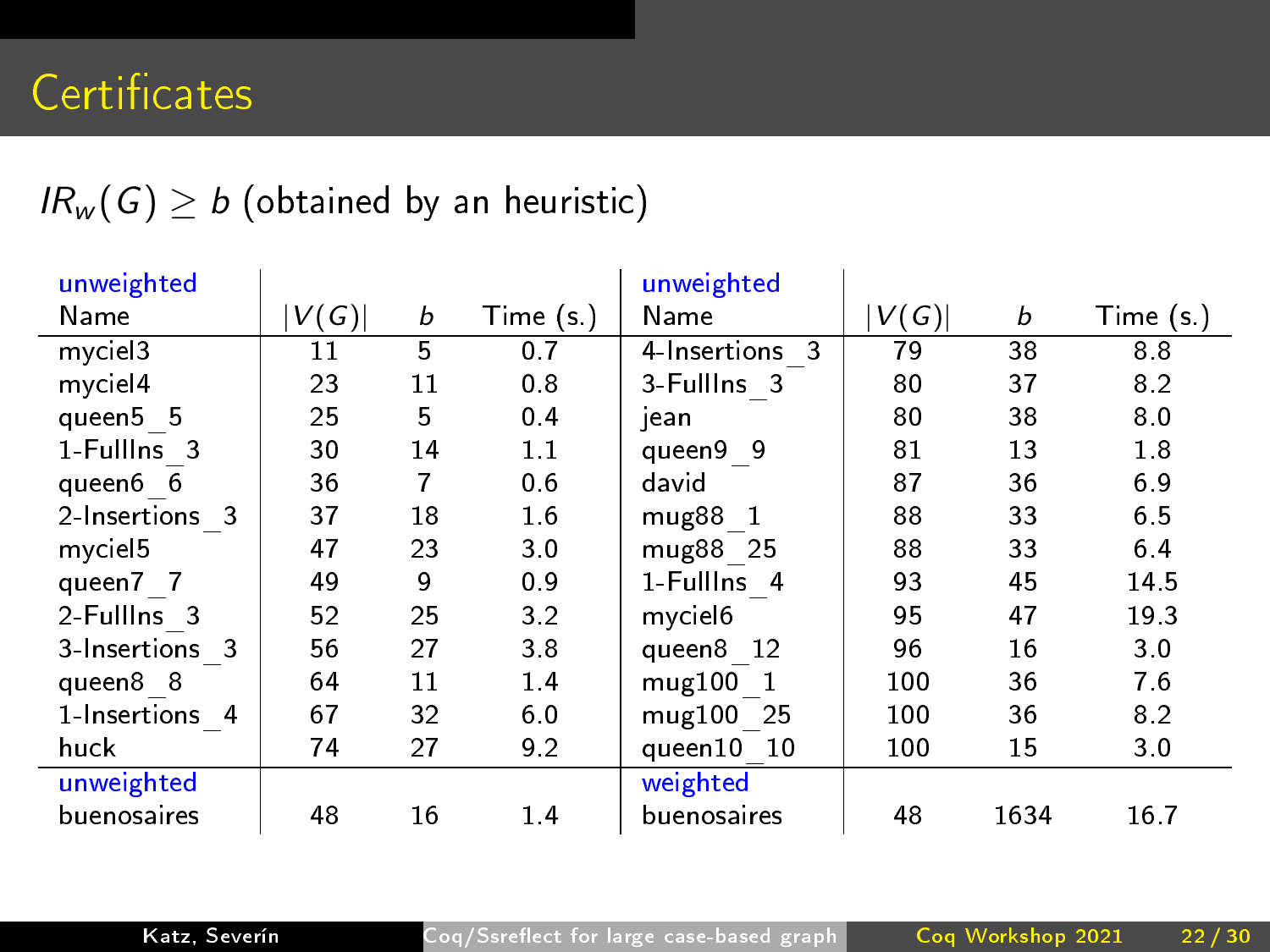| unweighted     |      |    |            | unweighted           |      |      |             |
|----------------|------|----|------------|----------------------|------|------|-------------|
| Name           | V(G) | b  | Time $(s)$ | Name                 | V(G) | b    | Time $(s.)$ |
| myciel3        | 11   | 5  | 0.7        | 4-Insertions 3       | 79   | 38   | 8.8         |
| myciel4        | 23   | 11 | 0.8        | 3-FullIns 3          | 80   | 37   | 8.2         |
| queen5 5       | 25   | 5  | 0.4        | jean                 | 80   | 38   | 8.0         |
| 1-Fullins 3    | 30   | 14 | 1.1        | queen9 9             | 81   | 13   | 1.8         |
| queen6 6       | 36   | 7  | 0.6        | david                | 87   | 36   | 6.9         |
| 2-Insertions 3 | 37   | 18 | 1.6        | mug88 1              | 88   | 33   | 6.5         |
| myciel5        | 47   | 23 | 3.0        | mug88 25             | 88   | 33   | 64          |
| queen7 7       | 49   | 9  | 0.9        | 1-Fullins 4          | 93   | 45   | 14.5        |
| 2-FullIns 3    | 52   | 25 | 3.2        | my ciel <sub>6</sub> | 95   | 47   | 19.3        |
| 3-Insertions 3 | 56   | 27 | 3.8        | queen8 12            | 96   | 16   | 3.0         |
| queen8 8       | 64   | 11 | 1.4        | mug100 1             | 100  | 36   | 7.6         |
| 1 Insertions 4 | 67   | 32 | 6.0        | mug100 25            | 100  | 36   | 8.2         |
| huck           | 74   | 27 | 9.2        | queen10 10           | 100  | 15   | 3.0         |
| unweighted     |      |    |            | weighted             |      |      |             |
| buenosaires    | 48   | 16 | 1.4        | buenosaires          | 48   | 1634 | 16.7        |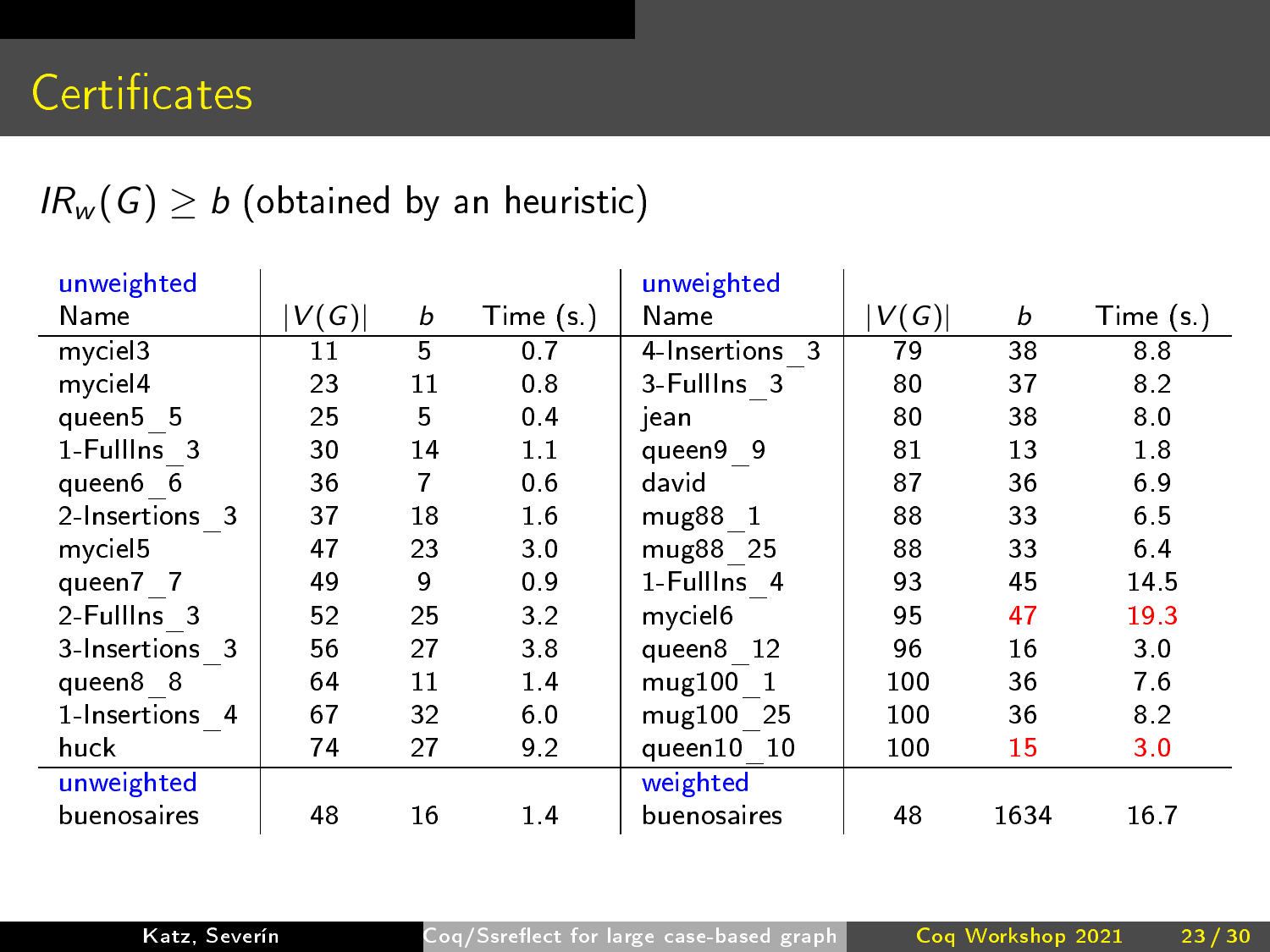| unweighted     |      |    |            | unweighted           |      |      |             |
|----------------|------|----|------------|----------------------|------|------|-------------|
| Name           | V(G) | b  | Time $(s)$ | Name                 | V(G) | b    | Time $(s.)$ |
| myciel3        | 11   | 5  | 0.7        | 4-Insertions 3       | 79   | 38   | 8.8         |
| myciel4        | 23   | 11 | 0.8        | 3-FullIns 3          | 80   | 37   | 8.2         |
| queen5 5       | 25   | 5  | 0.4        | jean                 | 80   | 38   | 8.0         |
| 1-Fullins 3    | 30   | 14 | 1.1        | queen9 9             | 81   | 13   | 1.8         |
| queen6 6       | 36   | 7  | 0.6        | david                | 87   | 36   | 6.9         |
| 2-Insertions 3 | 37   | 18 | 1.6        | mug88 1              | 88   | 33   | 6.5         |
| myciel5        | 47   | 23 | 3.0        | mug88 25             | 88   | 33   | 64          |
| queen7 7       | 49   | 9  | 0.9        | 1-Fulllns 4          | 93   | 45   | 14.5        |
| 2-FullIns 3    | 52   | 25 | 3.2        | my ciel <sub>6</sub> | 95   | 47   | 193         |
| 3-Insertions 3 | 56   | 27 | 3.8        | queen8 12            | 96   | 16   | 3.0         |
| queen8 8       | 64   | 11 | 1.4        | mug100 1             | 100  | 36   | 7.6         |
| 1 Insertions 4 | 67   | 32 | 6.0        | mug100 25            | 100  | 36   | 8.2         |
| huck           | 74   | 27 | 9.2        | queen10 10           | 100  | 15   | 3.0         |
| unweighted     |      |    |            | weighted             |      |      |             |
| buenosaires    | 48   | 16 | 1.4        | buenosaires          | 48   | 1634 | 16.7        |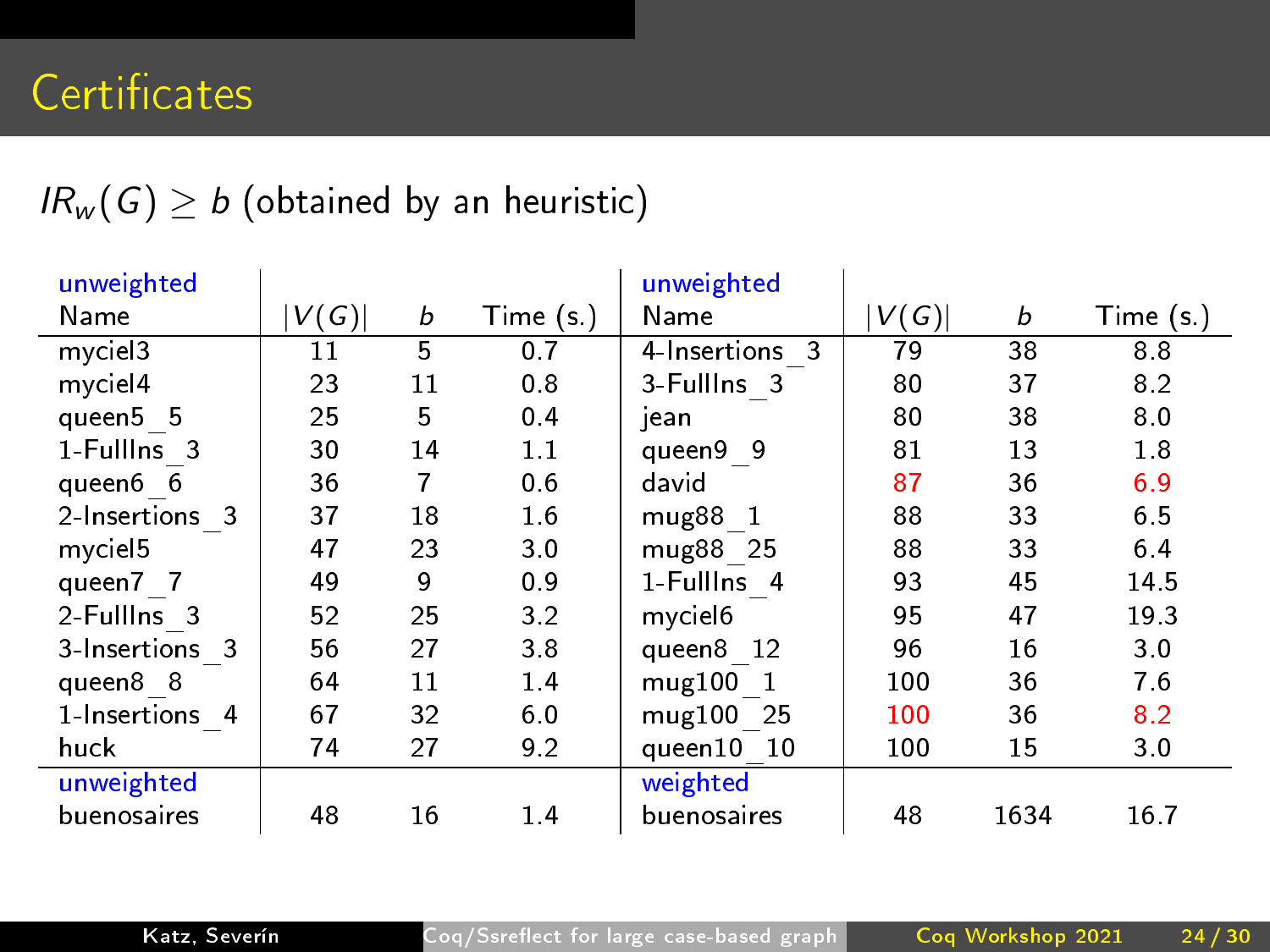| unweighted     |      |    |           | unweighted           |      |      |            |
|----------------|------|----|-----------|----------------------|------|------|------------|
| Name           | V(G) | b  | Time (s ) | Name                 | V(G) | b    | Time $(s)$ |
| myciel3        | 11   | 5  | 0.7       | 4-Insertions 3       | 79   | 38   | 8.8        |
| myciel4        | 23   | 11 | 0.8       | 3-FullIns 3          | 80   | 37   | 8.2        |
| queen5 5       | 25   | 5  | 0.4       | jean                 | 80   | 38   | 8.0        |
| 1-Fullins 3    | 30   | 14 | 1.1       | queen9 9             | 81   | 13   | 1.8        |
| queen6 6       | 36   | 7  | 0.6       | david                | 87   | 36   | 6.9        |
| 2-Insertions 3 | 37   | 18 | 1.6       | mug88 1              | 88   | 33   | 65         |
| myciel5        | 47   | 23 | 3.0       | mug88 25             | 88   | 33   | 6.4        |
| queen7 7       | 49   | 9  | 0.9       | 1-Fullins 4          | 93   | 45   | 14.5       |
| 2-FullIns 3    | 52   | 25 | 3.2       | my ciel <sub>6</sub> | 95   | 47   | 19.3       |
| 3-Insertions 3 | 56   | 27 | 3.8       | queen8 12            | 96   | 16   | 30         |
| queen8 8       | 64   | 11 | 14        | mug100 1             | 100  | 36   | 7.6        |
| 1 Insertions 4 | 67   | 32 | 6.0       | mug100 25            | 100  | 36   | 8.2        |
| huck           | 74   | 27 | 9.2       | queen10 10           | 100  | 15   | 3.0        |
| unweighted     |      |    |           | weighted             |      |      |            |
| buenosaires    | 48   | 16 | 1.4       | buenosaires          | 48   | 1634 | 16.7       |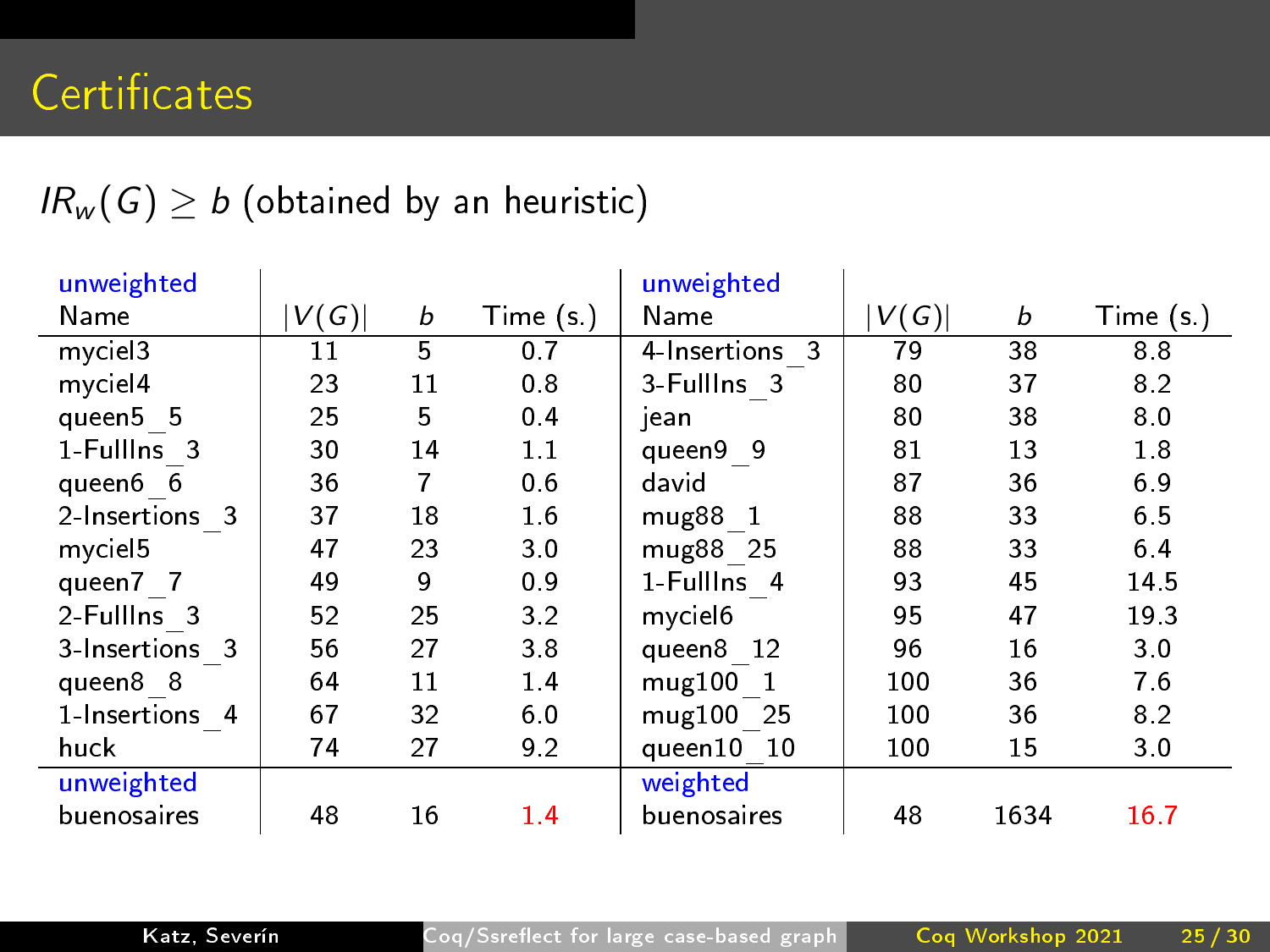- Improve performance for the weighted cases.
- Experiments with larger instances.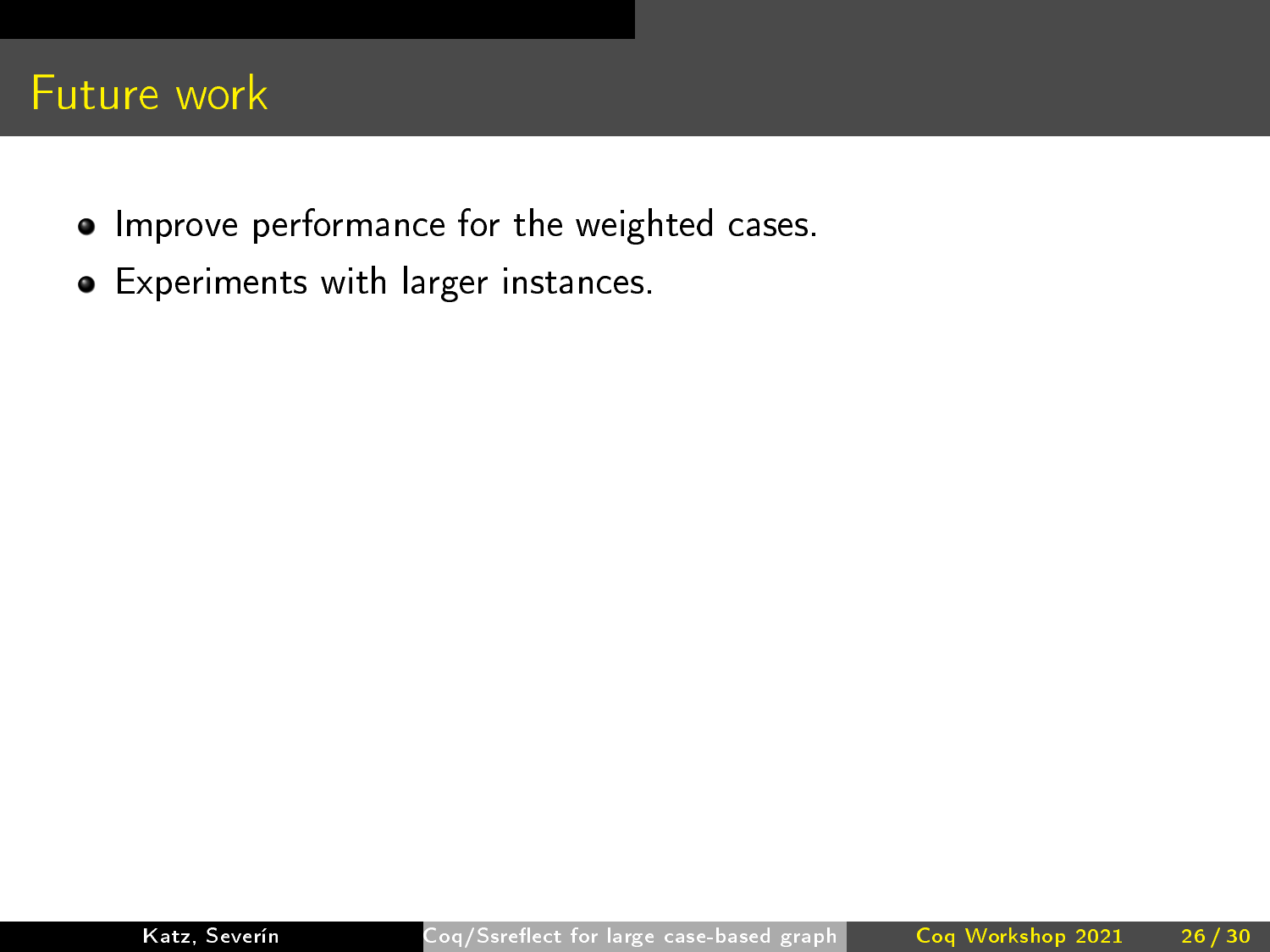- Improve performance for the weighted cases.
- Experiments with larger instances.
- Checking primal bound (some set S is irredundand) is easy:  $O(|V| |S|)$ . However what about checking dual bound? (in order to obtain an exact value)
	- Is it feasible for small-medium sized instances?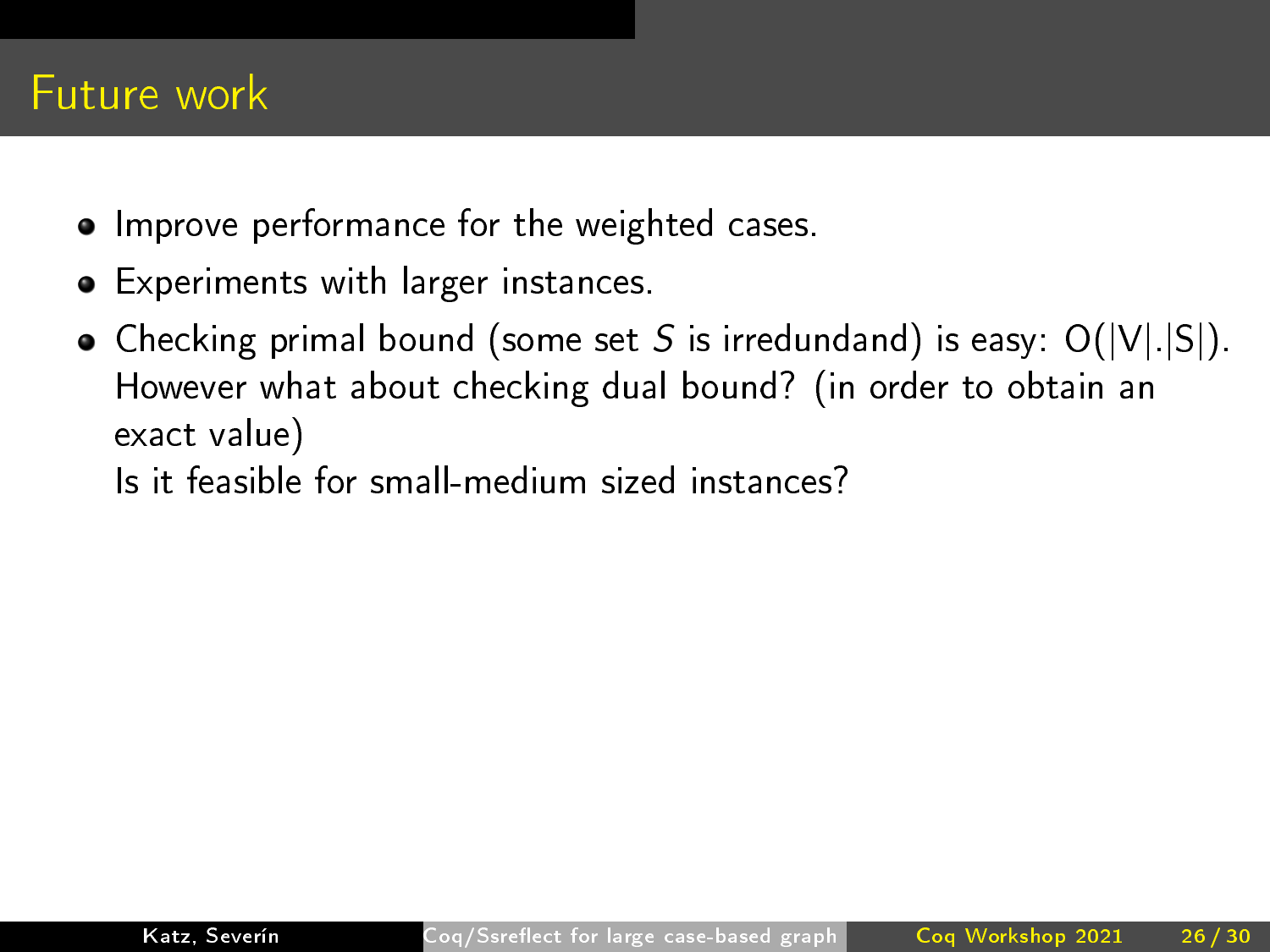- **•** Improve performance for the weighted cases.
- Experiments with larger instances.
- Checking primal bound (some set S is irredundand) is easy:  $O(|V|.|S|)$ . However what about checking dual bound? (in order to obtain an exact value)
	- Is it feasible for small-medium sized instances?
	- (and this question is open for any graph parameter)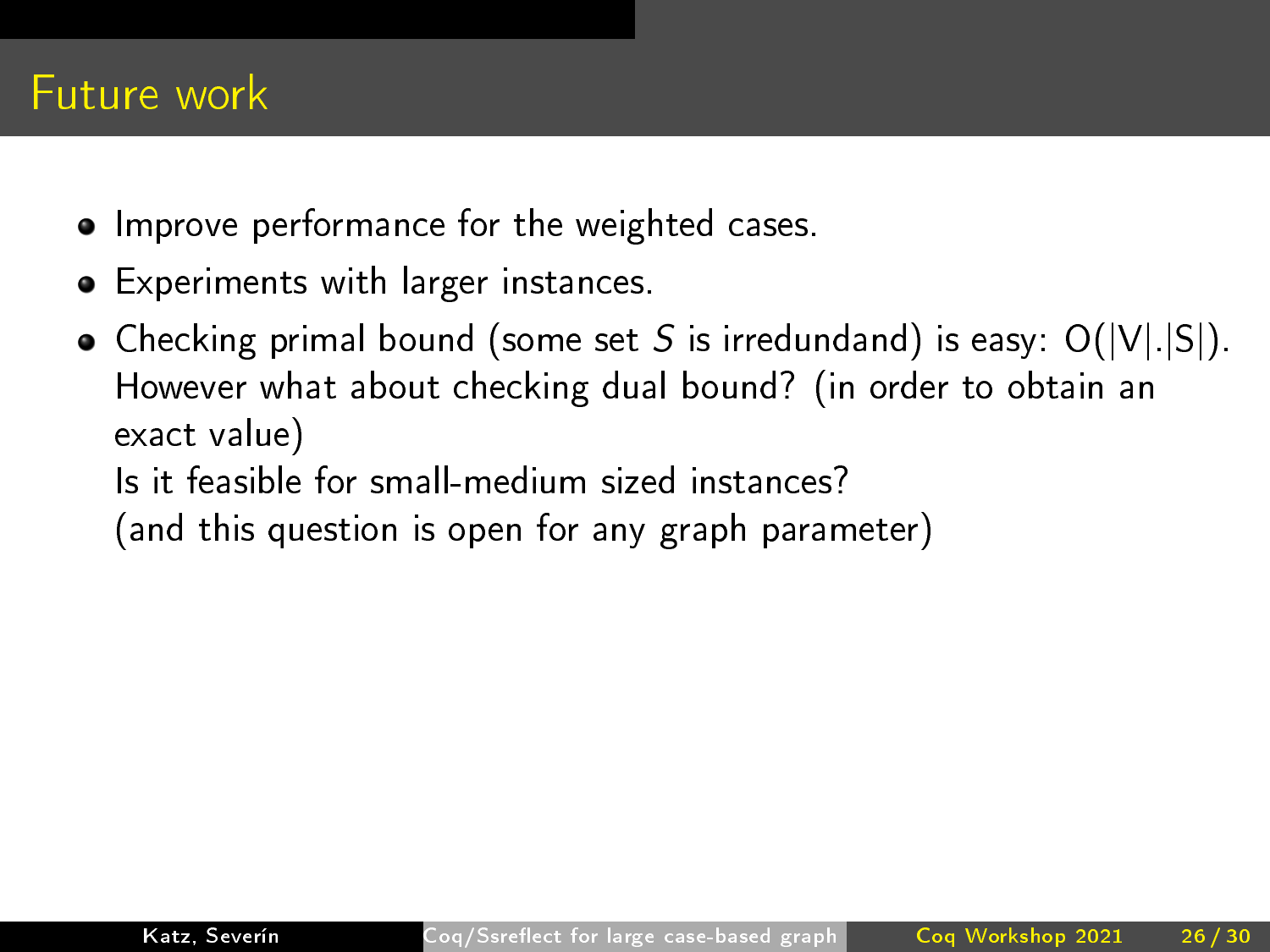- Improve performance for the weighted cases.
- Experiments with larger instances.
- Checking primal bound (some set S is irredundand) is easy:  $O(|V|.|S|)$ . However what about checking dual bound? (in order to obtain an exact value)
	- Is it feasible for small-medium sized instances?
	- (and this question is open for any graph parameter)

Roadmap:

- $\blacktriangleright$  Propose an integer programming model for the parameter  $\checkmark$
- $\triangleright$  Solve an instance via B&B emphasizing reducing size of the tree
- **Formalize concepts about linear programming** [Allamigeon, Katz 2019]
- ▶ ...about integer programming and B&B resolution
- $\blacktriangleright$  ...and perform the generator that uses the "trace" left by the solver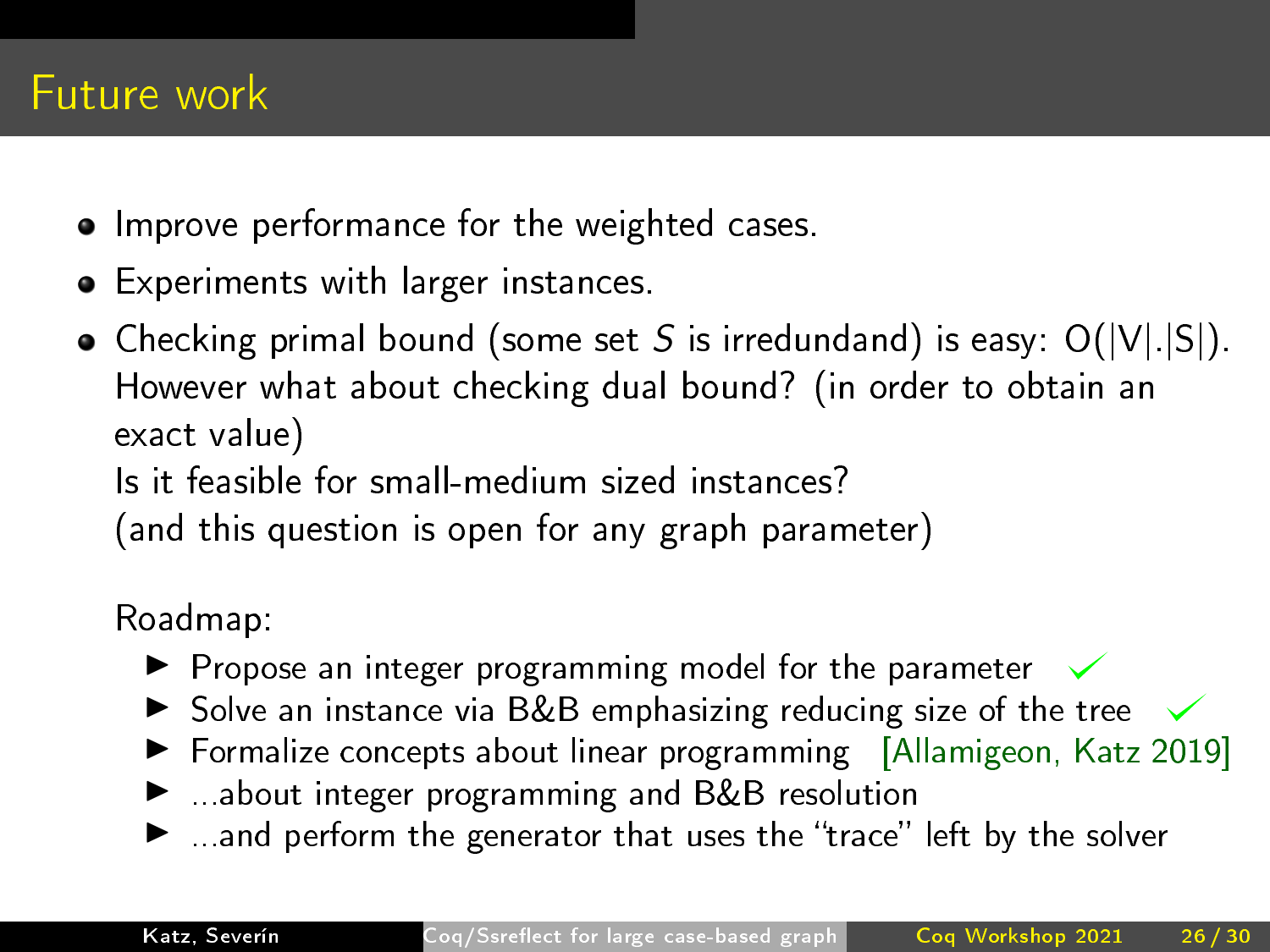# Thanks!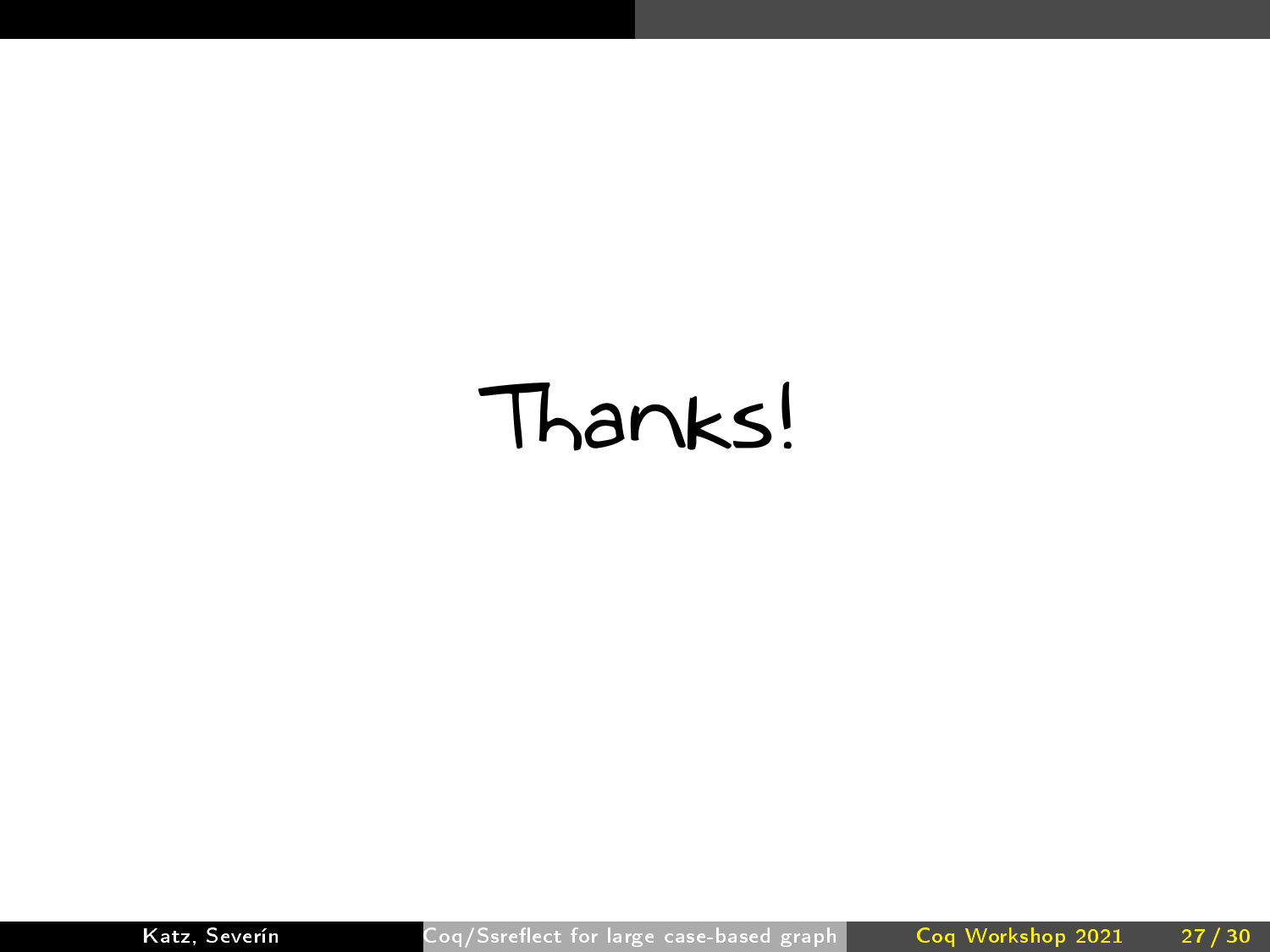[Cockayne, Hedetniemi, Miller 1978] Initial results about Γ (upper domination) and IR, in particular  $\alpha(G) \leq \Gamma(G) \leq IR(G)$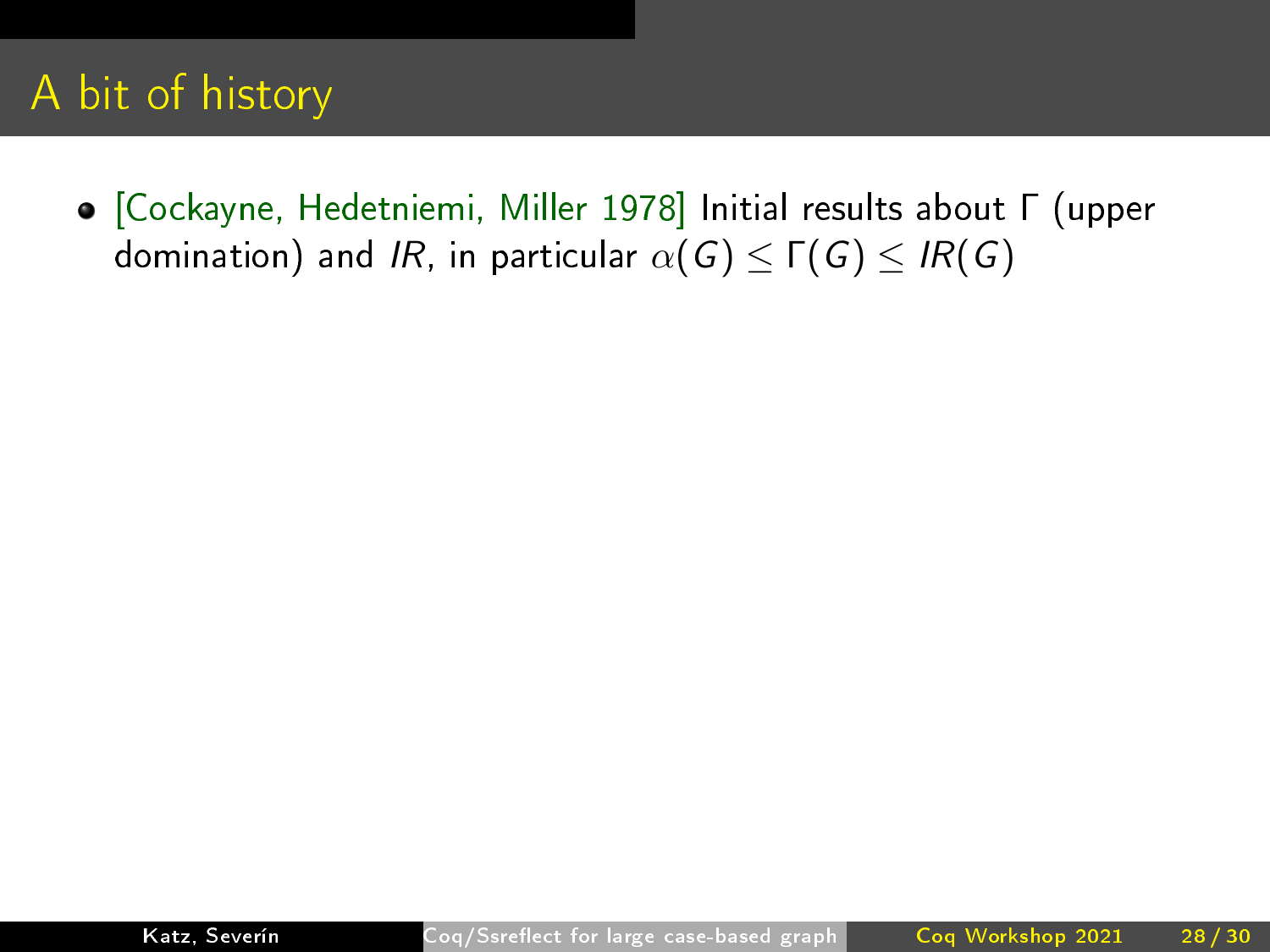- [Cockayne, Hedetniemi, Miller 1978] Initial results about Γ (upper domination) and IR, in particular  $\alpha(G) \leq \Gamma(G) \leq IR(G)$
- Several works followed where the equality of these parameters holds for certain families of graphs, e.g. [Jacobson, Peters 1990]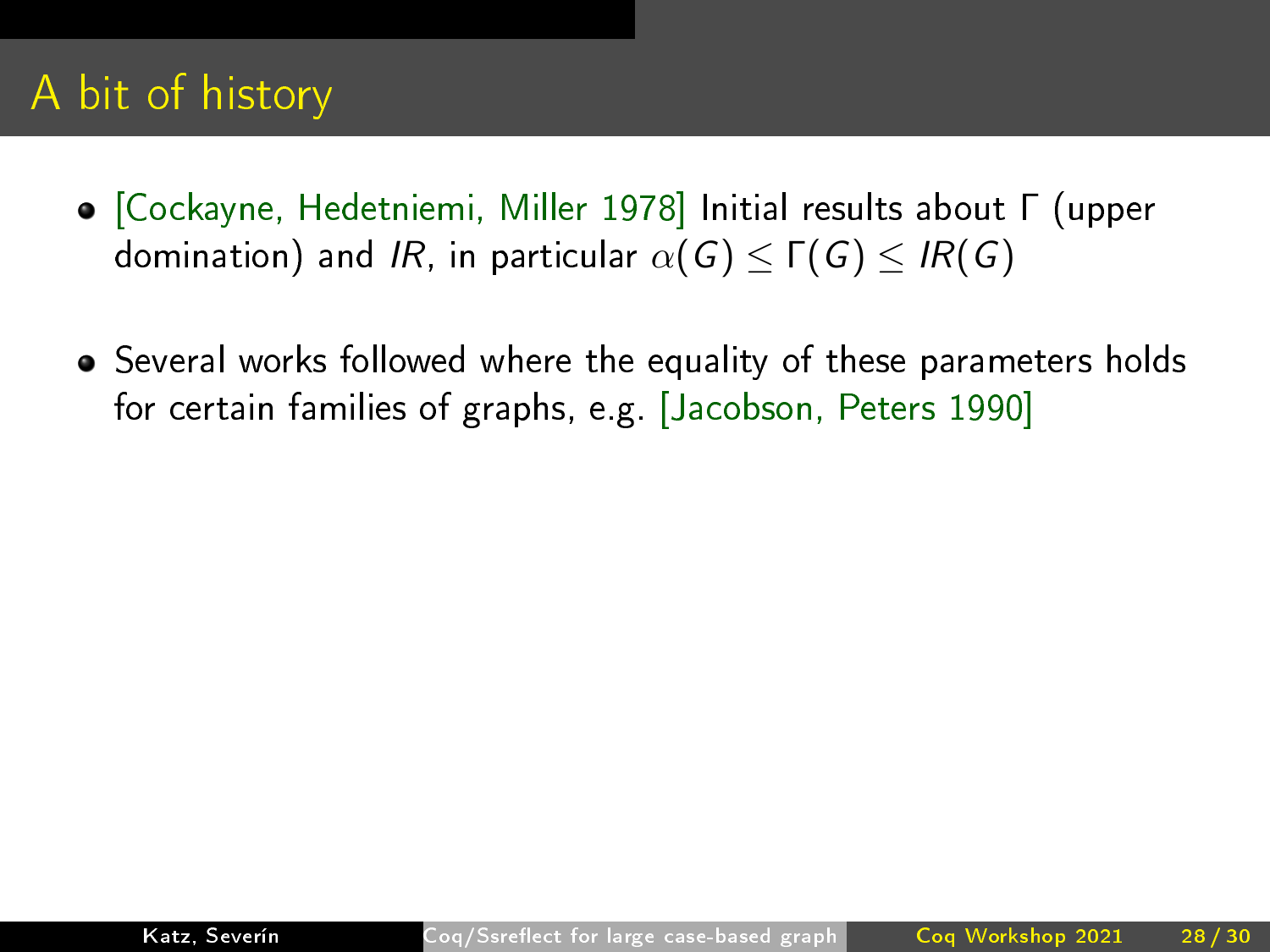- [Cockayne, Hedetniemi, Miller 1978] Initial results about Γ (upper domination) and IR, in particular  $\alpha(G) < \Gamma(G) < IR(G)$
- Several works followed where the equality of these parameters holds for certain families of graphs, e.g. [Jacobson, Peters 1990]
- [McRae 1994] Several (NP-completeness) complexity results were given for Γ and IR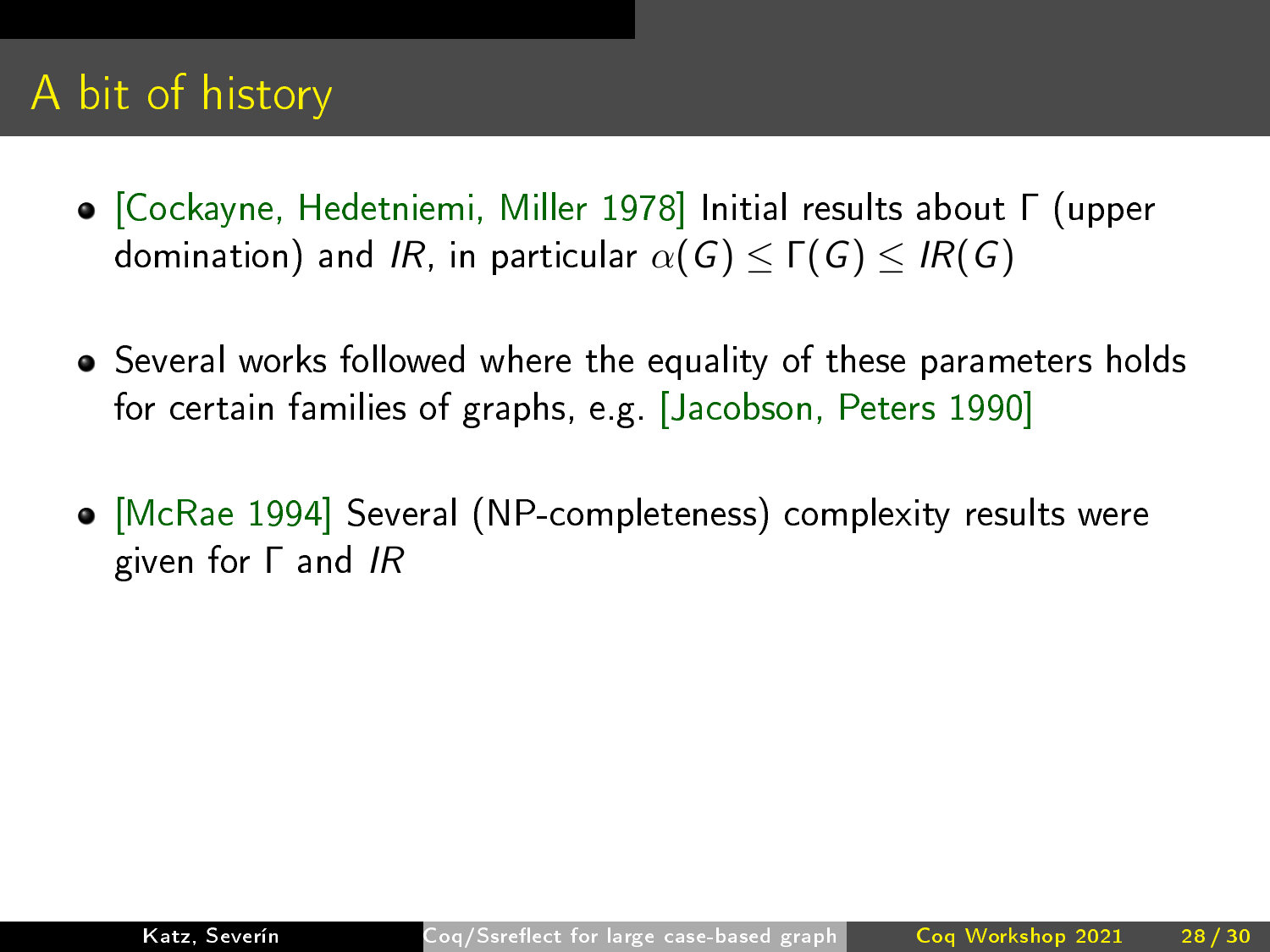- [Cockayne, Hedetniemi, Miller 1978] Initial results about Γ (upper domination) and IR, in particular  $\alpha(G) \leq \Gamma(G) \leq IR(G)$
- Several works followed where the equality of these parameters holds for certain families of graphs, e.g. [Jacobson, Peters 1990]
- [McRae 1994] Several (NP-completeness) complexity results were given for Γ and IR
- Up to 2002, as reported by [Favaron et al. 2002], more that 1500 research papers about dominating sets have been published; in particular, more than 100 explore properties of irredundant sets in graphs. Research in these topics are still active, e.g. [Monnot, Fernau, Manlove 2021]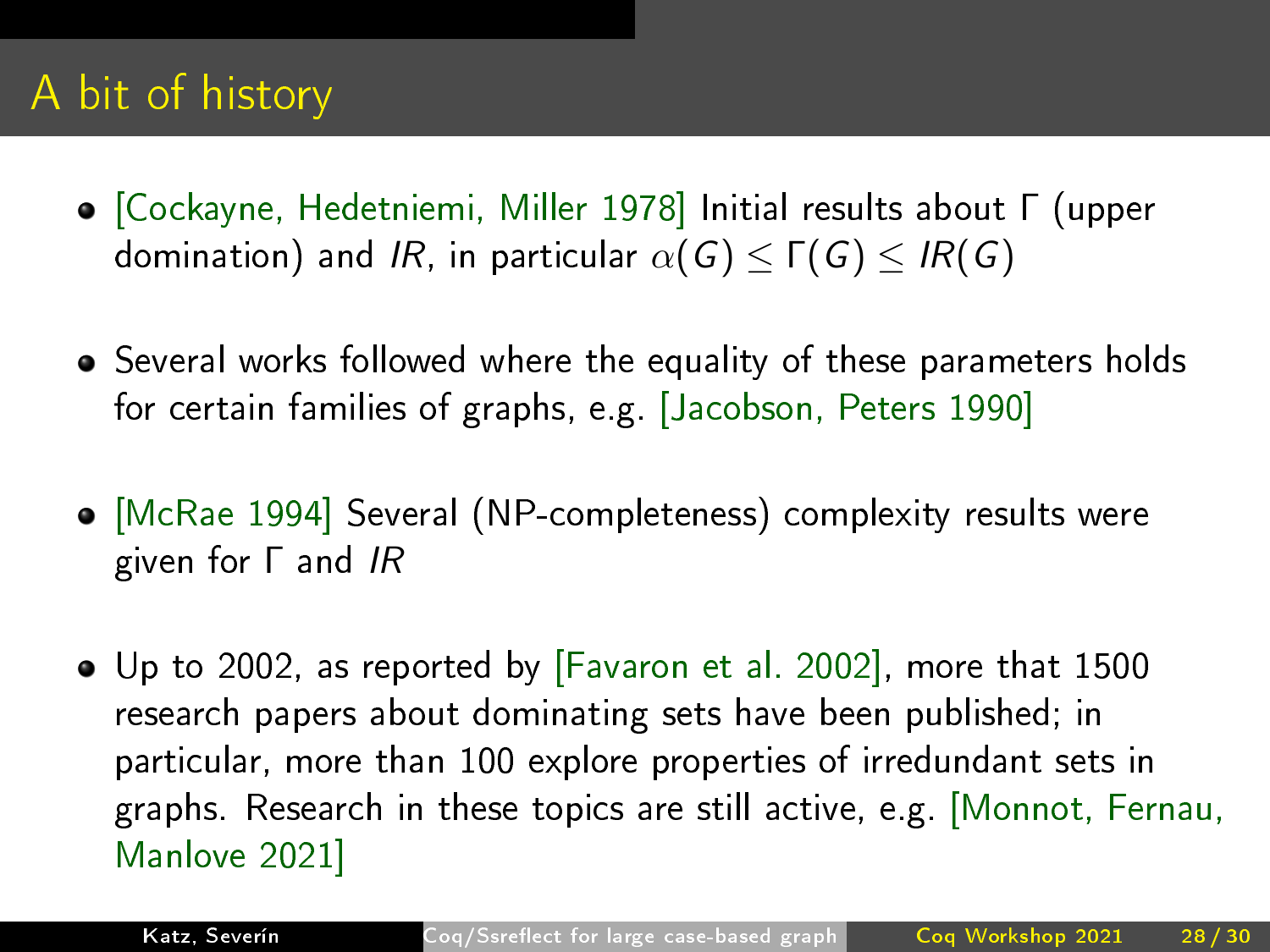• [Brešar et al. 2014] Results about Grundy domination parameter  $\gamma_{\text{gr}}$ ; Γ, IR and  $γ_{gr}$  are 3 points of view that model the worst case of a greedy heuristic that finds a dominating set; also  $IR(G) \leq \gamma_{\text{gr}}(G)$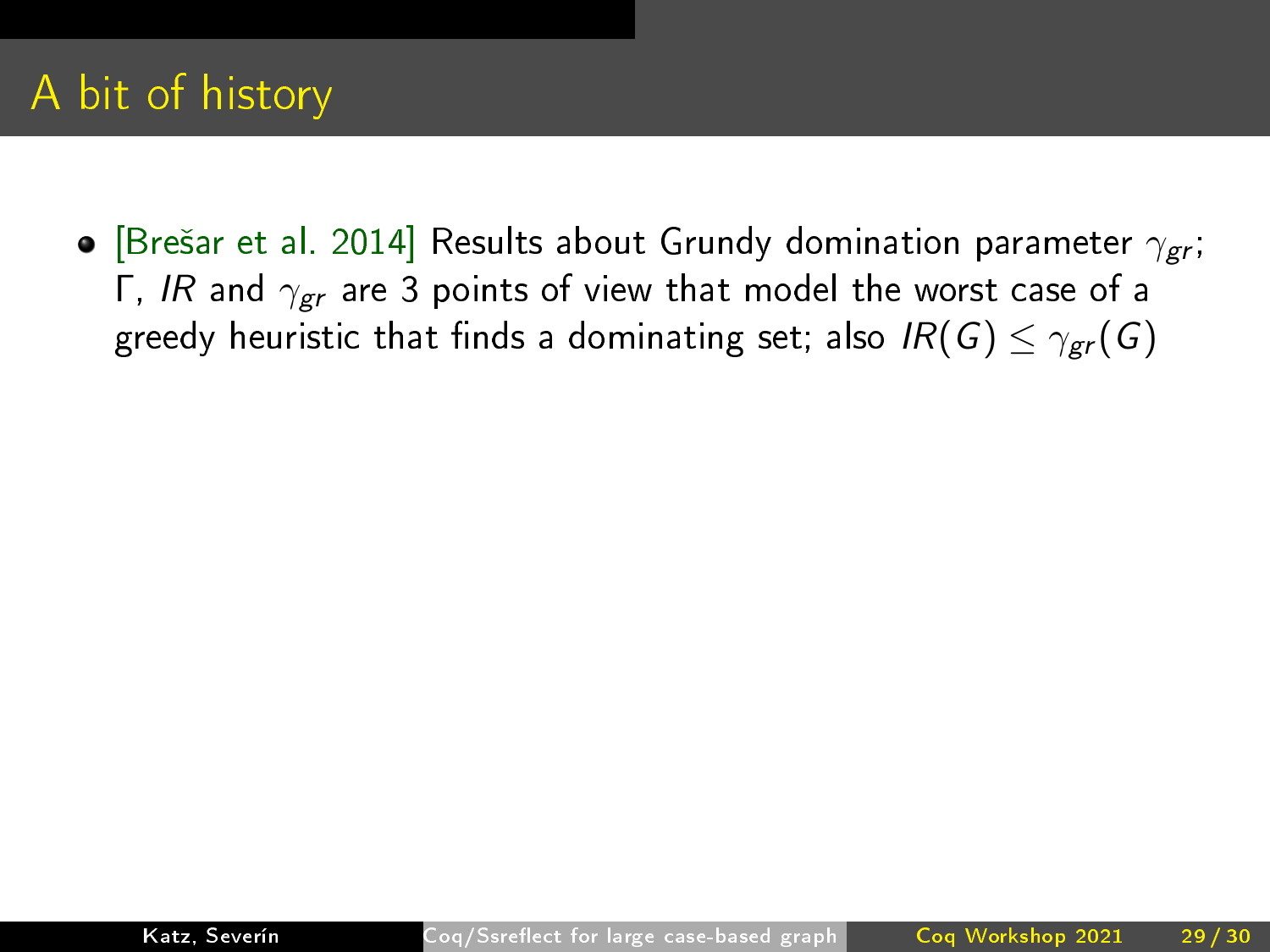**•** [Brešar et al. 2014] Results about Grundy domination parameter  $\gamma_{gr}$ ; Γ, IR and  $γ_{gr}$  are 3 points of view that model the worst case of a greedy heuristic that finds a dominating set; also  $IR(G) \leq \gamma_{gr}(G)$ 

• [Campêlo, S.- 2021] Heuristic and exact approaches for solving  $\gamma_{\text{gr}}$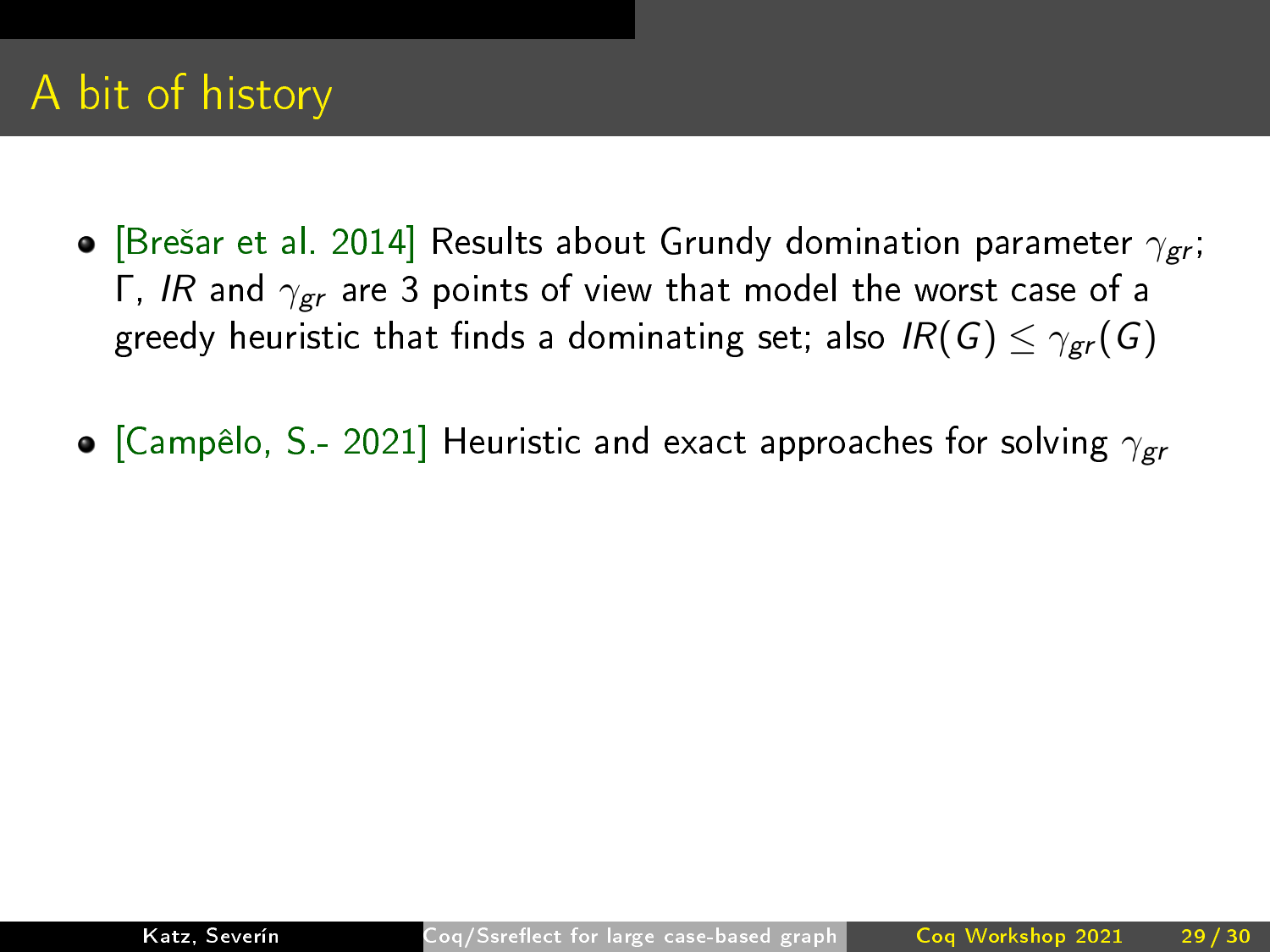- [Brešar et al. 2014] Results about Grundy domination parameter  $\gamma_{\text{gr}}$ ; Γ, IR and  $γ_{gr}$  are 3 points of view that model the worst case of a greedy heuristic that finds a dominating set; also  $IR(G) \leq \gamma_{gr}(G)$
- [Campêlo, S.- 2021] Heuristic and exact approaches for solving  $\gamma_{\text{gr}}$

Regarding weighted parameters:

 $\bullet$  [Boyaci, Monnot 2017] Some complexity results about WUDS (Γw)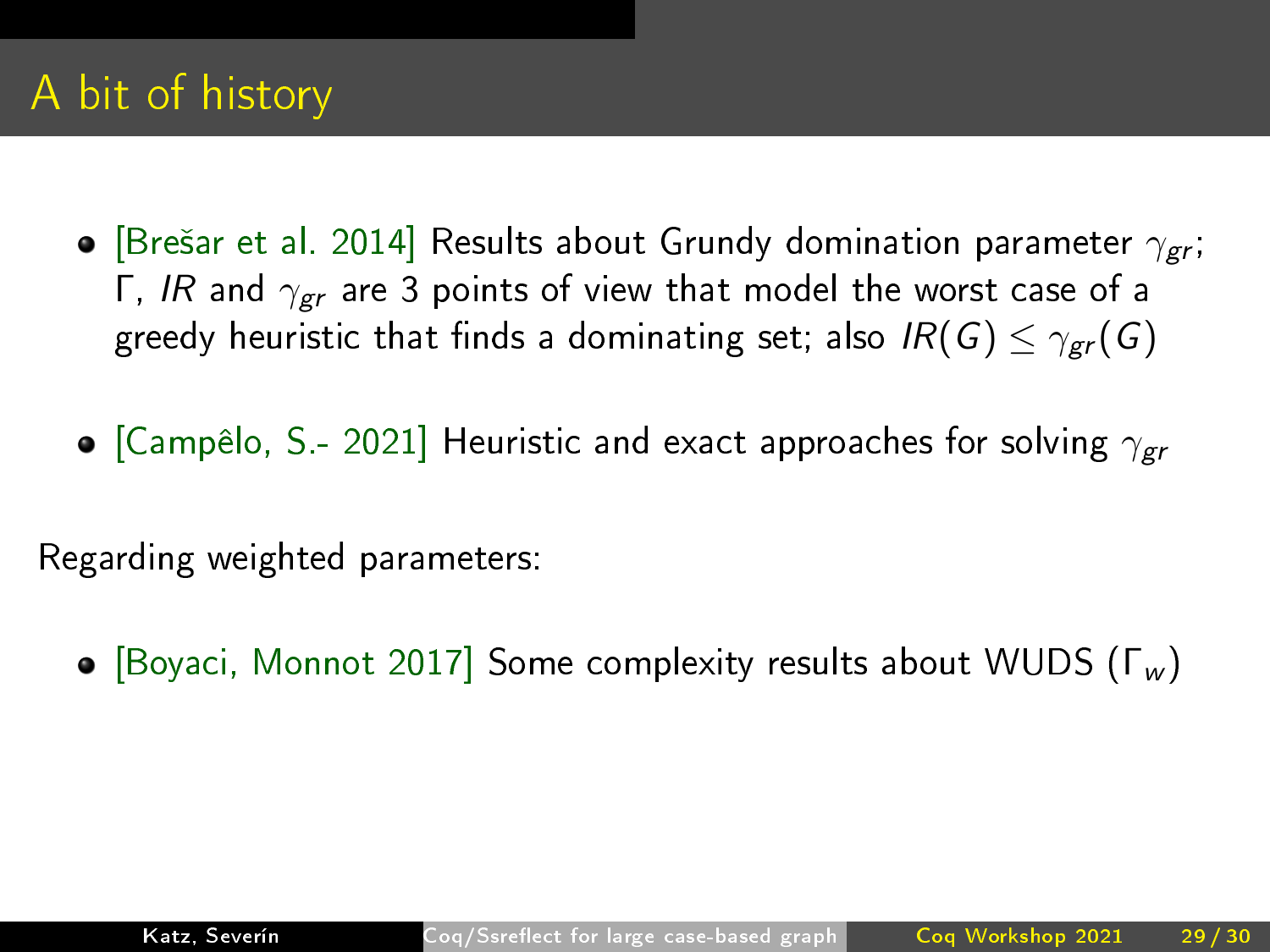- **•** [Brešar et al. 2014] Results about Grundy domination parameter  $\gamma_{gr}$ ; Γ, IR and  $γ_{gr}$  are 3 points of view that model the worst case of a greedy heuristic that finds a dominating set; also  $IR(G) \leq \gamma_{gr}(G)$
- [Campêlo, S.- 2021] Heuristic and exact approaches for solving  $\gamma_{\text{gr}}$

Regarding weighted parameters:

- $\bullet$  [Boyaci, Monnot 2017] Some complexity results about WUDS (Γw)
- $\bullet$  [S 2019]  $\Gamma_w$  and  $IR_w$  (among other parameters) and the proof of  $\Gamma_w(G) \leq IR_w(G)$  were formalized in Coq/Ssreflect